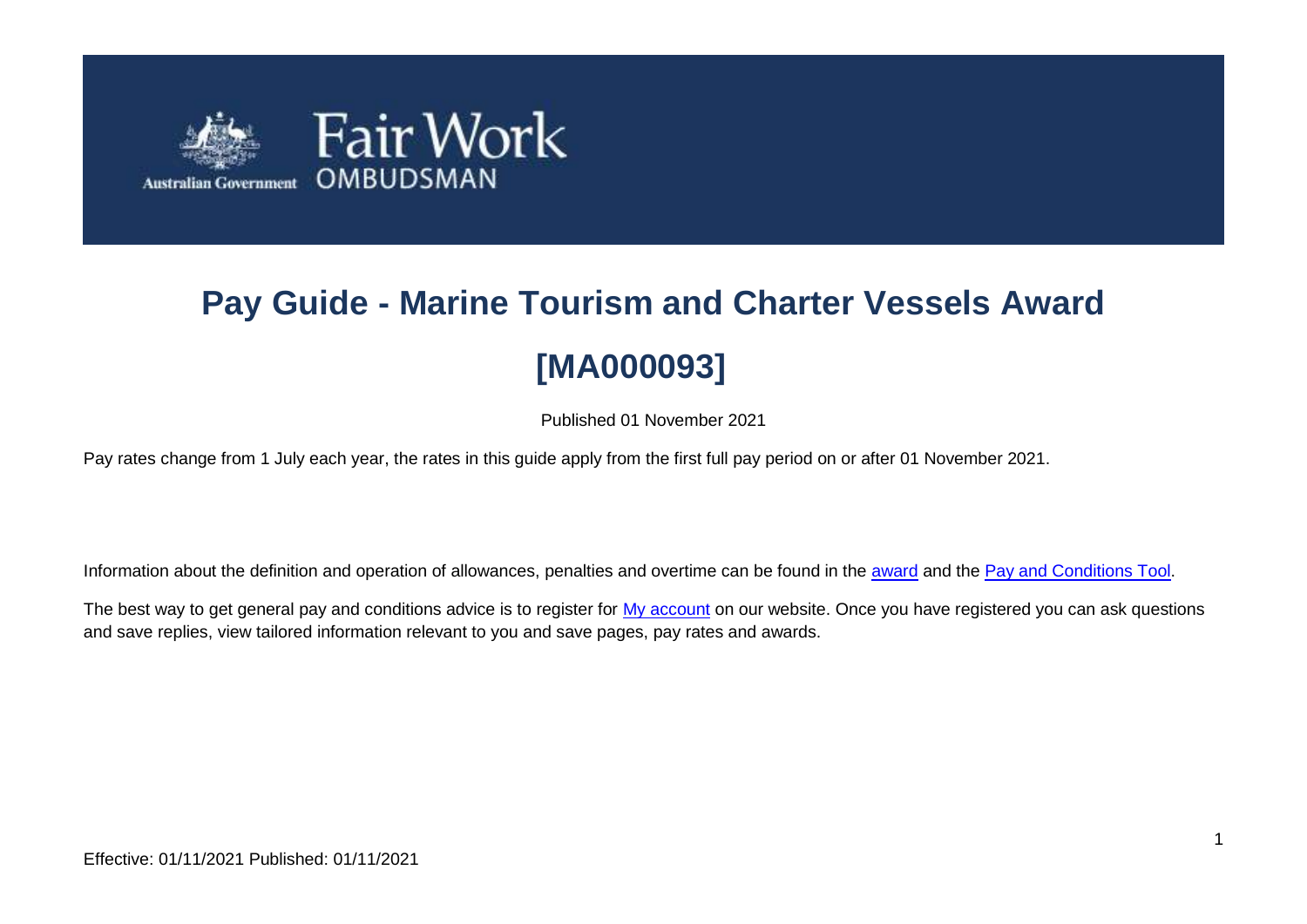## **Rates of pay**

#### **Adult**

#### **Overnight charter employees**

#### **Crew level 1 - Full-time & part-time**

| <b>Classification</b>                         | <b>Charter length</b> | <b>Charter</b><br>pay rate | <b>Hourly</b><br>pay rate | Daily pay<br>rate | <b>Overtime -</b><br>first 2<br>hours | <b>Overtime -</b><br>after 2<br>hours | Less than 8<br>hour break<br>between shifts<br>- changeover of<br>roster or by<br>agreement | <b>Less than</b><br>10 hour<br>break<br>between<br>shifts |
|-----------------------------------------------|-----------------------|----------------------------|---------------------------|-------------------|---------------------------------------|---------------------------------------|---------------------------------------------------------------------------------------------|-----------------------------------------------------------|
| Overnight charter<br>employees - Crew level 1 | Half day charter      | \$83.16                    | \$21.88                   | \$166.31          | \$32.82                               | \$43.76                               | \$43.76                                                                                     | \$43.76                                                   |
| Overnight charter<br>employees - Crew level 1 | Day charter           | \$166.31                   | \$21.88                   | \$166.31          | \$32.82                               | \$43.76                               | \$43.76                                                                                     | \$43.76                                                   |
| Overnight charter<br>employees - Crew level 1 | day / 1 night         | \$249.47                   | \$21.88                   | \$166.31          | \$32.82                               | \$43.76                               | \$43.76                                                                                     | \$43.76                                                   |
| Overnight charter<br>employees - Crew level 1 | 2 days / 1 night      | \$332.62                   | \$21.88                   | \$166.31          | \$32.82                               | \$43.76                               | \$43.76                                                                                     | \$43.76                                                   |
| Overnight charter<br>employees - Crew level 1 | 2 days / 2 nights     | \$415.78                   | \$21.88                   | \$166.31          | \$32.82                               | \$43.76                               | \$43.76                                                                                     | \$43.76                                                   |
| Overnight charter<br>employees - Crew level 1 | 3 days / 2 nights     | \$498.93                   | \$21.88                   | \$166.31          | \$32.82                               | \$43.76                               | \$43.76                                                                                     | \$43.76                                                   |
| Overnight charter<br>employees - Crew level 1 | 3 days / 3 nights     | \$582.09                   | \$21.88                   | \$166.31          | \$32.82                               | \$43.76                               | \$43.76                                                                                     | \$43.76                                                   |
| Overnight charter<br>employees - Crew level 1 | 4 days / 3 nights     | \$665.24                   | \$21.88                   | \$166.31          | \$32.82                               | \$43.76                               | \$43.76                                                                                     | \$43.76                                                   |
| Overnight charter<br>employees - Crew level 1 | 4 days / 4 nights     | \$748.40                   | \$21.88                   | \$166.31          | \$32.82                               | \$43.76                               | \$43.76                                                                                     | \$43.76                                                   |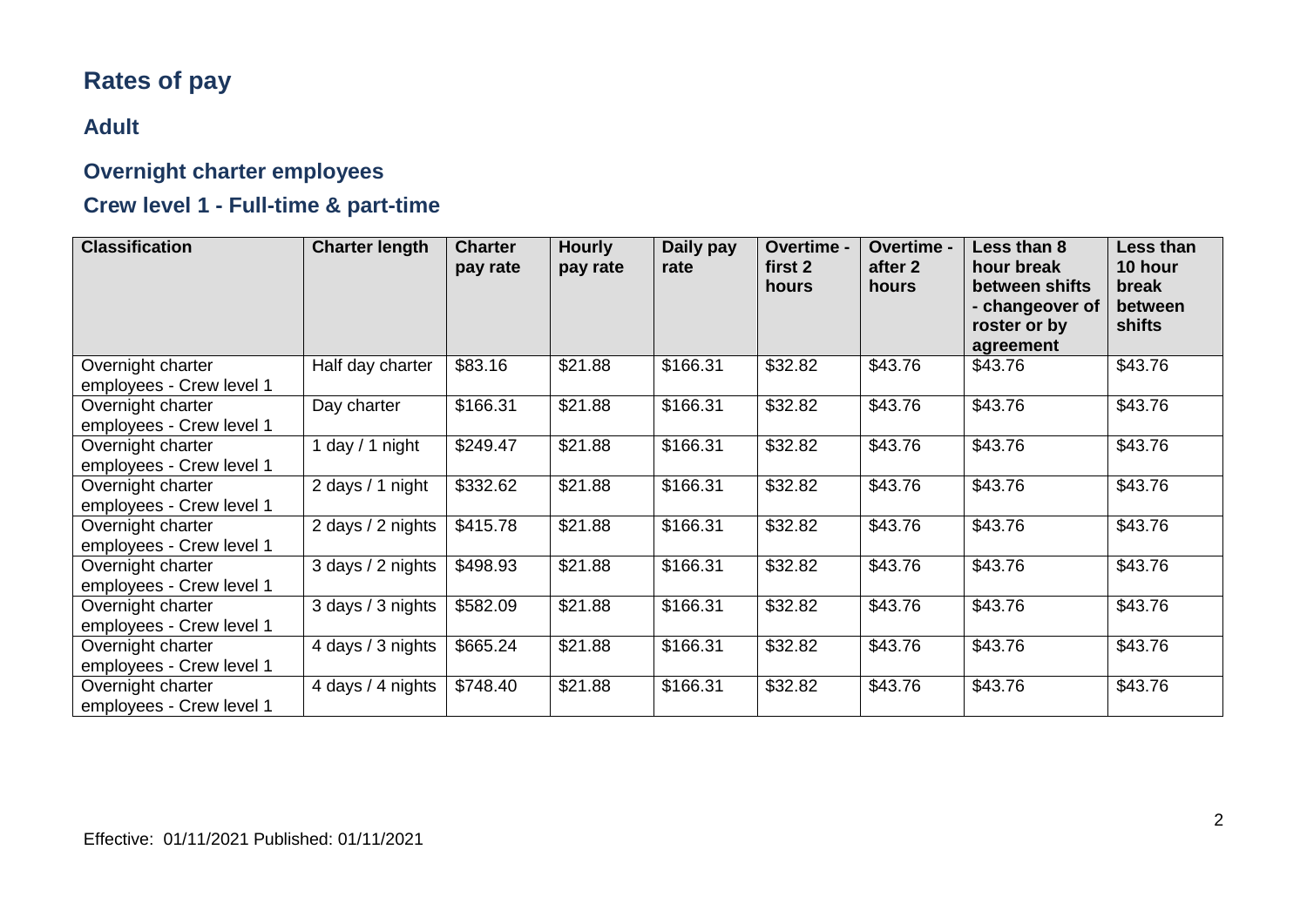## **Crew level 2 - Full-time & part-time**

| <b>Classification</b>                         | <b>Charter length</b> | <b>Charter</b><br>pay rate | <b>Hourly</b><br>pay rate | Daily pay<br>rate | Overtime -<br>first 2<br>hours | Overtime -<br>after 2<br>hours | Less than 8<br>hour break<br>between shifts<br>- changeover<br>of roster or by<br>agreement | Less than<br>10 hour<br>break<br>between<br>shifts |
|-----------------------------------------------|-----------------------|----------------------------|---------------------------|-------------------|--------------------------------|--------------------------------|---------------------------------------------------------------------------------------------|----------------------------------------------------|
| Overnight charter<br>employees - Crew level 2 | Half day charter      | \$88.24                    | \$23.22                   | \$176.47          | \$34.83                        | \$46.44                        | \$46.44                                                                                     | \$46.44                                            |
| Overnight charter<br>employees - Crew level 2 | Day charter           | \$176.47                   | \$23.22                   | \$176.47          | \$34.83                        | \$46.44                        | \$46.44                                                                                     | \$46.44                                            |
| Overnight charter<br>employees - Crew level 2 | 1 day $/$ 1 night     | \$264.71                   | \$23.22                   | \$176.47          | \$34.83                        | \$46.44                        | \$46.44                                                                                     | \$46.44                                            |
| Overnight charter<br>employees - Crew level 2 | 2 days / 1 night      | \$352.94                   | \$23.22                   | \$176.47          | \$34.83                        | \$46.44                        | \$46.44                                                                                     | \$46.44                                            |
| Overnight charter<br>employees - Crew level 2 | 2 days / 2 nights     | \$441.18                   | \$23.22                   | \$176.47          | \$34.83                        | \$46.44                        | \$46.44                                                                                     | \$46.44                                            |
| Overnight charter<br>employees - Crew level 2 | 3 days / 2 nights     | \$529.41                   | \$23.22                   | \$176.47          | \$34.83                        | \$46.44                        | \$46.44                                                                                     | \$46.44                                            |
| Overnight charter<br>employees - Crew level 2 | 3 days / 3 nights     | \$617.65                   | \$23.22                   | \$176.47          | \$34.83                        | \$46.44                        | \$46.44                                                                                     | \$46.44                                            |
| Overnight charter<br>employees - Crew level 2 | 4 days / 3 nights     | \$705.88                   | \$23.22                   | \$176.47          | \$34.83                        | \$46.44                        | \$46.44                                                                                     | \$46.44                                            |
| Overnight charter<br>employees - Crew level 2 | 4 days / 4 nights     | \$794.12                   | \$23.22                   | \$176.47          | \$34.83                        | \$46.44                        | \$46.44                                                                                     | \$46.44                                            |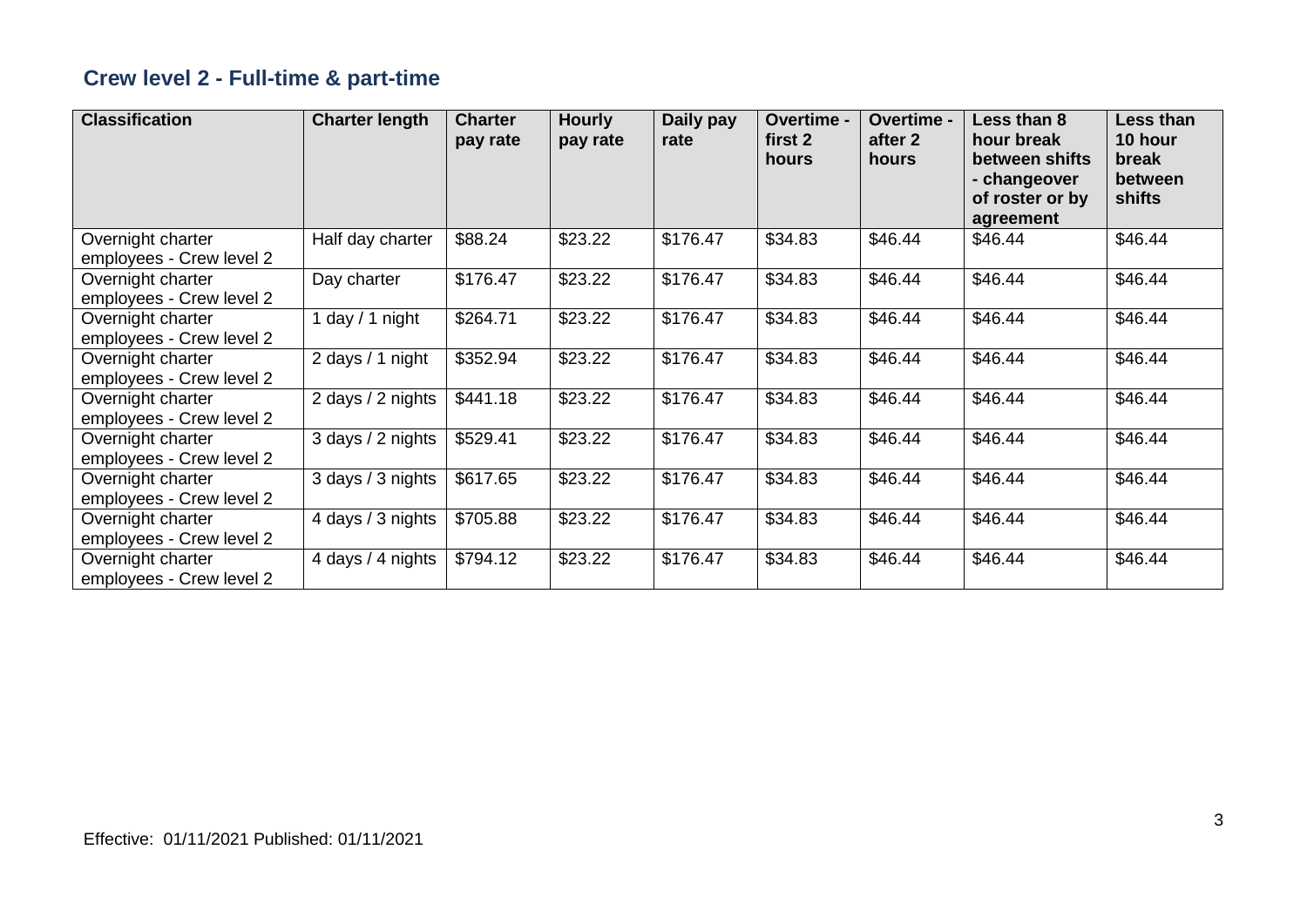## **Crew level 3 - Full-time & part-time**

| <b>Classification</b>                         | <b>Charter length</b> | <b>Charter</b><br>pay rate | <b>Hourly</b><br>pay rate | Daily pay<br>rate | Overtime -<br>first 2<br>hours | Overtime -<br>after 2<br>hours | Less than 8<br>hour break<br>between shifts<br>- changeover<br>of roster or by<br>agreement | Less than<br>10 hour<br>break<br>between<br>shifts |
|-----------------------------------------------|-----------------------|----------------------------|---------------------------|-------------------|--------------------------------|--------------------------------|---------------------------------------------------------------------------------------------|----------------------------------------------------|
| Overnight charter<br>employees - Crew level 3 | Half day charter      | \$92.16                    | \$24.25                   | \$184.32          | \$36.38                        | \$48.50                        | \$48.50                                                                                     | \$48.50                                            |
| Overnight charter<br>employees - Crew level 3 | Day charter           | \$184.32                   | \$24.25                   | \$184.32          | \$36.38                        | \$48.50                        | \$48.50                                                                                     | \$48.50                                            |
| Overnight charter<br>employees - Crew level 3 | 1 day $/$ 1 night     | \$276.48                   | \$24.25                   | \$184.32          | \$36.38                        | \$48.50                        | \$48.50                                                                                     | \$48.50                                            |
| Overnight charter<br>employees - Crew level 3 | 2 days / 1 night      | \$368.64                   | \$24.25                   | \$184.32          | \$36.38                        | \$48.50                        | \$48.50                                                                                     | \$48.50                                            |
| Overnight charter<br>employees - Crew level 3 | 2 days / 2 nights     | \$460.80                   | \$24.25                   | \$184.32          | \$36.38                        | \$48.50                        | \$48.50                                                                                     | \$48.50                                            |
| Overnight charter<br>employees - Crew level 3 | 3 days / 2 nights     | \$552.96                   | \$24.25                   | \$184.32          | \$36.38                        | \$48.50                        | \$48.50                                                                                     | \$48.50                                            |
| Overnight charter<br>employees - Crew level 3 | 3 days / 3 nights     | \$645.12                   | \$24.25                   | \$184.32          | \$36.38                        | \$48.50                        | \$48.50                                                                                     | \$48.50                                            |
| Overnight charter<br>employees - Crew level 3 | 4 days / 3 nights     | \$737.28                   | \$24.25                   | \$184.32          | \$36.38                        | \$48.50                        | \$48.50                                                                                     | \$48.50                                            |
| Overnight charter<br>employees - Crew level 3 | 4 days / 4 nights     | \$829.44                   | \$24.25                   | \$184.32          | \$36.38                        | \$48.50                        | \$48.50                                                                                     | \$48.50                                            |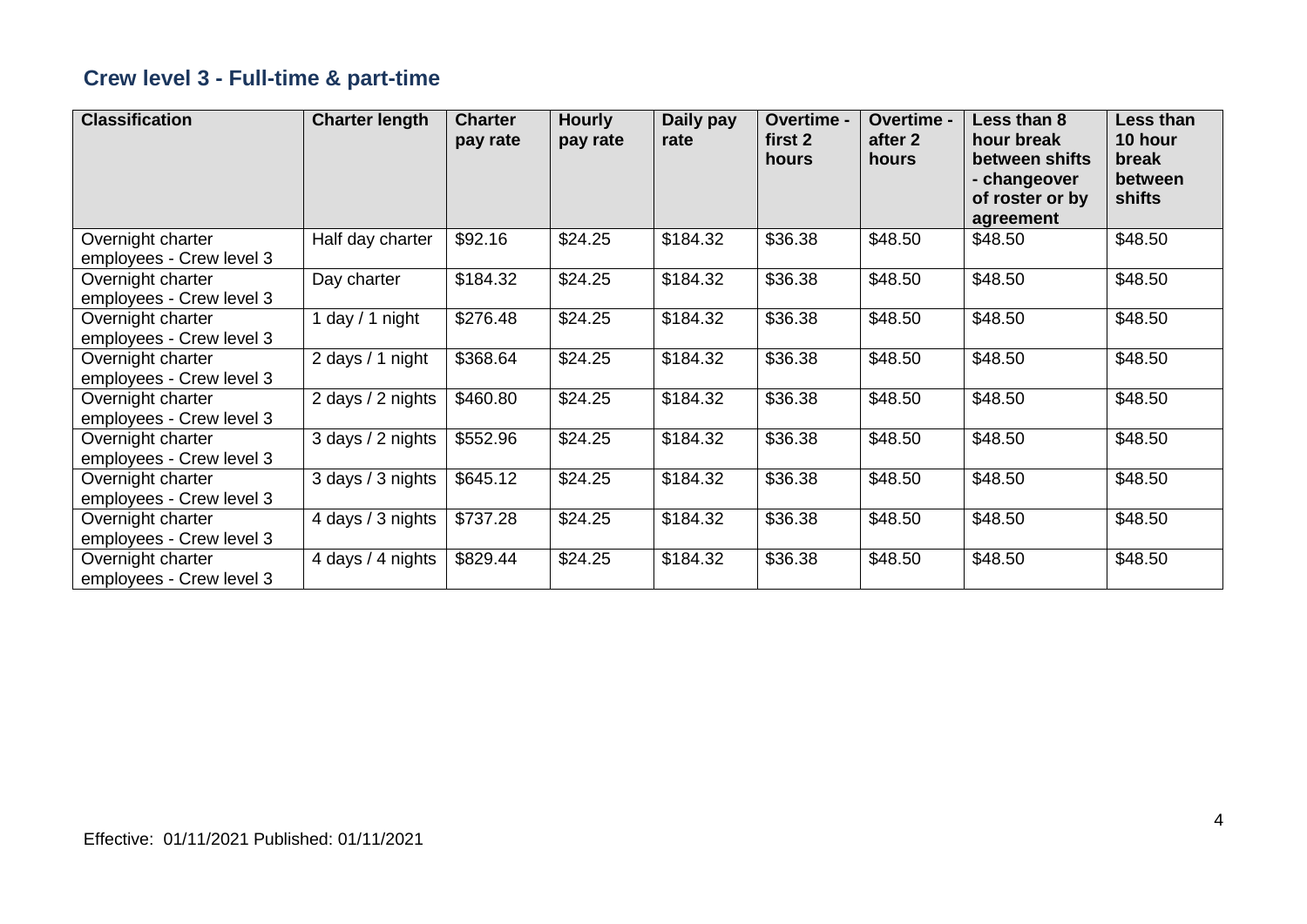## **Dive master - Full-time & part-time**

| <b>Classification</b>                        | <b>Charter length</b> | <b>Charter</b><br>pay rate | <b>Hourly</b><br>pay rate | Daily pay<br>rate | Overtime -<br>first 2<br>hours | <b>Overtime -</b><br>after 2<br>hours | Less than 8<br>hour break<br>between shifts<br>- changeover of<br>roster or by<br>agreement | Less than<br>10 hour<br>break<br>between<br>shifts |
|----------------------------------------------|-----------------------|----------------------------|---------------------------|-------------------|--------------------------------|---------------------------------------|---------------------------------------------------------------------------------------------|----------------------------------------------------|
| Overnight charter<br>employees - Dive master | Half day charter      | \$92.16                    | \$24.25                   | \$184.32          | \$36.38                        | \$48.50                               | \$48.50                                                                                     | \$48.50                                            |
| Overnight charter<br>employees - Dive master | Day charter           | \$184.32                   | \$24.25                   | \$184.32          | \$36.38                        | \$48.50                               | \$48.50                                                                                     | \$48.50                                            |
| Overnight charter<br>employees - Dive master | day / 1 night         | \$276.48                   | \$24.25                   | \$184.32          | \$36.38                        | \$48.50                               | \$48.50                                                                                     | \$48.50                                            |
| Overnight charter<br>employees - Dive master | 2 days / 1 night      | \$368.64                   | \$24.25                   | \$184.32          | \$36.38                        | \$48.50                               | \$48.50                                                                                     | \$48.50                                            |
| Overnight charter<br>employees - Dive master | 2 days / 2 nights     | \$460.80                   | \$24.25                   | \$184.32          | \$36.38                        | \$48.50                               | \$48.50                                                                                     | \$48.50                                            |
| Overnight charter<br>employees - Dive master | 3 days / 2 nights     | \$552.96                   | \$24.25                   | \$184.32          | \$36.38                        | \$48.50                               | \$48.50                                                                                     | \$48.50                                            |
| Overnight charter<br>employees - Dive master | 3 days / 3 nights     | \$645.12                   | \$24.25                   | \$184.32          | \$36.38                        | \$48.50                               | \$48.50                                                                                     | \$48.50                                            |
| Overnight charter<br>employees - Dive master | 4 days / 3 nights     | \$737.28                   | \$24.25                   | \$184.32          | \$36.38                        | \$48.50                               | \$48.50                                                                                     | \$48.50                                            |
| Overnight charter<br>employees - Dive master | 4 days / 4 nights     | \$829.44                   | \$24.25                   | \$184.32          | \$36.38                        | \$48.50                               | \$48.50                                                                                     | \$48.50                                            |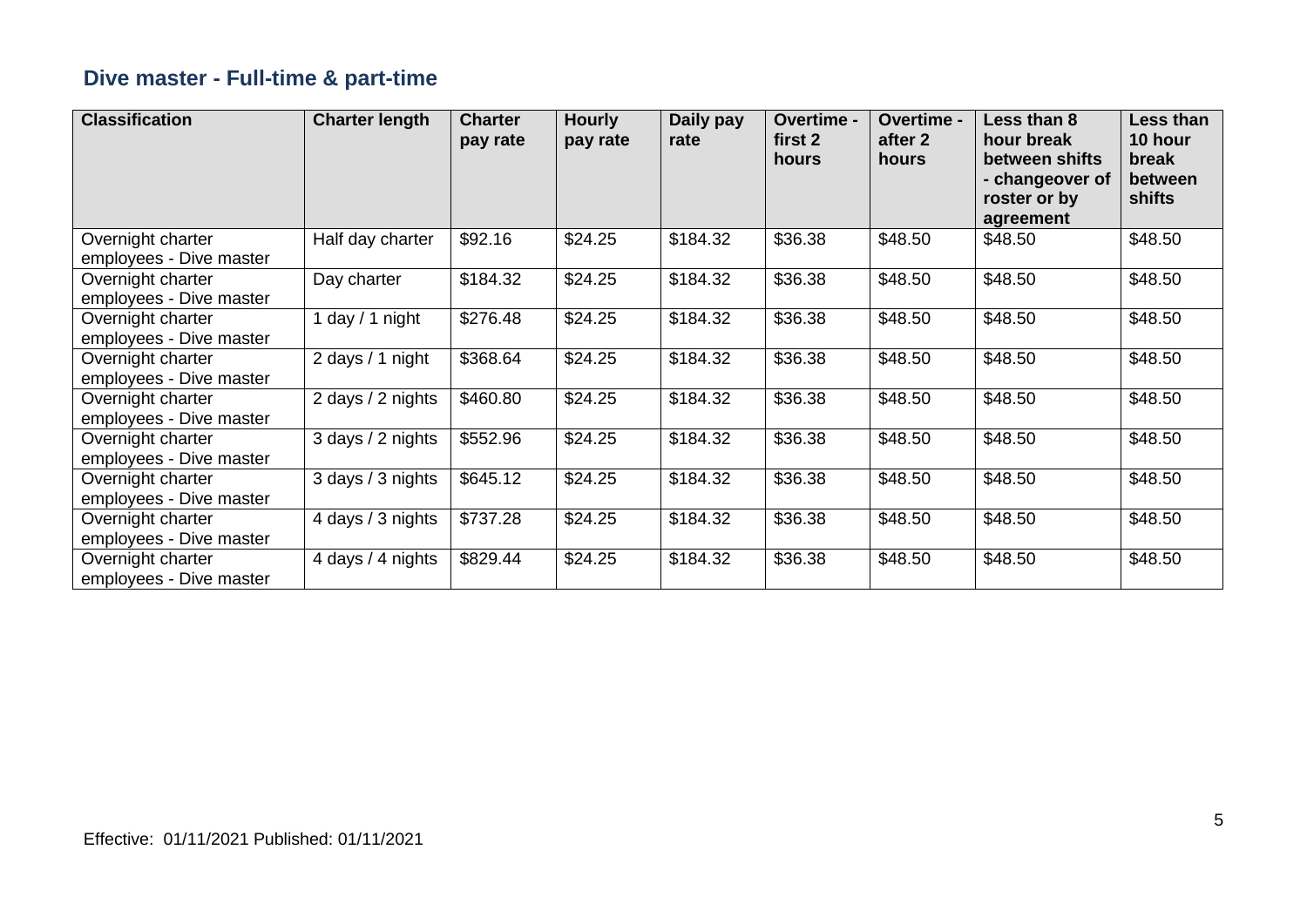## **Dive instructor - Full-time & part-time**

| <b>Classification</b>                            | <b>Charter length</b> | <b>Charter</b><br>pay rate | Hourly pay<br>rate | Daily pay<br>rate | Overtime -<br>first 2<br>hours | Overtime -<br>after 2<br>hours | Less than 8<br>hour break<br>between shifts -<br>changeover of<br>roster or by<br>agreement | Less than<br>10 hour<br>break<br>between<br>shifts |
|--------------------------------------------------|-----------------------|----------------------------|--------------------|-------------------|--------------------------------|--------------------------------|---------------------------------------------------------------------------------------------|----------------------------------------------------|
| Overnight charter<br>employees - Dive instructor | Half day charter      | \$92.16                    | \$24.25            | \$184.32          | \$36.38                        | \$48.50                        | \$48.50                                                                                     | \$48.50                                            |
| Overnight charter<br>employees - Dive instructor | Day charter           | \$184.32                   | \$24.25            | \$184.32          | \$36.38                        | \$48.50                        | \$48.50                                                                                     | \$48.50                                            |
| Overnight charter<br>employees - Dive instructor | 1 day / 1 night       | \$276.48                   | \$24.25            | \$184.32          | \$36.38                        | \$48.50                        | \$48.50                                                                                     | \$48.50                                            |
| Overnight charter<br>employees - Dive instructor | 2 days / 1 night      | \$368.64                   | \$24.25            | \$184.32          | \$36.38                        | \$48.50                        | \$48.50                                                                                     | \$48.50                                            |
| Overnight charter<br>employees - Dive instructor | 2 days / 2 nights     | \$460.80                   | \$24.25            | \$184.32          | \$36.38                        | \$48.50                        | \$48.50                                                                                     | \$48.50                                            |
| Overnight charter<br>employees - Dive instructor | 3 days / 2 nights     | \$552.96                   | \$24.25            | \$184.32          | \$36.38                        | \$48.50                        | \$48.50                                                                                     | \$48.50                                            |
| Overnight charter<br>employees - Dive instructor | 3 days / 3 nights     | \$645.12                   | \$24.25            | \$184.32          | \$36.38                        | \$48.50                        | \$48.50                                                                                     | \$48.50                                            |
| Overnight charter<br>employees - Dive instructor | 4 days / 3 nights     | \$737.28                   | \$24.25            | \$184.32          | \$36.38                        | \$48.50                        | \$48.50                                                                                     | \$48.50                                            |
| Overnight charter<br>employees - Dive instructor | 4 days / 4 nights     | \$829.44                   | \$24.25            | \$184.32          | \$36.38                        | \$48.50                        | \$48.50                                                                                     | \$48.50                                            |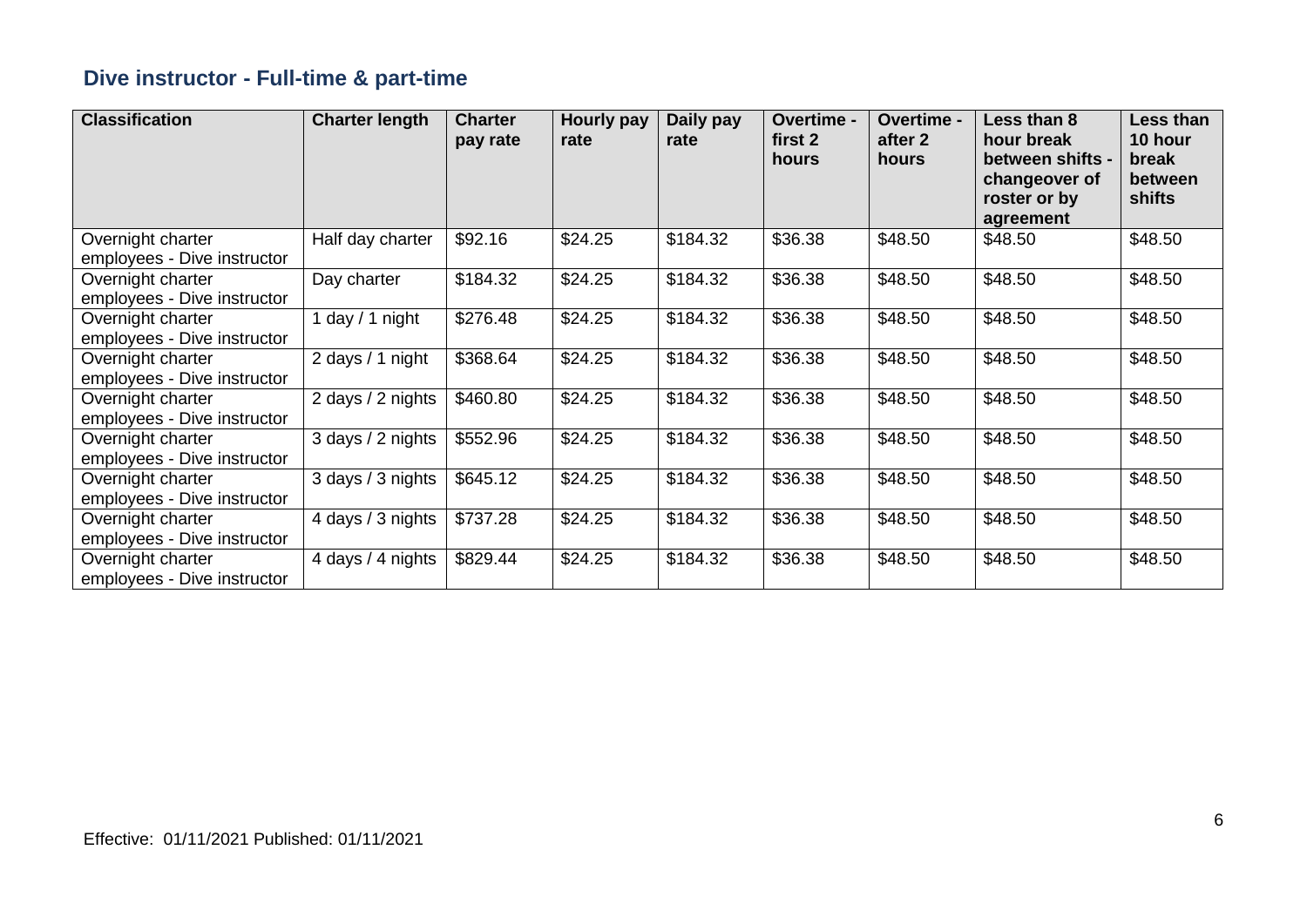## **Coxswain - Full-time & part-time**

| <b>Classification</b>                     | <b>Charter length</b> | <b>Charter</b><br>pay rate | <b>Hourly</b><br>pay rate | Daily pay<br>rate | Overtime -<br>first 2<br>hours | Overtime -<br>after 2<br>hours | Less than 8<br>hour break<br>between shifts<br>- changeover<br>of roster or by<br>agreement | Less than<br>10 hour<br>break<br>between<br>shifts |
|-------------------------------------------|-----------------------|----------------------------|---------------------------|-------------------|--------------------------------|--------------------------------|---------------------------------------------------------------------------------------------|----------------------------------------------------|
| Overnight charter<br>employees - Coxswain | Half day charter      | \$99.55                    | \$26.20                   | \$199.10          | \$39.30                        | \$52.40                        | \$52.40                                                                                     | \$52.40                                            |
| Overnight charter<br>employees - Coxswain | Day charter           | \$199.10                   | \$26.20                   | \$199.10          | \$39.30                        | \$52.40                        | \$52.40                                                                                     | \$52.40                                            |
| Overnight charter<br>employees - Coxswain | day / 1 night         | \$298.65                   | \$26.20                   | \$199.10          | \$39.30                        | \$52.40                        | \$52.40                                                                                     | \$52.40                                            |
| Overnight charter<br>employees - Coxswain | 2 days / 1 night      | \$398.20                   | \$26.20                   | \$199.10          | \$39.30                        | \$52.40                        | \$52.40                                                                                     | \$52.40                                            |
| Overnight charter<br>employees - Coxswain | 2 days / 2 nights     | \$497.75                   | \$26.20                   | \$199.10          | \$39.30                        | \$52.40                        | \$52.40                                                                                     | \$52.40                                            |
| Overnight charter<br>employees - Coxswain | 3 days / 2 nights     | \$597.30                   | \$26.20                   | \$199.10          | \$39.30                        | \$52.40                        | \$52.40                                                                                     | \$52.40                                            |
| Overnight charter<br>employees - Coxswain | 3 days / 3 nights     | \$696.85                   | \$26.20                   | \$199.10          | \$39.30                        | \$52.40                        | \$52.40                                                                                     | \$52.40                                            |
| Overnight charter<br>employees - Coxswain | 4 days / 3 nights     | \$796.40                   | \$26.20                   | \$199.10          | \$39.30                        | \$52.40                        | \$52.40                                                                                     | \$52.40                                            |
| Overnight charter<br>employees - Coxswain | 4 days / 4 nights     | \$895.95                   | \$26.20                   | \$199.10          | \$39.30                        | \$52.40                        | \$52.40                                                                                     | \$52.40                                            |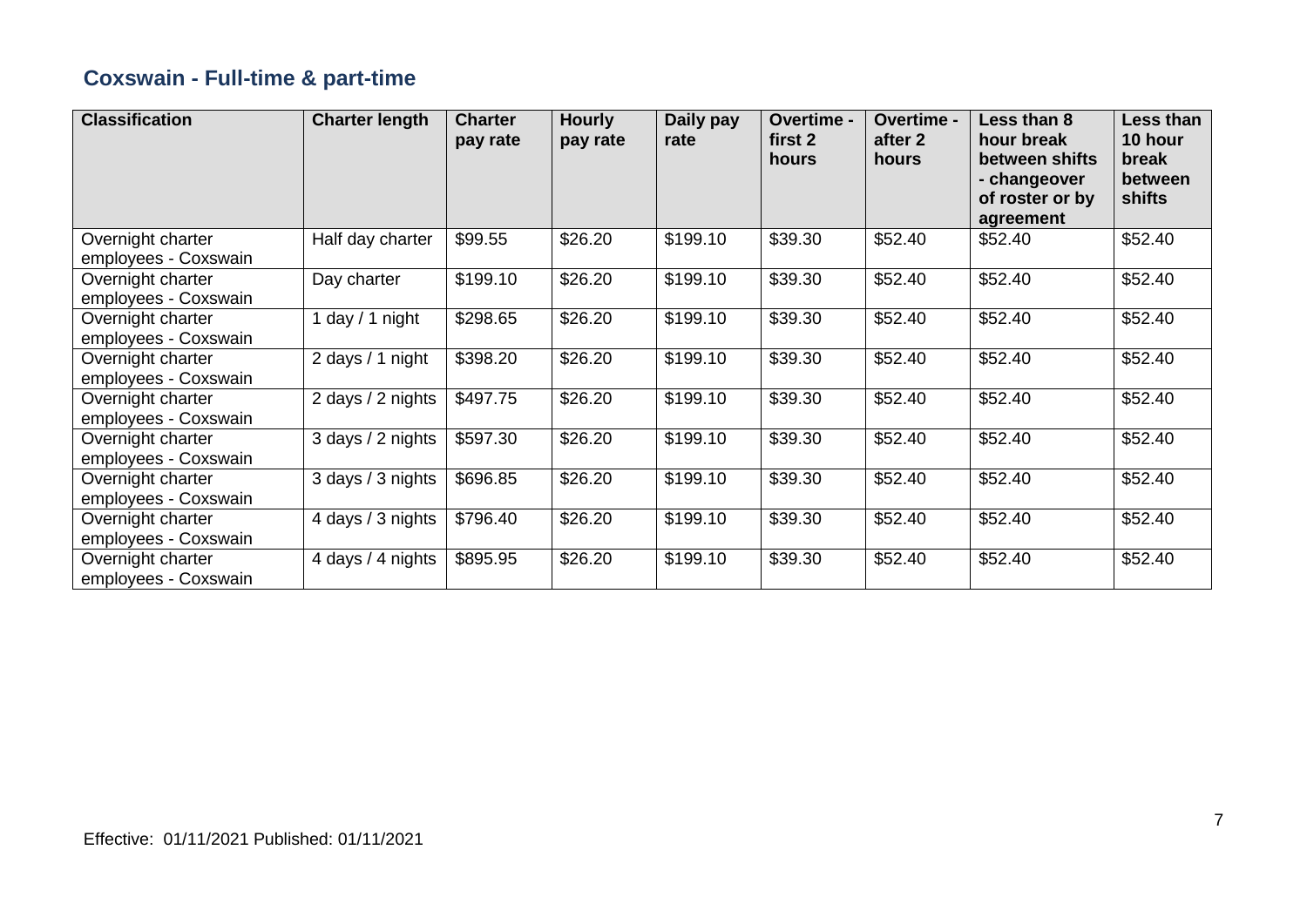## **Master V - Full-time & part-time**

| <b>Classification</b>                     | <b>Charter length</b> | <b>Charter</b><br>pay rate | <b>Hourly</b><br>pay rate | Daily pay<br>rate | Overtime -<br>first 2<br>hours | Overtime -<br>after 2<br>hours | Less than 8<br>hour break<br>between shifts<br>- changeover of<br>roster or by<br>agreement | Less than<br>10 hour<br>break<br>between<br>shifts |
|-------------------------------------------|-----------------------|----------------------------|---------------------------|-------------------|--------------------------------|--------------------------------|---------------------------------------------------------------------------------------------|----------------------------------------------------|
| Overnight charter<br>employees - Master V | Half day charter      | \$126.57                   | \$33.31                   | \$253.13          | \$49.97                        | \$66.62                        | \$66.62                                                                                     | \$66.62                                            |
| Overnight charter<br>employees - Master V | Day charter           | \$253.13                   | \$33.31                   | \$253.13          | \$49.97                        | \$66.62                        | \$66.62                                                                                     | \$66.62                                            |
| Overnight charter<br>employees - Master V | 1 day / 1 night       | \$379.70                   | \$33.31                   | \$253.13          | \$49.97                        | \$66.62                        | \$66.62                                                                                     | \$66.62                                            |
| Overnight charter<br>employees - Master V | 2 days / 1 night      | \$506.26                   | \$33.31                   | \$253.13          | \$49.97                        | \$66.62                        | \$66.62                                                                                     | \$66.62                                            |
| Overnight charter<br>employees - Master V | 2 days / 2 nights     | \$632.83                   | \$33.31                   | \$253.13          | \$49.97                        | \$66.62                        | \$66.62                                                                                     | \$66.62                                            |
| Overnight charter<br>employees - Master V | 3 days / 2 nights     | \$759.39                   | \$33.31                   | \$253.13          | \$49.97                        | \$66.62                        | \$66.62                                                                                     | \$66.62                                            |
| Overnight charter<br>employees - Master V | 3 days / 3 nights     | \$885.96                   | \$33.31                   | \$253.13          | \$49.97                        | \$66.62                        | \$66.62                                                                                     | \$66.62                                            |
| Overnight charter<br>employees - Master V | 4 days / 3 nights     | \$1,012.52                 | \$33.31                   | \$253.13          | \$49.97                        | \$66.62                        | \$66.62                                                                                     | \$66.62                                            |
| Overnight charter<br>employees - Master V | 4 days / 4 nights     | \$1,139.09                 | \$33.31                   | \$253.13          | \$49.97                        | \$66.62                        | \$66.62                                                                                     | \$66.62                                            |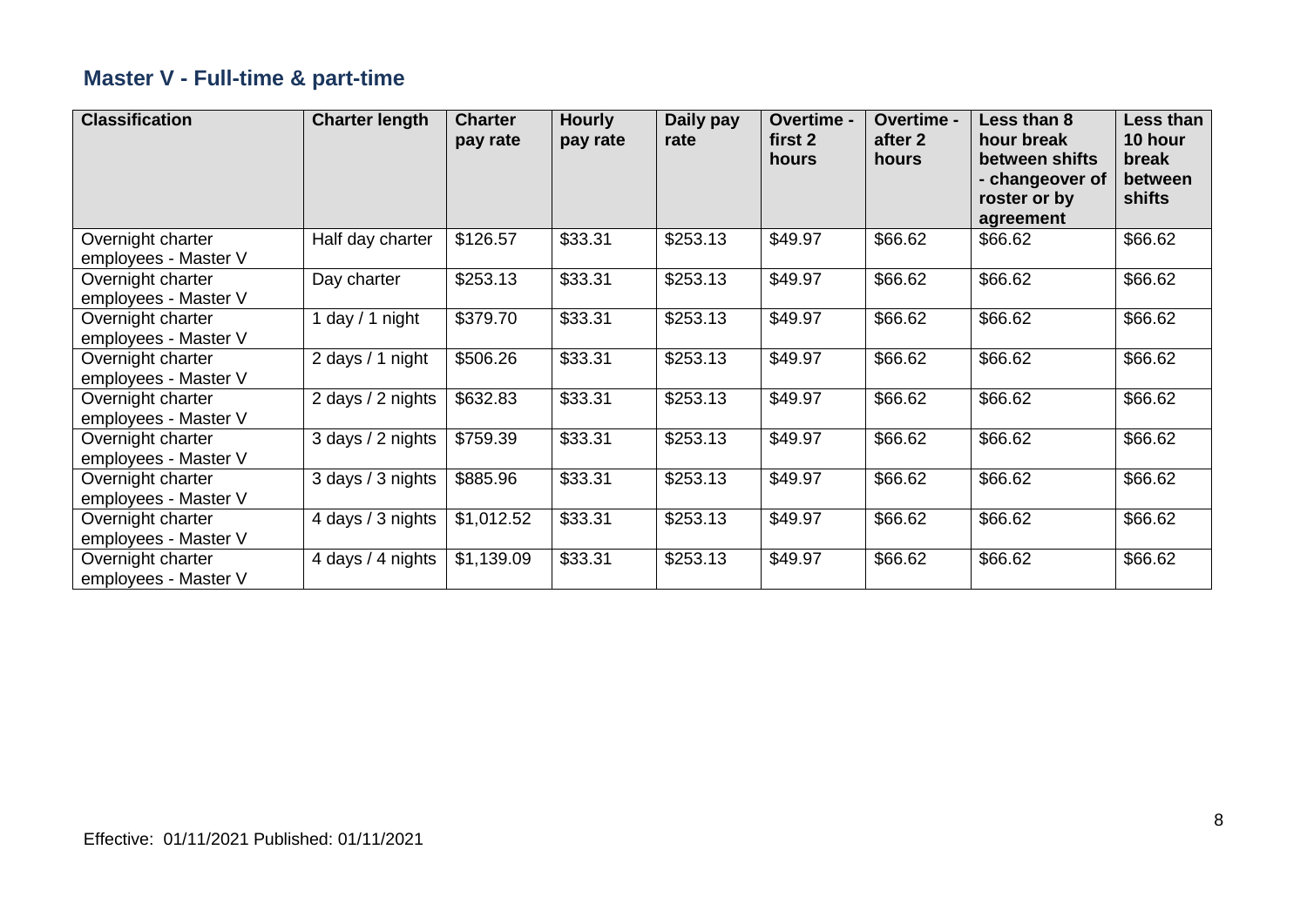## **Master IV - Full-time & part-time**

| <b>Classification</b>                      | <b>Charter length</b> | <b>Charter</b><br>pay rate | <b>Hourly</b><br>pay rate | Daily pay<br>rate | Overtime -<br>first 2<br>hours | Overtime -<br>after 2<br>hours | Less than 8<br>hour break<br>between shifts<br>- changeover<br>of roster or by<br>agreement | Less than<br>10 hour<br>break<br>between<br>shifts |
|--------------------------------------------|-----------------------|----------------------------|---------------------------|-------------------|--------------------------------|--------------------------------|---------------------------------------------------------------------------------------------|----------------------------------------------------|
| Overnight charter<br>employees - Master IV | Half day charter      | \$141.95                   | \$37.35                   | \$283.89          | \$56.03                        | \$74.70                        | \$74.70                                                                                     | \$74.70                                            |
| Overnight charter<br>employees - Master IV | Day charter           | \$283.89                   | \$37.35                   | \$283.89          | \$56.03                        | \$74.70                        | \$74.70                                                                                     | \$74.70                                            |
| Overnight charter<br>employees - Master IV | 1 day / 1 night       | \$425.84                   | \$37.35                   | \$283.89          | \$56.03                        | \$74.70                        | \$74.70                                                                                     | \$74.70                                            |
| Overnight charter<br>employees - Master IV | 2 days / 1 night      | \$567.78                   | \$37.35                   | \$283.89          | \$56.03                        | \$74.70                        | \$74.70                                                                                     | \$74.70                                            |
| Overnight charter<br>employees - Master IV | 2 days / 2 nights     | \$709.73                   | \$37.35                   | \$283.89          | \$56.03                        | \$74.70                        | \$74.70                                                                                     | \$74.70                                            |
| Overnight charter<br>employees - Master IV | 3 days / 2 nights     | \$851.67                   | \$37.35                   | \$283.89          | \$56.03                        | \$74.70                        | \$74.70                                                                                     | \$74.70                                            |
| Overnight charter<br>employees - Master IV | 3 days / 3 nights     | \$993.62                   | \$37.35                   | \$283.89          | \$56.03                        | \$74.70                        | \$74.70                                                                                     | \$74.70                                            |
| Overnight charter<br>employees - Master IV | 4 days / 3 nights     | \$1,135.56                 | \$37.35                   | \$283.89          | \$56.03                        | \$74.70                        | \$74.70                                                                                     | \$74.70                                            |
| Overnight charter<br>employees - Master IV | 4 days / 4 nights     | \$1,277.51                 | \$37.35                   | \$283.89          | \$56.03                        | \$74.70                        | \$74.70                                                                                     | \$74.70                                            |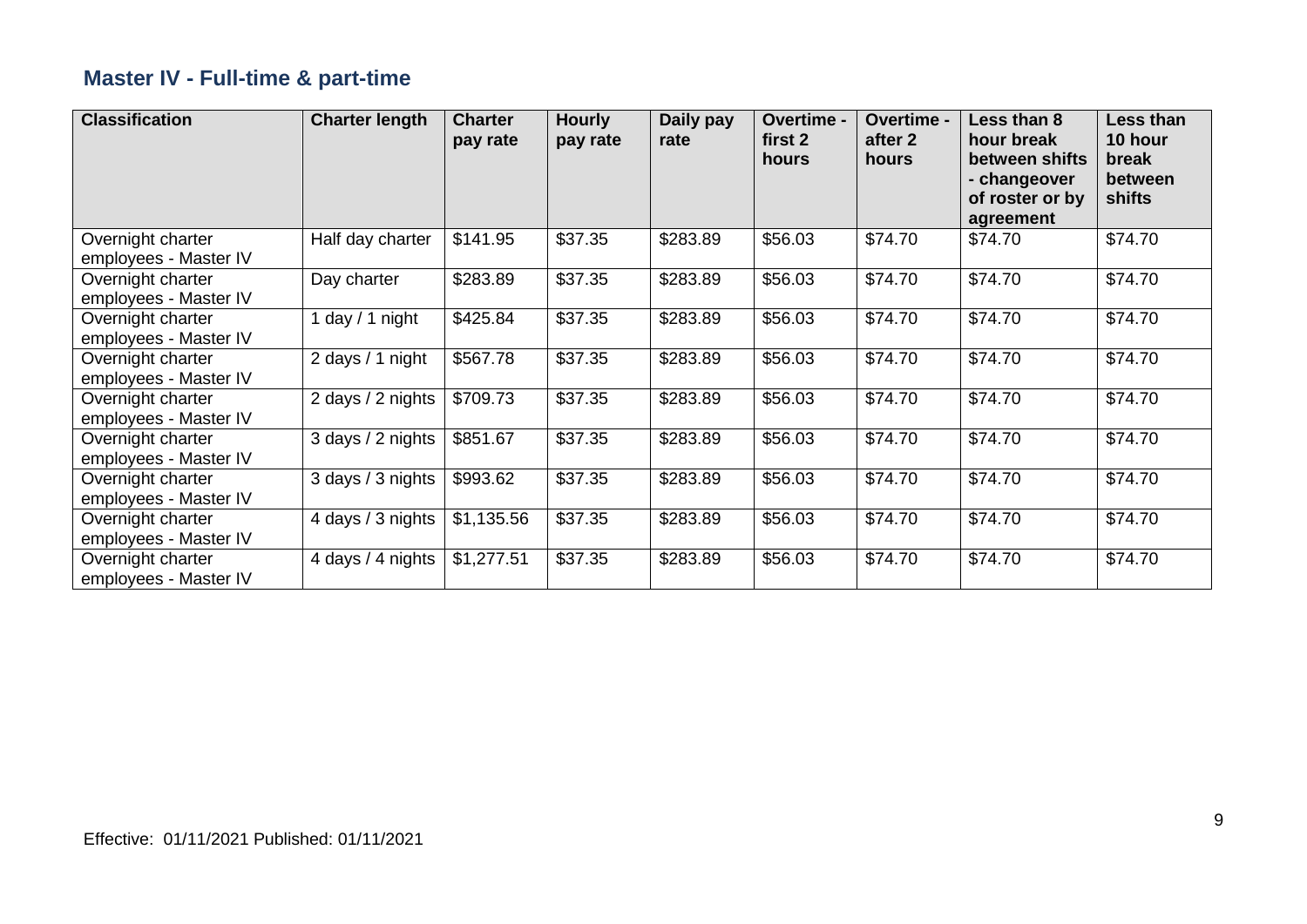## **Non-overnight charter employees - Full-time & part-time**

| <b>Classification</b>                                             | Weekly pay<br>rate | <b>Hourly pay</b><br>rate | <b>Public</b><br>holiday | <b>Public</b><br>holiday -<br><b>Christmas</b><br>day | Overtime -<br>first 2<br>hours | <b>Overtime -</b><br>after 2<br>hours | Less than 8<br>hour break<br>between shifts<br>- changeover<br>of roster or by<br>agreement | Less than<br>10 hour<br>break<br>between<br>shifts |
|-------------------------------------------------------------------|--------------------|---------------------------|--------------------------|-------------------------------------------------------|--------------------------------|---------------------------------------|---------------------------------------------------------------------------------------------|----------------------------------------------------|
| Non-overnight charter<br>employees - Crew level 1                 | \$774.00           | \$20.37                   | \$40.74                  | \$61.11                                               | \$30.56                        | \$40.74                               | \$40.74                                                                                     | \$40.74                                            |
| Non-overnight charter<br>employees - Crew level 2                 | \$851.40           | \$22.41                   | \$44.82                  | \$67.23                                               | \$33.62                        | \$44.82                               | \$44.82                                                                                     | \$44.82                                            |
| Non-overnight charter<br>employees - Coxswain                     | \$927.20           | \$24.40                   | \$48.80                  | \$73.20                                               | \$36.60                        | \$48.80                               | \$48.80                                                                                     | \$48.80                                            |
| Non-overnight charter<br>employees - Engineer<br>MED III          | \$931.40           | \$24.51                   | \$49.02                  | \$73.53                                               | \$36.77                        | \$49.02                               | \$49.02                                                                                     | \$49.02                                            |
| Non-overnight charter<br>employees - Master V                     | \$931.40           | \$24.51                   | \$49.02                  | \$73.53                                               | \$36.77                        | \$49.02                               | \$49.02                                                                                     | \$49.02                                            |
| Non-overnight charter<br>employees - Engineer<br>MED II           | \$948.40           | \$24.96                   | \$49.92                  | \$74.88                                               | \$37.44                        | \$49.92                               | \$49.92                                                                                     | \$49.92                                            |
| Non-overnight charter<br>employees - Master IV                    | \$948.40           | \$24.96                   | \$49.92                  | \$74.88                                               | \$37.44                        | \$49.92                               | \$49.92                                                                                     | \$49.92                                            |
| Non-overnight charter<br>employees - Engineer<br>MED <sub>I</sub> | \$1,042.60         | \$27.44                   | \$54.88                  | \$82.32                                               | \$41.16                        | \$54.88                               | \$54.88                                                                                     | \$54.88                                            |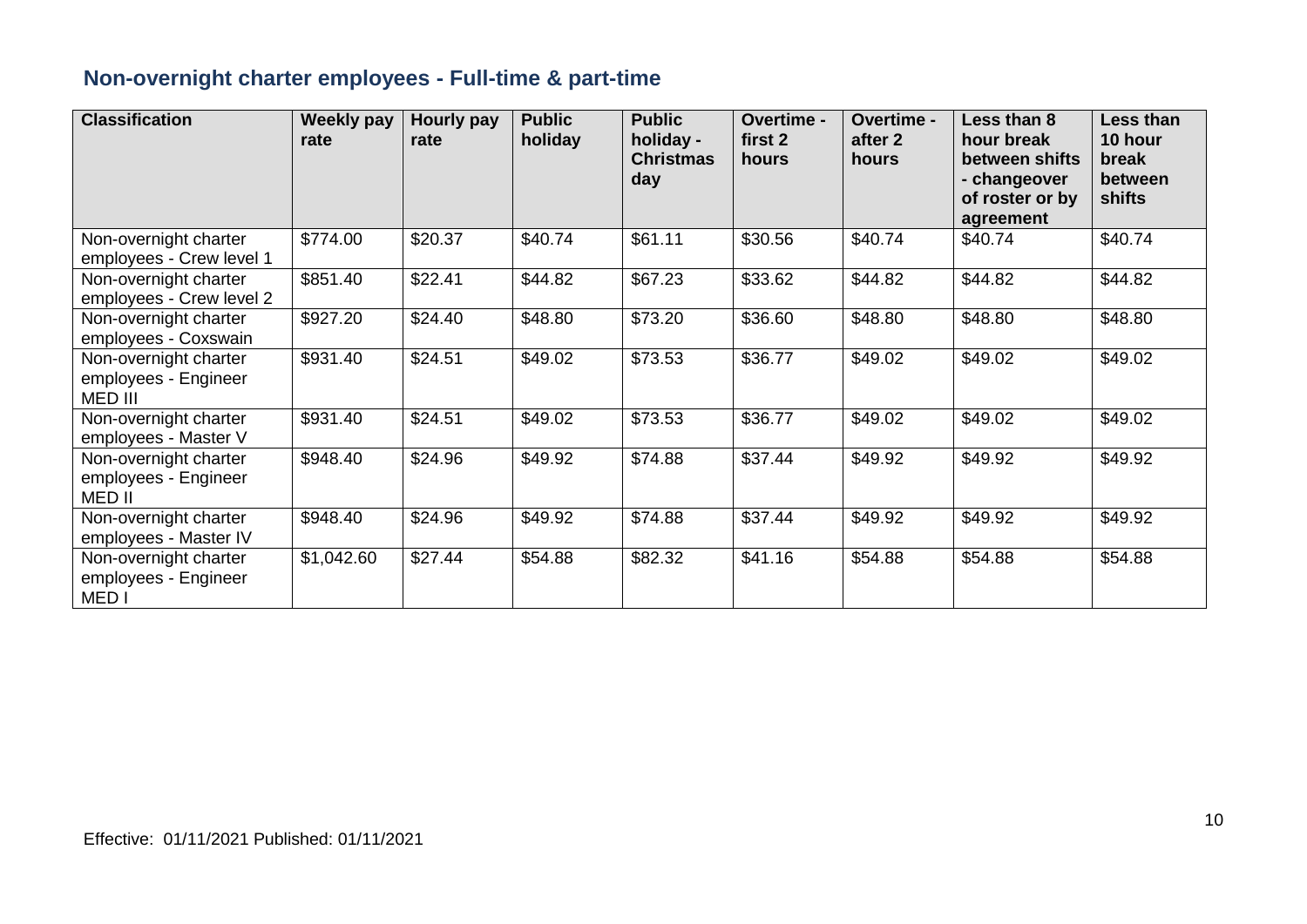## **Overnight charter employees**

#### **Crew level 1 - Casual**

| <b>Classification</b>                         | <b>Charter length</b> | <b>Charter</b><br>pay rate | <b>Hourly</b><br>pay rate | Daily pay<br>rate | Overtime -<br>first 2<br>hours | Overtime -<br>after 2<br>hours | Less than 8<br>hour break<br>between shifts<br>- changeover<br>of roster or by<br>agreement | Less than<br>10 hour<br>break<br>between<br>shifts |
|-----------------------------------------------|-----------------------|----------------------------|---------------------------|-------------------|--------------------------------|--------------------------------|---------------------------------------------------------------------------------------------|----------------------------------------------------|
| Overnight charter<br>employees - Crew level 1 | Half day charter      | \$103.95                   | \$27.35                   | \$207.89          | \$41.03                        | \$54.70                        | \$43.76                                                                                     | \$43.76                                            |
| Overnight charter<br>employees - Crew level 1 | Day charter           | \$207.89                   | \$27.35                   | \$207.89          | \$41.03                        | \$54.70                        | \$43.76                                                                                     | \$43.76                                            |
| Overnight charter<br>employees - Crew level 1 | 1 day $/$ 1 night     | \$311.84                   | \$27.35                   | \$207.89          | \$41.03                        | \$54.70                        | \$43.76                                                                                     | \$43.76                                            |
| Overnight charter<br>employees - Crew level 1 | 2 days / 1 night      | \$415.78                   | \$27.35                   | \$207.89          | \$41.03                        | \$54.70                        | \$43.76                                                                                     | \$43.76                                            |
| Overnight charter<br>employees - Crew level 1 | 2 days / 2 nights     | \$519.73                   | \$27.35                   | \$207.89          | \$41.03                        | \$54.70                        | \$43.76                                                                                     | \$43.76                                            |
| Overnight charter<br>employees - Crew level 1 | 3 days / 2 nights     | \$623.67                   | \$27.35                   | \$207.89          | \$41.03                        | \$54.70                        | \$43.76                                                                                     | \$43.76                                            |
| Overnight charter<br>employees - Crew level 1 | 3 days / 3 nights     | \$727.62                   | \$27.35                   | \$207.89          | \$41.03                        | \$54.70                        | \$43.76                                                                                     | \$43.76                                            |
| Overnight charter<br>employees - Crew level 1 | 4 days / 3 nights     | \$831.56                   | \$27.35                   | \$207.89          | \$41.03                        | \$54.70                        | \$43.76                                                                                     | \$43.76                                            |
| Overnight charter<br>employees - Crew level 1 | 4 days / 4 nights     | \$935.51                   | \$27.35                   | \$207.89          | \$41.03                        | \$54.70                        | \$43.76                                                                                     | \$43.76                                            |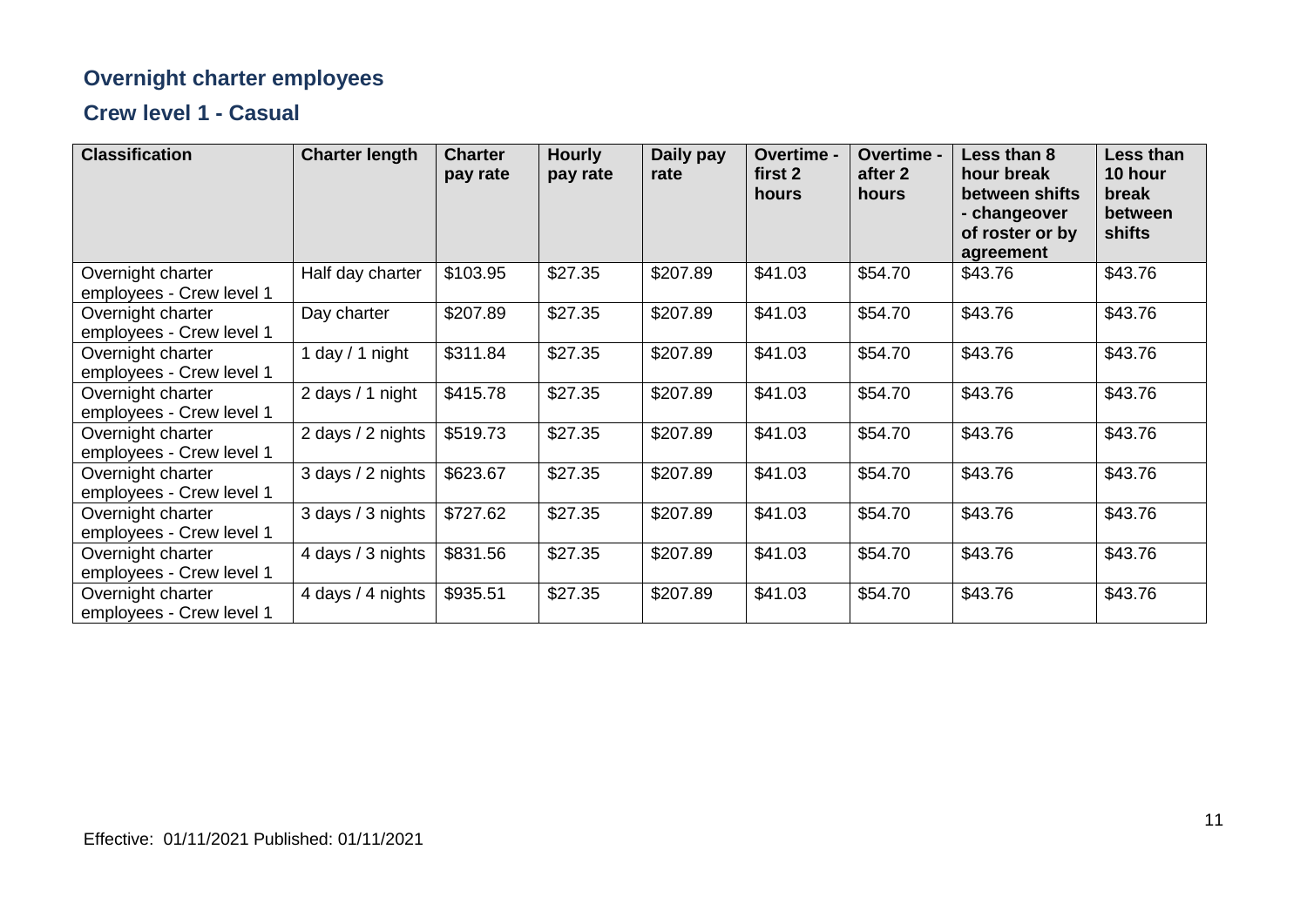#### **Crew level 2 - Casual**

| <b>Classification</b>                         | <b>Charter length</b> | <b>Charter</b><br>pay rate | <b>Hourly</b><br>pay rate | Daily pay<br>rate | Overtime -<br>first 2<br>hours | Overtime -<br>after 2<br>hours | Less than 8<br>hour break<br>between shifts<br>- changeover<br>of roster or by<br>agreement | Less than<br>10 hour<br>break<br>between<br>shifts |
|-----------------------------------------------|-----------------------|----------------------------|---------------------------|-------------------|--------------------------------|--------------------------------|---------------------------------------------------------------------------------------------|----------------------------------------------------|
| Overnight charter<br>employees - Crew level 2 | Half day charter      | \$110.30                   | \$29.03                   | \$220.59          | \$43.54                        | \$58.05                        | \$46.44                                                                                     | \$46.44                                            |
| Overnight charter<br>employees - Crew level 2 | Day charter           | \$220.59                   | \$29.03                   | \$220.59          | \$43.54                        | \$58.05                        | \$46.44                                                                                     | \$46.44                                            |
| Overnight charter<br>employees - Crew level 2 | 1 day $/$ 1 night     | \$330.89                   | \$29.03                   | \$220.59          | \$43.54                        | \$58.05                        | \$46.44                                                                                     | \$46.44                                            |
| Overnight charter<br>employees - Crew level 2 | 2 days / 1 night      | \$441.18                   | \$29.03                   | \$220.59          | \$43.54                        | \$58.05                        | \$46.44                                                                                     | \$46.44                                            |
| Overnight charter<br>employees - Crew level 2 | 2 days / 2 nights     | \$551.48                   | \$29.03                   | \$220.59          | \$43.54                        | \$58.05                        | \$46.44                                                                                     | \$46.44                                            |
| Overnight charter<br>employees - Crew level 2 | 3 days / 2 nights     | \$661.77                   | \$29.03                   | \$220.59          | \$43.54                        | \$58.05                        | \$46.44                                                                                     | \$46.44                                            |
| Overnight charter<br>employees - Crew level 2 | 3 days / 3 nights     | \$772.07                   | \$29.03                   | \$220.59          | \$43.54                        | \$58.05                        | \$46.44                                                                                     | \$46.44                                            |
| Overnight charter<br>employees - Crew level 2 | 4 days / 3 nights     | \$882.36                   | \$29.03                   | \$220.59          | \$43.54                        | \$58.05                        | \$46.44                                                                                     | \$46.44                                            |
| Overnight charter<br>employees - Crew level 2 | 4 days / 4 nights     | \$992.66                   | \$29.03                   | \$220.59          | \$43.54                        | \$58.05                        | \$46.44                                                                                     | \$46.44                                            |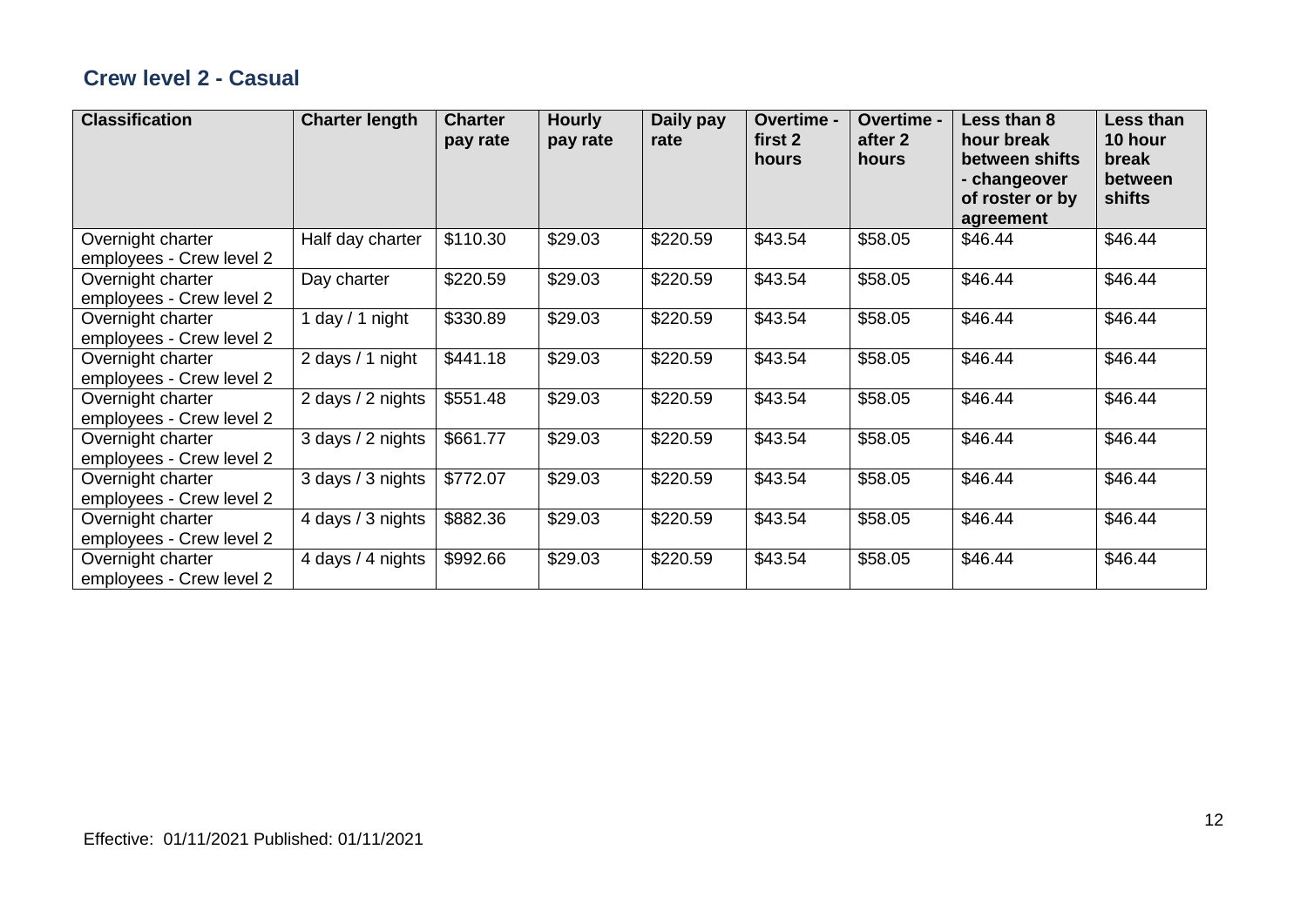#### **Crew level 3 - Casual**

| <b>Classification</b>                         | <b>Charter length</b> | <b>Charter</b><br>pay rate | <b>Hourly</b><br>pay rate | Daily pay<br>rate | Overtime -<br>first 2<br>hours | Overtime -<br>after 2<br>hours | Less than 8<br>hour break<br>between shifts<br>- changeover<br>of roster or by<br>agreement | Less than<br>10 hour<br>break<br>between<br>shifts |
|-----------------------------------------------|-----------------------|----------------------------|---------------------------|-------------------|--------------------------------|--------------------------------|---------------------------------------------------------------------------------------------|----------------------------------------------------|
| Overnight charter<br>employees - Crew level 3 | Half day charter      | \$115.20                   | \$30.31                   | \$230.40          | \$45.47                        | \$60.63                        | \$48.50                                                                                     | \$48.50                                            |
| Overnight charter<br>employees - Crew level 3 | Day charter           | \$230.40                   | \$30.31                   | \$230.40          | \$45.47                        | \$60.63                        | \$48.50                                                                                     | \$48.50                                            |
| Overnight charter<br>employees - Crew level 3 | 1 day $/$ 1 night     | \$345.60                   | \$30.31                   | \$230.40          | \$45.47                        | \$60.63                        | \$48.50                                                                                     | \$48.50                                            |
| Overnight charter<br>employees - Crew level 3 | 2 days / 1 night      | \$460.80                   | \$30.31                   | \$230.40          | \$45.47                        | \$60.63                        | \$48.50                                                                                     | \$48.50                                            |
| Overnight charter<br>employees - Crew level 3 | 2 days / 2 nights     | \$576.00                   | \$30.31                   | \$230.40          | \$45.47                        | \$60.63                        | \$48.50                                                                                     | \$48.50                                            |
| Overnight charter<br>employees - Crew level 3 | 3 days / 2 nights     | \$691.20                   | \$30.31                   | \$230.40          | \$45.47                        | \$60.63                        | \$48.50                                                                                     | \$48.50                                            |
| Overnight charter<br>employees - Crew level 3 | 3 days / 3 nights     | \$806.40                   | \$30.31                   | \$230.40          | \$45.47                        | \$60.63                        | \$48.50                                                                                     | \$48.50                                            |
| Overnight charter<br>employees - Crew level 3 | 4 days / 3 nights     | \$921.60                   | \$30.31                   | \$230.40          | \$45.47                        | \$60.63                        | \$48.50                                                                                     | \$48.50                                            |
| Overnight charter<br>employees - Crew level 3 | 4 days / 4 nights     | \$1,036.80                 | \$30.31                   | \$230.40          | \$45.47                        | \$60.63                        | \$48.50                                                                                     | \$48.50                                            |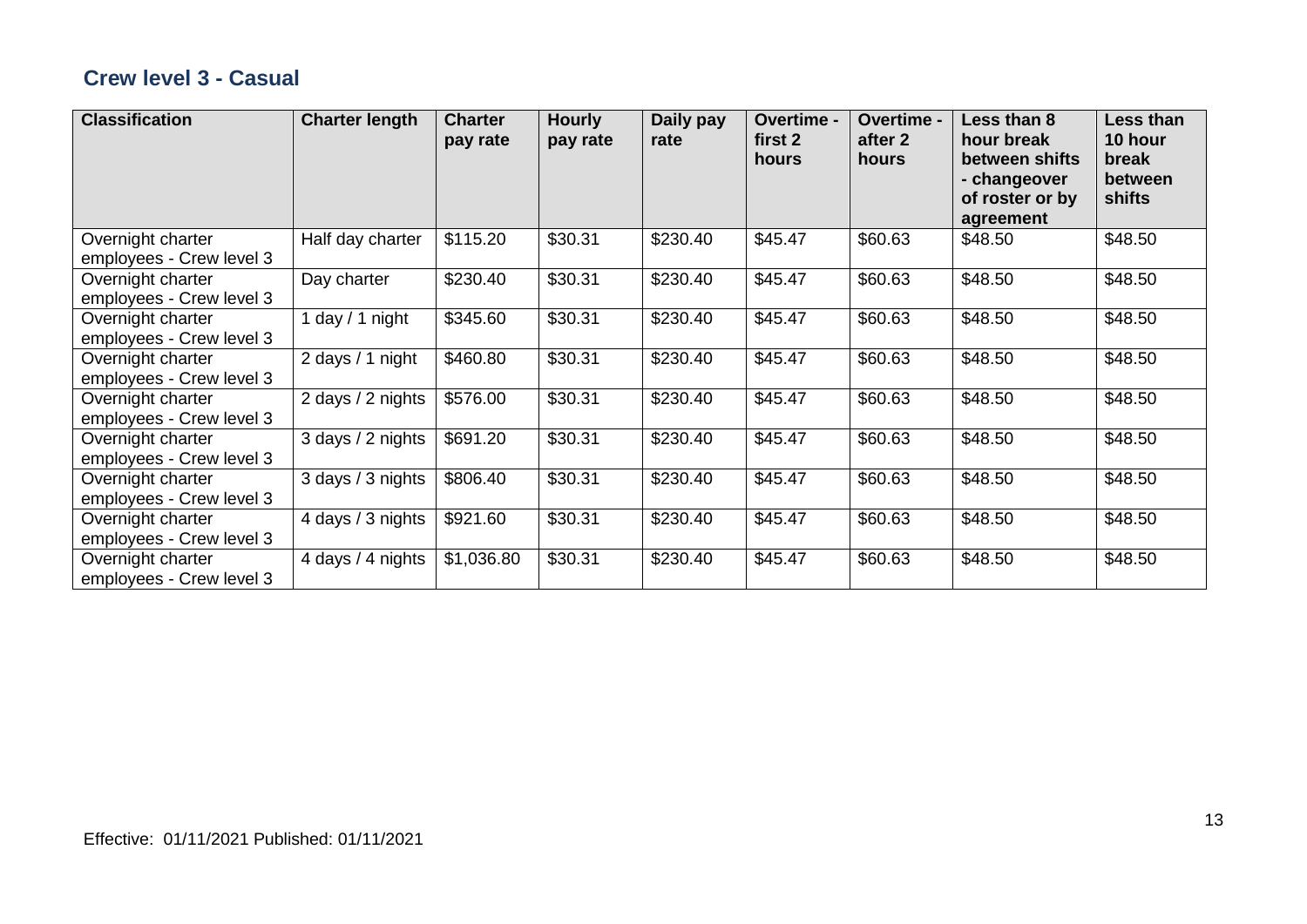#### **Dive master - Casual**

| <b>Classification</b>                        | <b>Charter length</b> | <b>Charter</b><br>pay rate | <b>Hourly</b><br>pay rate | Daily pay<br>rate | Overtime -<br>first 2<br>hours | Overtime -<br>after 2<br>hours | Less than 8<br>hour break<br>between shifts<br>- changeover<br>of roster or by<br>agreement | Less than<br>10 hour<br>break<br>between<br>shifts |
|----------------------------------------------|-----------------------|----------------------------|---------------------------|-------------------|--------------------------------|--------------------------------|---------------------------------------------------------------------------------------------|----------------------------------------------------|
| Overnight charter<br>employees - Dive master | Half day charter      | \$115.20                   | \$30.31                   | \$230.40          | \$45.47                        | \$60.63                        | \$48.50                                                                                     | \$48.50                                            |
| Overnight charter<br>employees - Dive master | Day charter           | \$230.40                   | \$30.31                   | \$230.40          | \$45.47                        | \$60.63                        | \$48.50                                                                                     | \$48.50                                            |
| Overnight charter<br>employees - Dive master | 1 day / 1 night       | \$345.60                   | \$30.31                   | \$230.40          | \$45.47                        | \$60.63                        | \$48.50                                                                                     | \$48.50                                            |
| Overnight charter<br>employees - Dive master | 2 days / 1 night      | \$460.80                   | \$30.31                   | \$230.40          | \$45.47                        | \$60.63                        | \$48.50                                                                                     | \$48.50                                            |
| Overnight charter<br>employees - Dive master | 2 days / 2 nights     | \$576.00                   | \$30.31                   | \$230.40          | \$45.47                        | \$60.63                        | \$48.50                                                                                     | \$48.50                                            |
| Overnight charter<br>employees - Dive master | 3 days / 2 nights     | \$691.20                   | \$30.31                   | \$230.40          | \$45.47                        | \$60.63                        | \$48.50                                                                                     | \$48.50                                            |
| Overnight charter<br>employees - Dive master | 3 days / 3 nights     | \$806.40                   | \$30.31                   | \$230.40          | \$45.47                        | \$60.63                        | \$48.50                                                                                     | \$48.50                                            |
| Overnight charter<br>employees - Dive master | 4 days / 3 nights     | \$921.60                   | \$30.31                   | \$230.40          | \$45.47                        | \$60.63                        | \$48.50                                                                                     | \$48.50                                            |
| Overnight charter<br>employees - Dive master | 4 days / 4 nights     | \$1,036.80                 | \$30.31                   | \$230.40          | \$45.47                        | \$60.63                        | \$48.50                                                                                     | \$48.50                                            |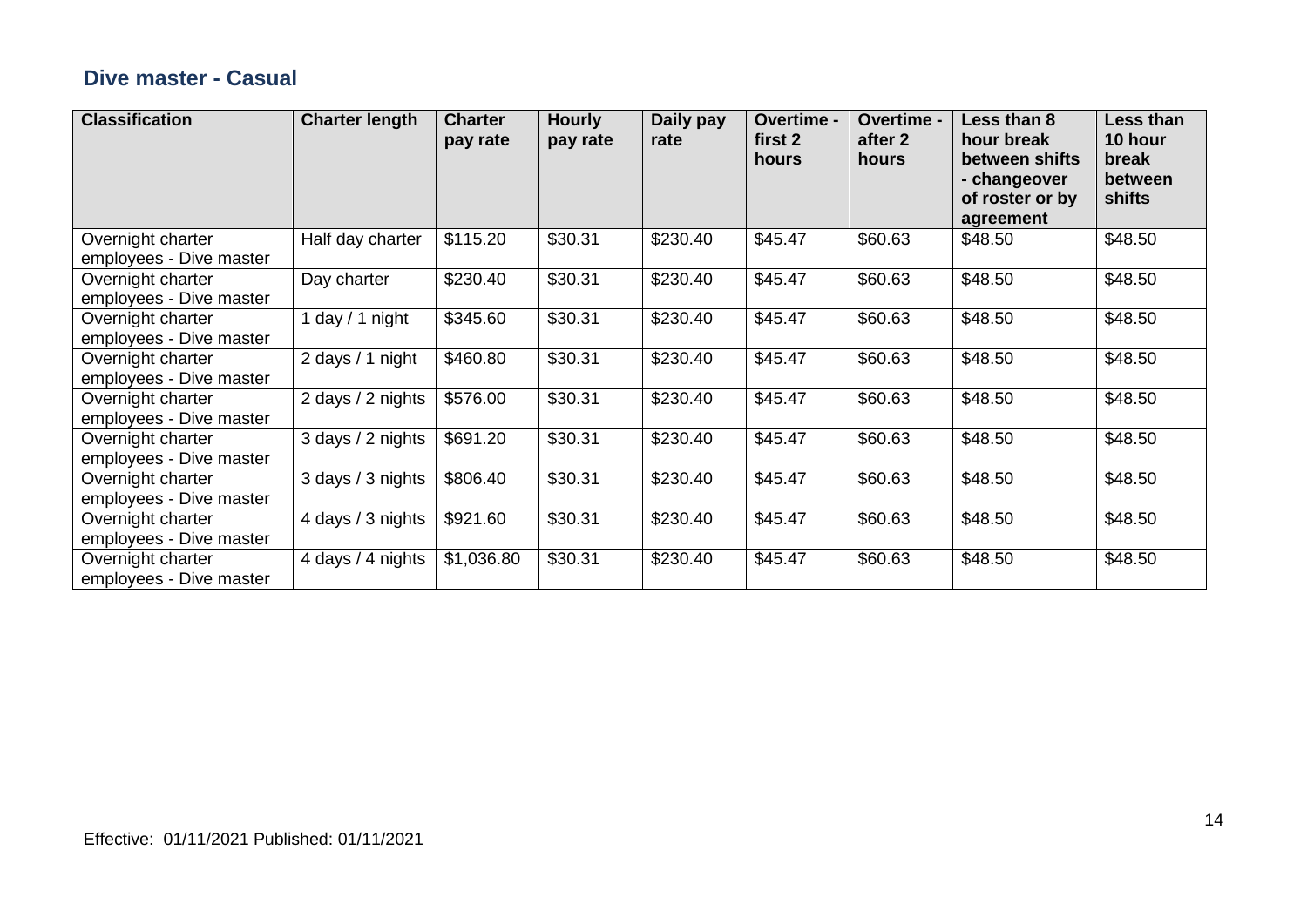#### **Dive instructor - Casual**

| <b>Classification</b>                            | <b>Charter length</b> | <b>Charter</b><br>pay rate | <b>Hourly</b><br>pay rate | Daily pay<br>rate | <b>Overtime</b><br>- first 2<br>hours | Overtime -<br>after 2<br>hours | Less than 8<br>hour break<br>between shifts<br>- changeover<br>of roster or by<br>agreement | Less than<br>10 hour<br>break<br>between<br>shifts |
|--------------------------------------------------|-----------------------|----------------------------|---------------------------|-------------------|---------------------------------------|--------------------------------|---------------------------------------------------------------------------------------------|----------------------------------------------------|
| Overnight charter<br>employees - Dive instructor | Half day charter      | \$115.20                   | \$30.31                   | \$230.40          | \$45.47                               | \$60.63                        | \$48.50                                                                                     | \$48.50                                            |
| Overnight charter<br>employees - Dive instructor | Day charter           | \$230.40                   | \$30.31                   | \$230.40          | \$45.47                               | \$60.63                        | \$48.50                                                                                     | \$48.50                                            |
| Overnight charter<br>employees - Dive instructor | day $/ 1$ night       | \$345.60                   | \$30.31                   | \$230.40          | \$45.47                               | \$60.63                        | \$48.50                                                                                     | \$48.50                                            |
| Overnight charter<br>employees - Dive instructor | 2 days / 1 night      | \$460.80                   | \$30.31                   | \$230.40          | \$45.47                               | \$60.63                        | \$48.50                                                                                     | \$48.50                                            |
| Overnight charter<br>employees - Dive instructor | 2 days / 2 nights     | \$576.00                   | \$30.31                   | \$230.40          | \$45.47                               | \$60.63                        | \$48.50                                                                                     | \$48.50                                            |
| Overnight charter<br>employees - Dive instructor | 3 days / 2 nights     | \$691.20                   | \$30.31                   | \$230.40          | \$45.47                               | \$60.63                        | \$48.50                                                                                     | \$48.50                                            |
| Overnight charter<br>employees - Dive instructor | 3 days / 3 nights     | \$806.40                   | \$30.31                   | \$230.40          | \$45.47                               | \$60.63                        | \$48.50                                                                                     | \$48.50                                            |
| Overnight charter<br>employees - Dive instructor | 4 days / 3 nights     | \$921.60                   | \$30.31                   | \$230.40          | \$45.47                               | \$60.63                        | \$48.50                                                                                     | \$48.50                                            |
| Overnight charter<br>employees - Dive instructor | 4 days / 4 nights     | \$1,036.80                 | \$30.31                   | \$230.40          | \$45.47                               | \$60.63                        | \$48.50                                                                                     | \$48.50                                            |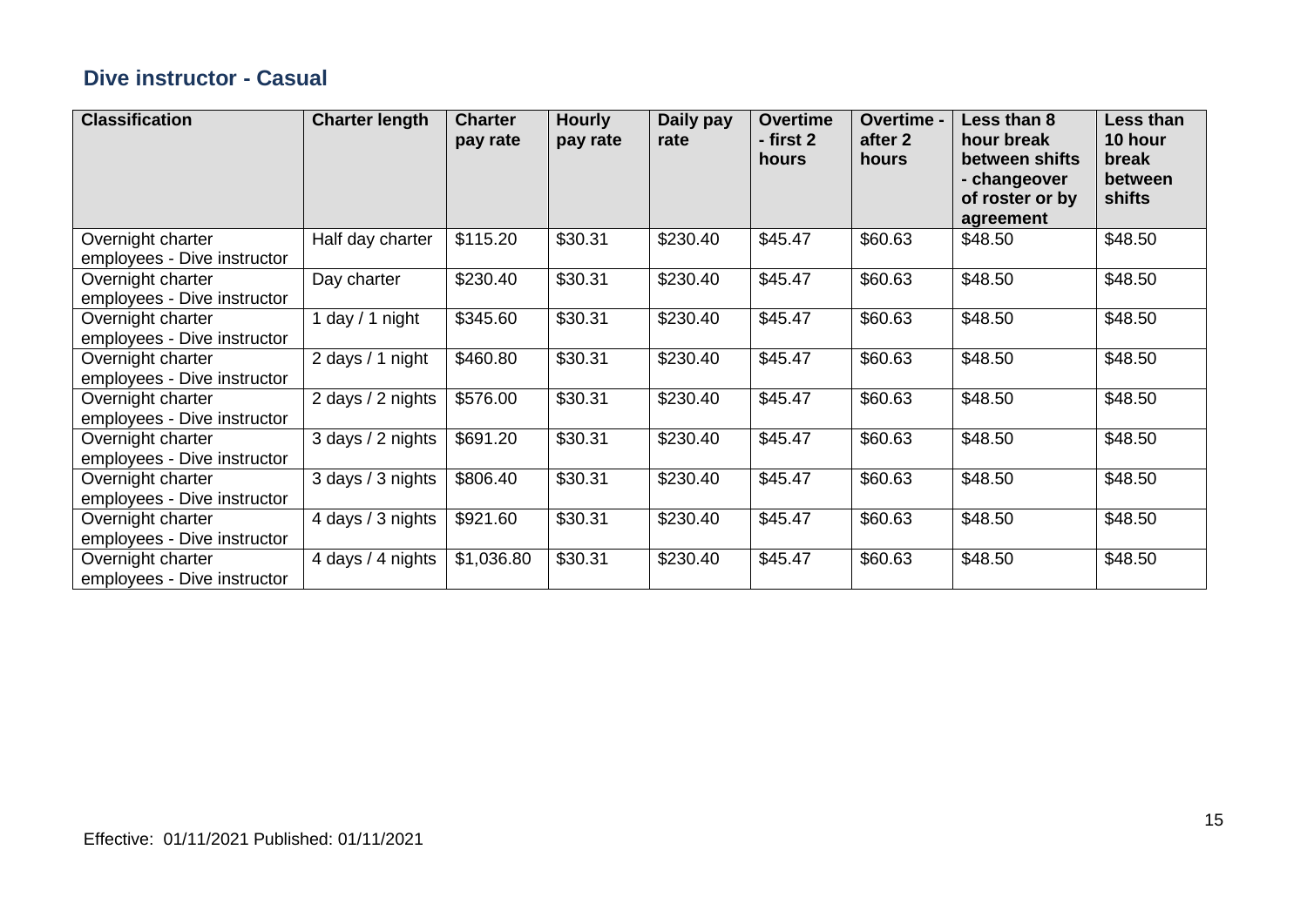#### **Coxswain - Casual**

| <b>Classification</b>                     | <b>Charter length</b> | <b>Charter</b><br>pay rate | <b>Hourly</b><br>pay rate | Daily pay<br>rate | Overtime -<br>first 2<br>hours | Overtime -<br>after 2<br>hours | Less than 8<br>hour break<br>between shifts<br>- changeover<br>of roster or by<br>agreement | Less than<br>10 hour<br>break<br>between<br>shifts |
|-------------------------------------------|-----------------------|----------------------------|---------------------------|-------------------|--------------------------------|--------------------------------|---------------------------------------------------------------------------------------------|----------------------------------------------------|
| Overnight charter<br>employees - Coxswain | Half day charter      | \$124.44                   | \$32.75                   | \$248.88          | \$49.13                        | \$65.50                        | \$52.40                                                                                     | \$52.40                                            |
| Overnight charter<br>employees - Coxswain | Day charter           | \$248.88                   | \$32.75                   | \$248.88          | \$49.13                        | \$65.50                        | \$52.40                                                                                     | \$52.40                                            |
| Overnight charter<br>employees - Coxswain | $day / 1$ night       | \$373.32                   | \$32.75                   | \$248.88          | \$49.13                        | \$65.50                        | \$52.40                                                                                     | \$52.40                                            |
| Overnight charter<br>employees - Coxswain | 2 days / 1 night      | \$497.76                   | \$32.75                   | \$248.88          | \$49.13                        | \$65.50                        | \$52.40                                                                                     | \$52.40                                            |
| Overnight charter<br>employees - Coxswain | 2 days / 2 nights     | \$622.20                   | \$32.75                   | \$248.88          | \$49.13                        | \$65.50                        | \$52.40                                                                                     | \$52.40                                            |
| Overnight charter<br>employees - Coxswain | 3 days / 2 nights     | \$746.64                   | \$32.75                   | \$248.88          | \$49.13                        | \$65.50                        | \$52.40                                                                                     | \$52.40                                            |
| Overnight charter<br>employees - Coxswain | 3 days / 3 nights     | \$871.08                   | \$32.75                   | \$248.88          | \$49.13                        | \$65.50                        | \$52.40                                                                                     | \$52.40                                            |
| Overnight charter<br>employees - Coxswain | 4 days / 3 nights     | \$995.52                   | \$32.75                   | \$248.88          | \$49.13                        | \$65.50                        | \$52.40                                                                                     | \$52.40                                            |
| Overnight charter<br>employees - Coxswain | 4 days / 4 nights     | \$1,119.96                 | \$32.75                   | \$248.88          | \$49.13                        | \$65.50                        | \$52.40                                                                                     | \$52.40                                            |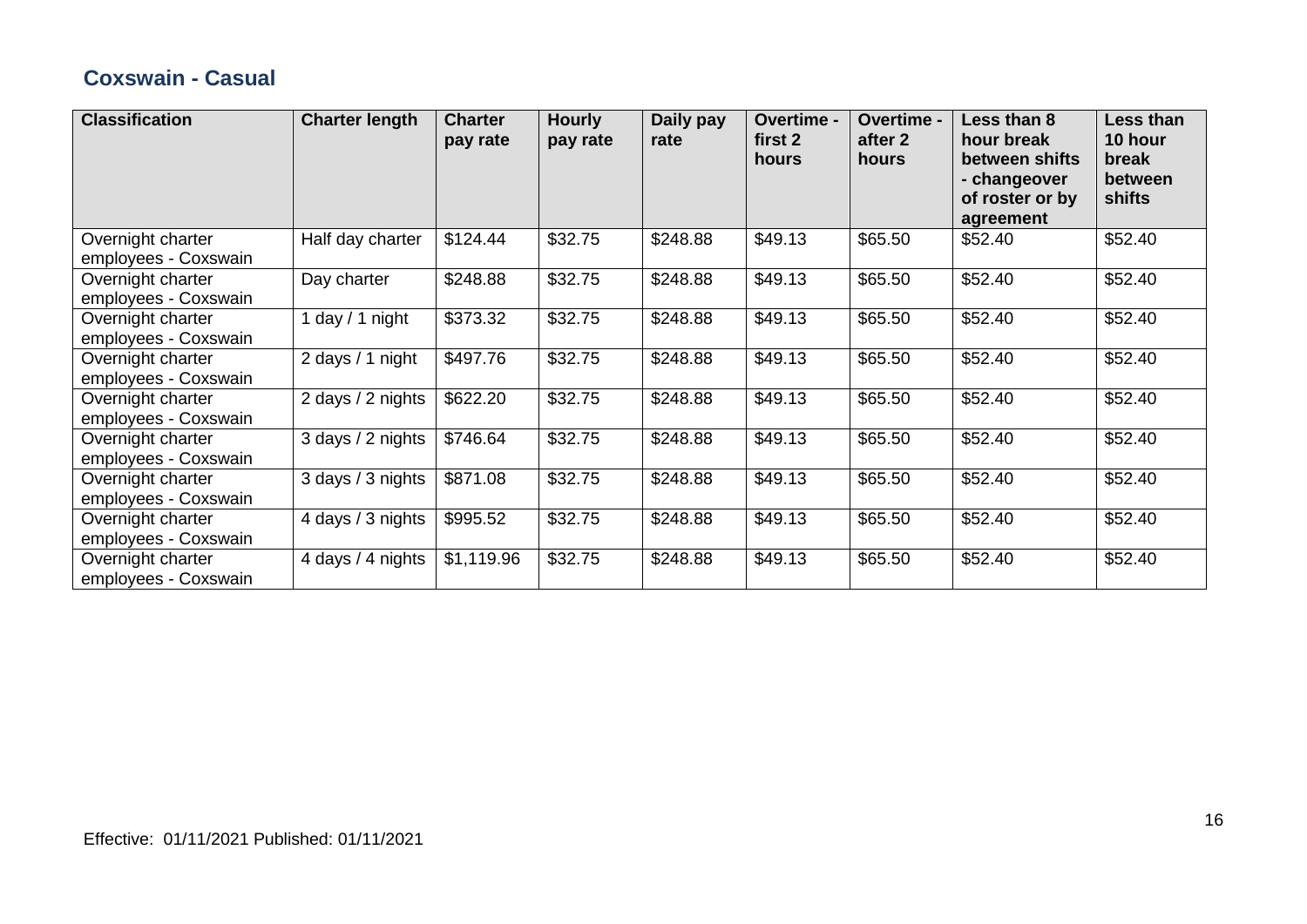#### **Master V - Casual**

| <b>Classification</b>                     | <b>Charter length</b> | <b>Charter</b><br>pay rate | <b>Hourly</b><br>pay rate | Daily pay<br>rate | Overtime -<br>first 2<br>hours | Overtime -<br>after 2<br>hours | Less than 8<br>hour break<br>between shifts<br>- changeover<br>of roster or by<br>agreement | Less than<br>10 hour<br>break<br>between<br><b>shifts</b> |
|-------------------------------------------|-----------------------|----------------------------|---------------------------|-------------------|--------------------------------|--------------------------------|---------------------------------------------------------------------------------------------|-----------------------------------------------------------|
| Overnight charter<br>employees - Master V | Half day charter      | \$158.21                   | \$41.64                   | \$316.41          | \$62.46                        | \$83.28                        | \$66.62                                                                                     | \$66.62                                                   |
| Overnight charter<br>employees - Master V | Day charter           | \$316.41                   | \$41.64                   | \$316.41          | \$62.46                        | \$83.28                        | \$66.62                                                                                     | \$66.62                                                   |
| Overnight charter<br>employees - Master V | 1 day $/$ 1 night     | \$474.62                   | \$41.64                   | \$316.41          | \$62.46                        | \$83.28                        | \$66.62                                                                                     | \$66.62                                                   |
| Overnight charter<br>employees - Master V | 2 days / 1 night      | \$632.82                   | \$41.64                   | \$316.41          | \$62.46                        | \$83.28                        | \$66.62                                                                                     | \$66.62                                                   |
| Overnight charter<br>employees - Master V | 2 days / 2 nights     | \$791.03                   | \$41.64                   | \$316.41          | \$62.46                        | \$83.28                        | \$66.62                                                                                     | \$66.62                                                   |
| Overnight charter<br>employees - Master V | 3 days / 2 nights     | \$949.23                   | \$41.64                   | \$316.41          | \$62.46                        | \$83.28                        | \$66.62                                                                                     | \$66.62                                                   |
| Overnight charter<br>employees - Master V | 3 days / 3 nights     | \$1,107.44                 | \$41.64                   | \$316.41          | \$62.46                        | \$83.28                        | \$66.62                                                                                     | \$66.62                                                   |
| Overnight charter<br>employees - Master V | 4 days / 3 nights     | \$1,265.64                 | \$41.64                   | \$316.41          | \$62.46                        | \$83.28                        | \$66.62                                                                                     | \$66.62                                                   |
| Overnight charter<br>employees - Master V | 4 days / 4 nights     | \$1,423.85                 | \$41.64                   | \$316.41          | \$62.46                        | \$83.28                        | \$66.62                                                                                     | \$66.62                                                   |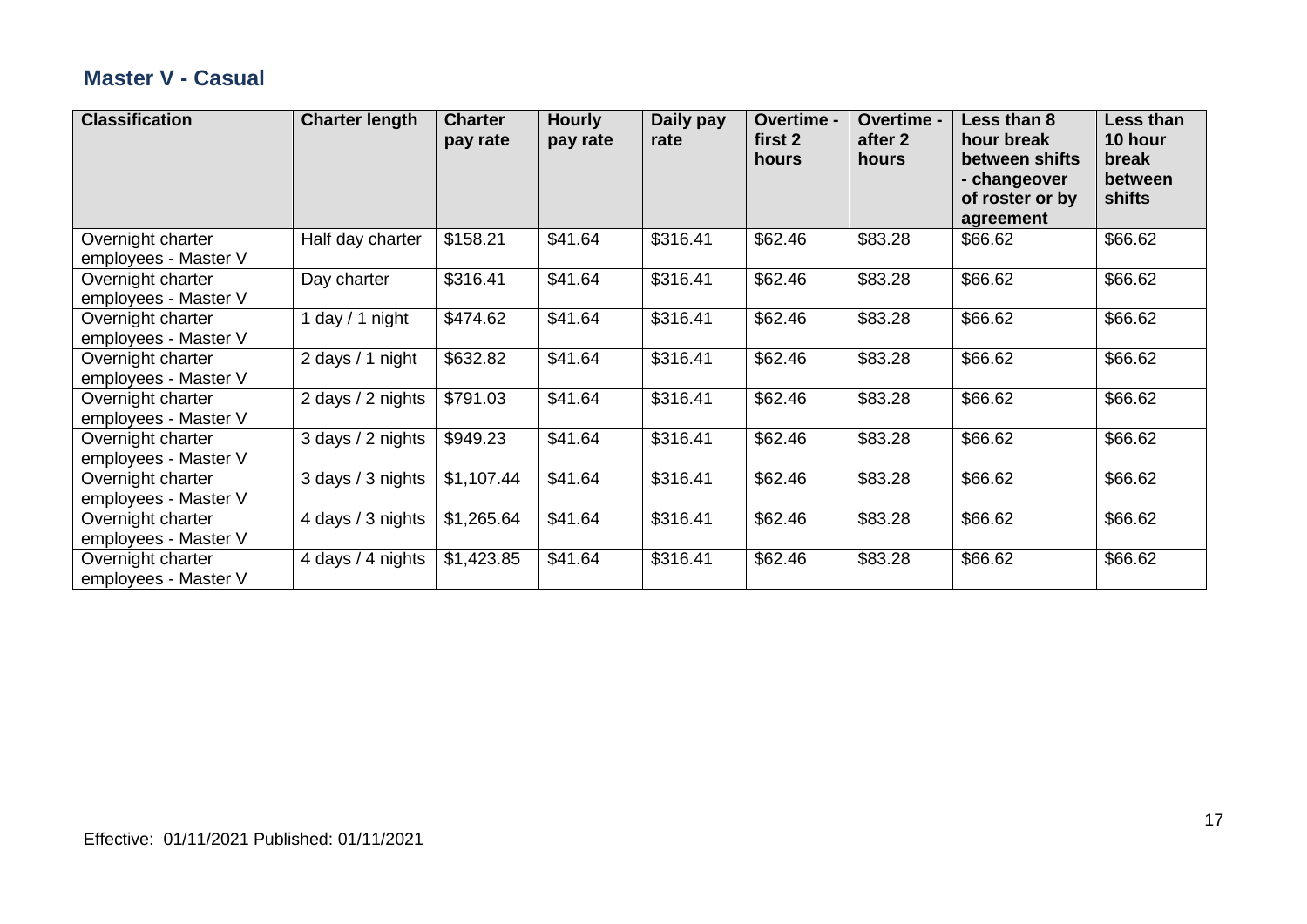#### **Master IV - Casual**

| <b>Classification</b>                      | <b>Charter length</b> | <b>Charter</b><br>pay rate | <b>Hourly</b><br>pay rate | Daily pay<br>rate | Overtime -<br>first 2<br>hours | Overtime -<br>after 2<br>hours | Less than 8<br>hour break<br>between shifts<br>- changeover<br>of roster or by<br>agreement | Less than<br>10 hour<br>break<br>between<br>shifts |
|--------------------------------------------|-----------------------|----------------------------|---------------------------|-------------------|--------------------------------|--------------------------------|---------------------------------------------------------------------------------------------|----------------------------------------------------|
| Overnight charter<br>employees - Master IV | Half day charter      | \$177.43                   | \$46.69                   | \$354.86          | \$70.03                        | \$93.38                        | \$74.70                                                                                     | \$74.70                                            |
| Overnight charter<br>employees - Master IV | Day charter           | \$354.86                   | \$46.69                   | \$354.86          | \$70.03                        | \$93.38                        | \$74.70                                                                                     | \$74.70                                            |
| Overnight charter<br>employees - Master IV | 1 day $/$ 1 night     | \$532.29                   | \$46.69                   | \$354.86          | \$70.03                        | \$93.38                        | \$74.70                                                                                     | \$74.70                                            |
| Overnight charter<br>employees - Master IV | 2 days / 1 night      | \$709.72                   | \$46.69                   | \$354.86          | \$70.03                        | \$93.38                        | \$74.70                                                                                     | \$74.70                                            |
| Overnight charter<br>employees - Master IV | 2 days / 2 nights     | \$887.15                   | \$46.69                   | \$354.86          | \$70.03                        | \$93.38                        | \$74.70                                                                                     | \$74.70                                            |
| Overnight charter<br>employees - Master IV | 3 days / 2 nights     | \$1,064.58                 | \$46.69                   | \$354.86          | \$70.03                        | \$93.38                        | \$74.70                                                                                     | \$74.70                                            |
| Overnight charter<br>employees - Master IV | 3 days / 3 nights     | \$1,242.01                 | \$46.69                   | \$354.86          | \$70.03                        | \$93.38                        | \$74.70                                                                                     | \$74.70                                            |
| Overnight charter<br>employees - Master IV | 4 days / 3 nights     | \$1,419.44                 | \$46.69                   | \$354.86          | \$70.03                        | \$93.38                        | \$74.70                                                                                     | \$74.70                                            |
| Overnight charter<br>employees - Master IV | 4 days / 4 nights     | \$1,596.87                 | \$46.69                   | \$354.86          | \$70.03                        | \$93.38                        | \$74.70                                                                                     | \$74.70                                            |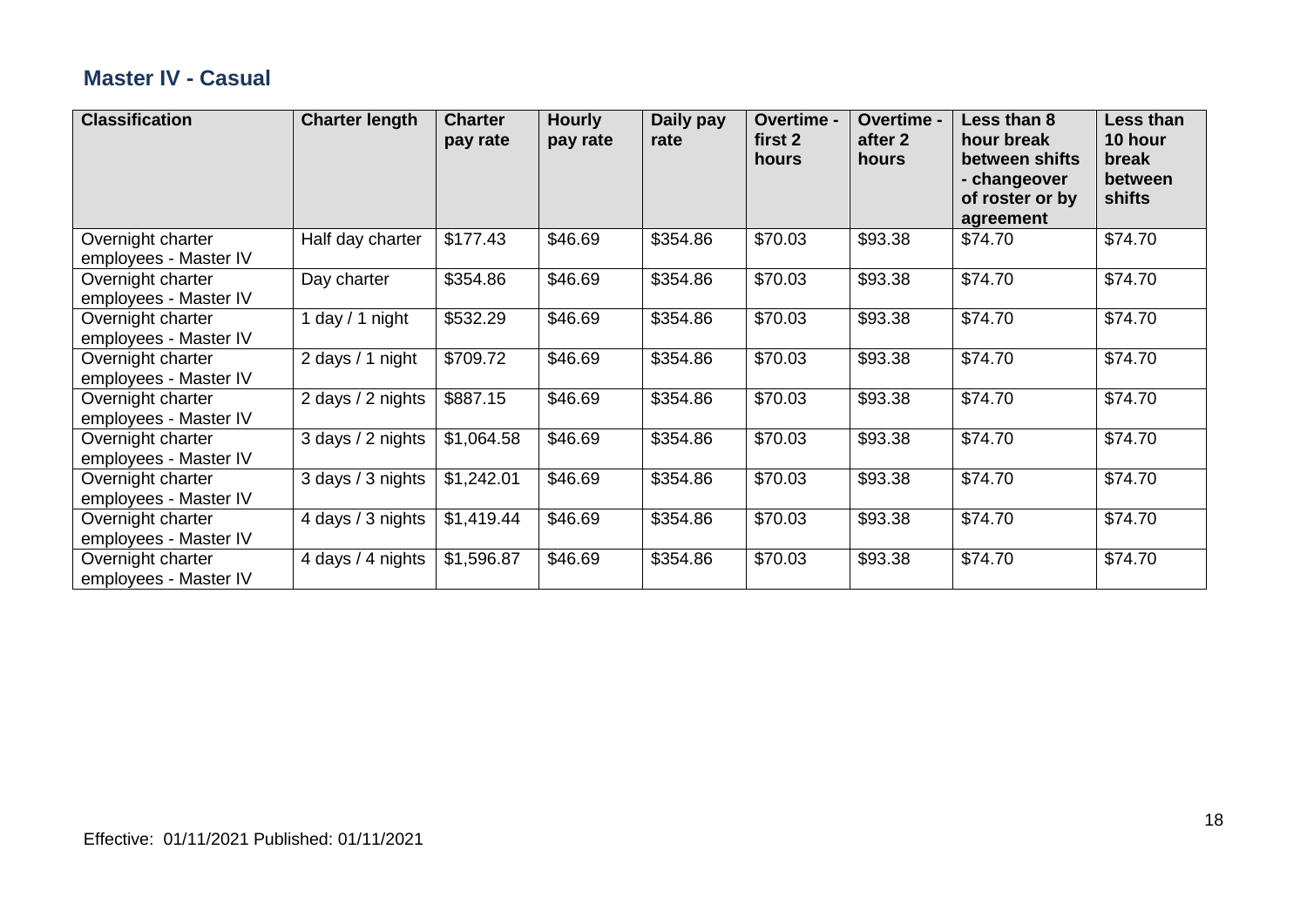## **Non-overnight charter employees - Casual**

| <b>Classification</b>                                             | <b>Hourly pay</b><br>rate | <b>Public</b><br>holiday | <b>Public</b><br>holiday -<br><b>Christmas</b><br>day | <b>Overtime -</b><br>first 2 hours | <b>Overtime -</b><br>after 2 hours | Less than 8<br>hour break<br>between shifts<br>- changeover of<br>roster or by<br>agreement | Less than 10<br>hour break<br>between<br>shifts |
|-------------------------------------------------------------------|---------------------------|--------------------------|-------------------------------------------------------|------------------------------------|------------------------------------|---------------------------------------------------------------------------------------------|-------------------------------------------------|
| Non-overnight charter<br>employees - Crew level 1                 | \$25.46                   | \$40.74                  | \$61.11                                               | \$38.19                            | \$50.93                            | \$45.83                                                                                     | \$45.83                                         |
| Non-overnight charter<br>employees - Crew level 2                 | \$28.01                   | \$44.82                  | \$67.23                                               | \$42.02                            | \$56.03                            | \$50.42                                                                                     | \$50.42                                         |
| Non-overnight charter<br>employees - Coxswain                     | \$30.50                   | \$48.80                  | \$73.20                                               | \$45.75                            | \$61.00                            | \$54.90                                                                                     | \$54.90                                         |
| Non-overnight charter<br>employees - Engineer<br>MED III          | \$30.64                   | \$49.02                  | \$73.53                                               | \$45.96                            | \$61.28                            | \$55.15                                                                                     | \$55.15                                         |
| Non-overnight charter<br>employees - Master V                     | \$30.64                   | \$49.02                  | \$73.53                                               | \$45.96                            | \$61.28                            | \$55.15                                                                                     | \$55.15                                         |
| Non-overnight charter<br>employees - Engineer<br>MED II           | \$31.20                   | \$49.92                  | \$74.88                                               | \$46.80                            | \$62.40                            | \$56.16                                                                                     | \$56.16                                         |
| Non-overnight charter<br>employees - Master IV                    | \$31.20                   | \$49.92                  | \$74.88                                               | \$46.80                            | \$62.40                            | \$56.16                                                                                     | \$56.16                                         |
| Non-overnight charter<br>employees - Engineer<br>MED <sub>I</sub> | \$34.30                   | \$54.88                  | \$82.32                                               | \$51.45                            | \$68.60                            | \$61.74                                                                                     | \$61.74                                         |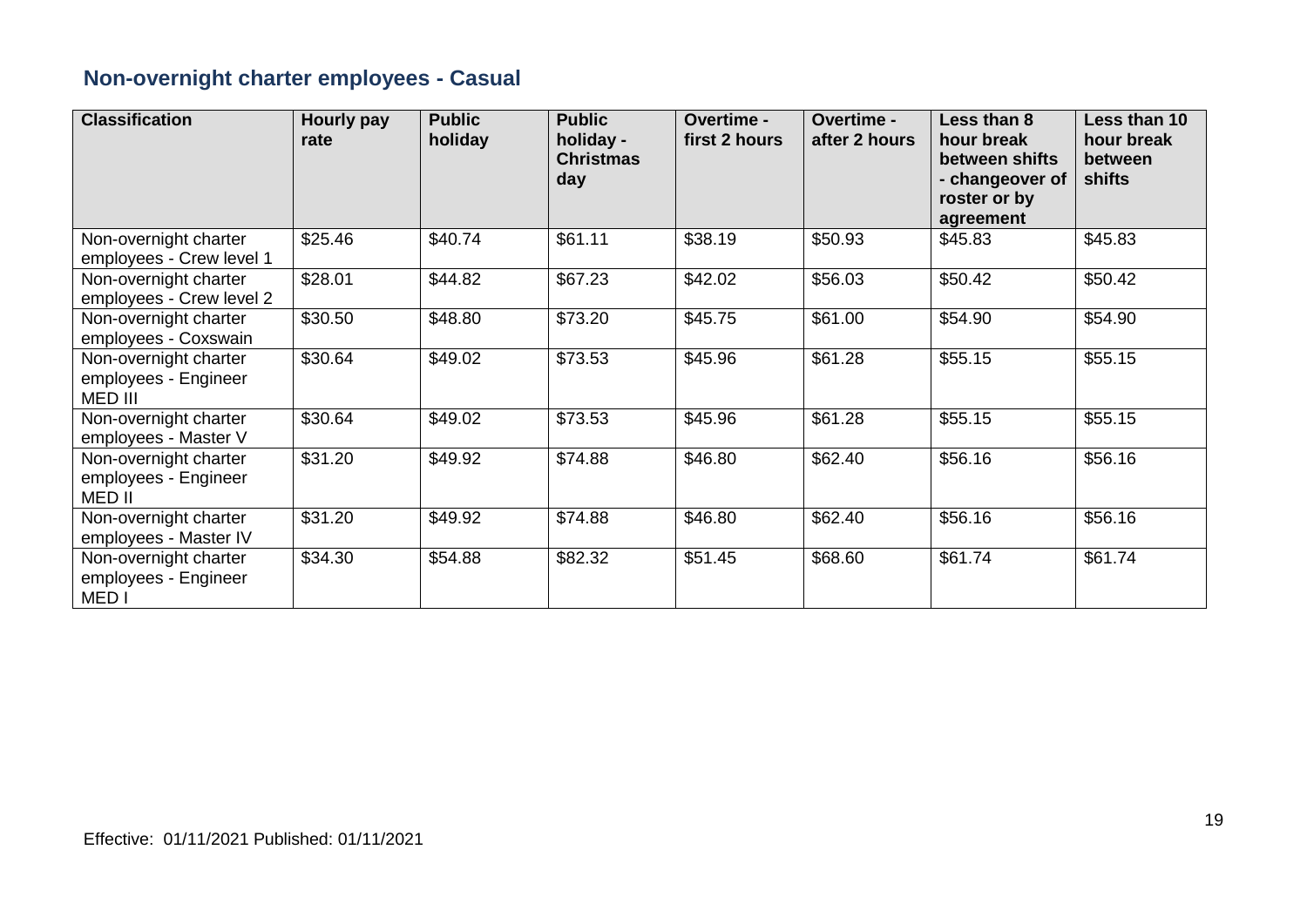#### **Overnight charter employees**

## **Crew level 1 - Full-time & part-time - 16 years and under**

| <b>Classification</b>                         | <b>Charter length</b> | <b>Charter</b><br>pay rate | <b>Hourly</b><br>pay rate | Daily pay<br>rate | <b>Overtime</b><br>- first 2<br>hours | <b>Overtime</b><br>- after 2<br>hours | Less than 8<br>hour break<br>between shifts<br>- changeover<br>of roster or by<br>agreement | Less than 10<br>hour break<br>between<br>shifts |
|-----------------------------------------------|-----------------------|----------------------------|---------------------------|-------------------|---------------------------------------|---------------------------------------|---------------------------------------------------------------------------------------------|-------------------------------------------------|
| Overnight charter<br>employees - Crew level 1 | Half day charter      | \$41.58                    | \$10.94                   | \$83.15           | \$16.41                               | \$21.88                               | \$21.88                                                                                     | \$21.88                                         |
| Overnight charter<br>employees - Crew level 1 | Day charter           | \$83.15                    | \$10.94                   | \$83.15           | \$16.41                               | \$21.88                               | \$21.88                                                                                     | \$21.88                                         |
| Overnight charter<br>employees - Crew level 1 | 1 day $/$ 1 night     | \$124.73                   | \$10.94                   | \$83.15           | \$16.41                               | \$21.88                               | \$21.88                                                                                     | \$21.88                                         |
| Overnight charter<br>employees - Crew level 1 | 2 days / 1 night      | \$166.30                   | \$10.94                   | \$83.15           | \$16.41                               | \$21.88                               | \$21.88                                                                                     | \$21.88                                         |
| Overnight charter<br>employees - Crew level 1 | 2 days / 2 nights     | \$207.88                   | \$10.94                   | \$83.15           | \$16.41                               | \$21.88                               | \$21.88                                                                                     | \$21.88                                         |
| Overnight charter<br>employees - Crew level 1 | 3 days / 2 nights     | \$249.45                   | \$10.94                   | \$83.15           | \$16.41                               | \$21.88                               | \$21.88                                                                                     | \$21.88                                         |
| Overnight charter<br>employees - Crew level 1 | 3 days / 3 nights     | \$291.03                   | \$10.94                   | \$83.15           | \$16.41                               | \$21.88                               | \$21.88                                                                                     | \$21.88                                         |
| Overnight charter<br>employees - Crew level 1 | 4 days / 3 nights     | \$332.60                   | \$10.94                   | \$83.15           | \$16.41                               | \$21.88                               | \$21.88                                                                                     | \$21.88                                         |
| Overnight charter<br>employees - Crew level 1 | 4 days / 4 nights     | \$374.18                   | \$10.94                   | \$83.15           | \$16.41                               | \$21.88                               | \$21.88                                                                                     | \$21.88                                         |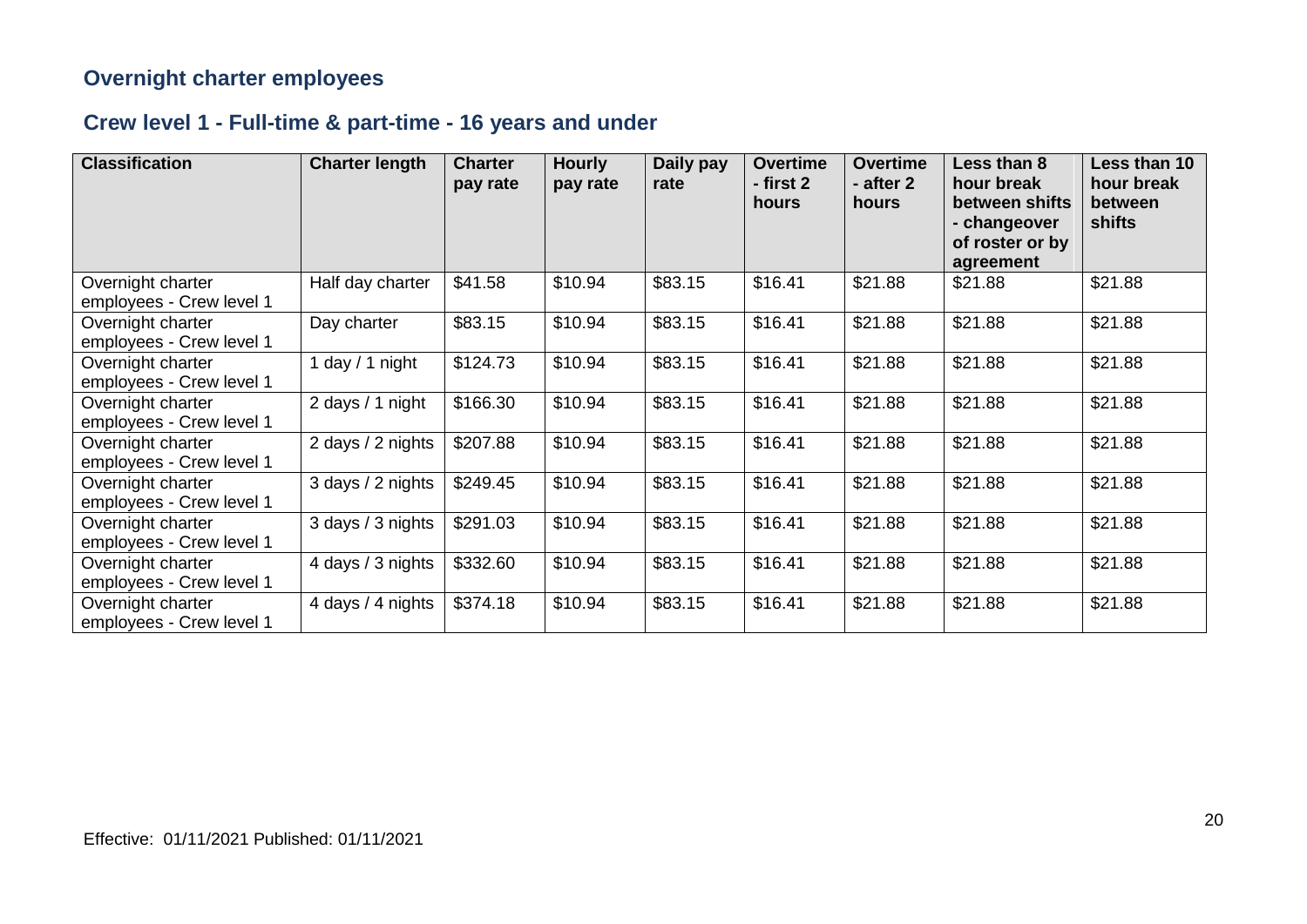## **Crew level 2 - Full-time & part-time - 16 years and under**

| <b>Classification</b>                         | <b>Charter length</b> | <b>Charter</b><br>pay rate | <b>Hourly</b><br>pay rate | Daily pay<br>rate | <b>Overtime</b><br>- first 2<br>hours | <b>Overtime</b><br>- after 2<br>hours | Less than 8<br>hour break<br>between shifts<br>- changeover<br>of roster or by<br>agreement | Less than 10<br>hour break<br>between<br>shifts |
|-----------------------------------------------|-----------------------|----------------------------|---------------------------|-------------------|---------------------------------------|---------------------------------------|---------------------------------------------------------------------------------------------|-------------------------------------------------|
| Overnight charter<br>employees - Crew level 2 | Half day charter      | \$44.13                    | \$11.61                   | \$88.25           | \$17.42                               | \$23.22                               | \$23.22                                                                                     | \$23.22                                         |
| Overnight charter<br>employees - Crew level 2 | Day charter           | \$88.25                    | \$11.61                   | \$88.25           | \$17.42                               | \$23.22                               | \$23.22                                                                                     | \$23.22                                         |
| Overnight charter<br>employees - Crew level 2 | day $/1$ night        | \$132.38                   | \$11.61                   | \$88.25           | \$17.42                               | \$23.22                               | \$23.22                                                                                     | \$23.22                                         |
| Overnight charter<br>employees - Crew level 2 | 2 days / 1 night      | \$176.50                   | \$11.61                   | \$88.25           | \$17.42                               | \$23.22                               | \$23.22                                                                                     | \$23.22                                         |
| Overnight charter<br>employees - Crew level 2 | 2 days / 2 nights     | \$220.63                   | \$11.61                   | \$88.25           | \$17.42                               | \$23.22                               | \$23.22                                                                                     | \$23.22                                         |
| Overnight charter<br>employees - Crew level 2 | 3 days / 2 nights     | \$264.75                   | \$11.61                   | \$88.25           | \$17.42                               | \$23.22                               | \$23.22                                                                                     | \$23.22                                         |
| Overnight charter<br>employees - Crew level 2 | 3 days / 3 nights     | \$308.88                   | \$11.61                   | \$88.25           | \$17.42                               | \$23.22                               | \$23.22                                                                                     | \$23.22                                         |
| Overnight charter<br>employees - Crew level 2 | 4 days / 3 nights     | \$353.00                   | \$11.61                   | \$88.25           | \$17.42                               | \$23.22                               | \$23.22                                                                                     | \$23.22                                         |
| Overnight charter<br>employees - Crew level 2 | 4 days / 4 nights     | \$397.13                   | \$11.61                   | \$88.25           | \$17.42                               | \$23.22                               | \$23.22                                                                                     | \$23.22                                         |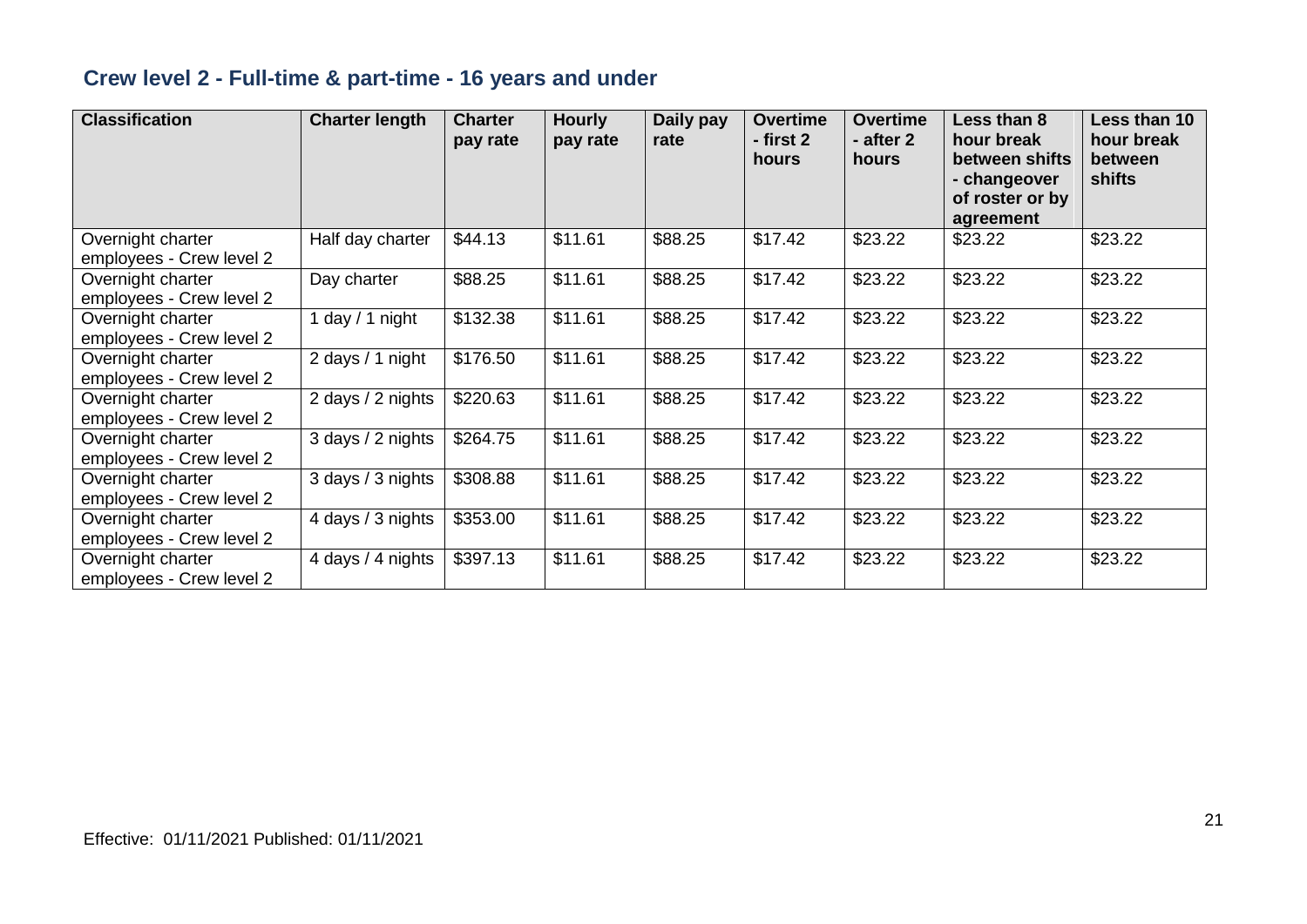## **Crew level 3 - Full-time & part-time - 16 years and under**

| <b>Classification</b>                         | <b>Charter length</b> | <b>Charter</b><br>pay rate | <b>Hourly</b><br>pay rate | Daily pay<br>rate | <b>Overtime</b><br>- first 2<br>hours | <b>Overtime</b><br>- after 2<br>hours | Less than 8<br>hour break<br>between shifts<br>- changeover<br>of roster or by<br>agreement | Less than 10<br>hour break<br>between<br>shifts |
|-----------------------------------------------|-----------------------|----------------------------|---------------------------|-------------------|---------------------------------------|---------------------------------------|---------------------------------------------------------------------------------------------|-------------------------------------------------|
| Overnight charter<br>employees - Crew level 3 | Half day charter      | \$46.08                    | \$12.13                   | \$92.15           | \$18.20                               | \$24.26                               | \$24.26                                                                                     | \$24.26                                         |
| Overnight charter<br>employees - Crew level 3 | Day charter           | \$92.15                    | \$12.13                   | \$92.15           | \$18.20                               | \$24.26                               | \$24.26                                                                                     | \$24.26                                         |
| Overnight charter<br>employees - Crew level 3 | day / 1 night         | \$138.23                   | \$12.13                   | \$92.15           | \$18.20                               | \$24.26                               | \$24.26                                                                                     | \$24.26                                         |
| Overnight charter<br>employees - Crew level 3 | 2 days / 1 night      | \$184.30                   | \$12.13                   | \$92.15           | \$18.20                               | \$24.26                               | \$24.26                                                                                     | \$24.26                                         |
| Overnight charter<br>employees - Crew level 3 | 2 days / 2 nights     | \$230.38                   | \$12.13                   | \$92.15           | \$18.20                               | \$24.26                               | \$24.26                                                                                     | \$24.26                                         |
| Overnight charter<br>employees - Crew level 3 | 3 days / 2 nights     | \$276.45                   | \$12.13                   | \$92.15           | \$18.20                               | \$24.26                               | \$24.26                                                                                     | \$24.26                                         |
| Overnight charter<br>employees - Crew level 3 | 3 days / 3 nights     | \$322.53                   | \$12.13                   | \$92.15           | \$18.20                               | \$24.26                               | \$24.26                                                                                     | \$24.26                                         |
| Overnight charter<br>employees - Crew level 3 | 4 days / 3 nights     | \$368.60                   | \$12.13                   | \$92.15           | \$18.20                               | \$24.26                               | \$24.26                                                                                     | \$24.26                                         |
| Overnight charter<br>employees - Crew level 3 | 4 days / 4 nights     | \$414.68                   | \$12.13                   | \$92.15           | \$18.20                               | \$24.26                               | \$24.26                                                                                     | \$24.26                                         |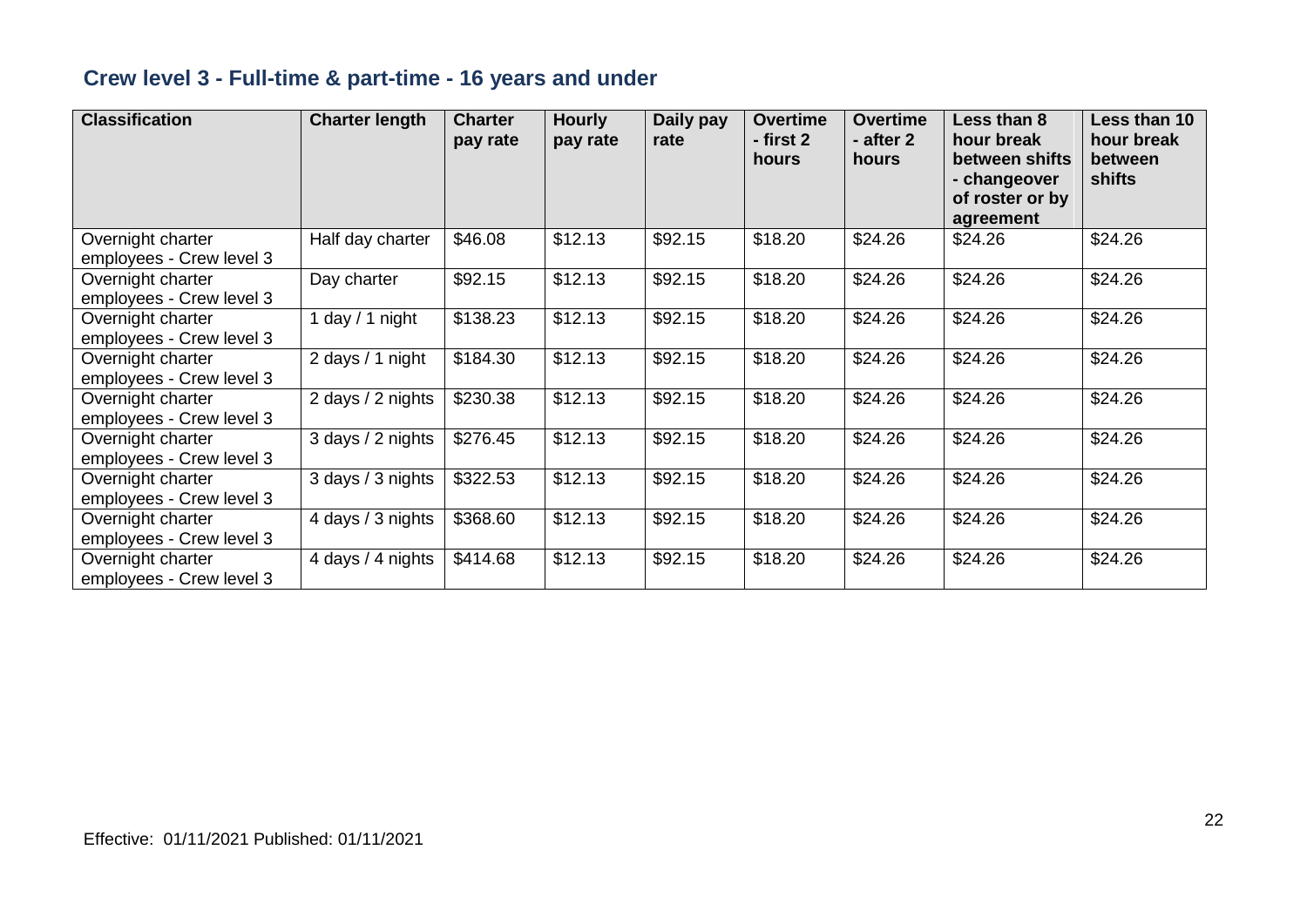## **Crew level 1 - Full-time & part-time - 17 years**

| <b>Classification</b>                         | <b>Charter length</b> | <b>Charter</b><br>pay rate | <b>Hourly</b><br>pay rate | Daily pay<br>rate | <b>Overtime</b><br>- first 2<br>hours | <b>Overtime</b><br>- after 2<br>hours | Less than 8<br>hour break<br>between shifts<br>- changeover of<br>roster or by<br>agreement | <b>Less than</b><br>10 hour<br>break<br>between<br>shifts |
|-----------------------------------------------|-----------------------|----------------------------|---------------------------|-------------------|---------------------------------------|---------------------------------------|---------------------------------------------------------------------------------------------|-----------------------------------------------------------|
| Overnight charter<br>employees - Crew level 1 | Half day charter      | \$49.90                    | \$13.13                   | \$99.80           | \$19.70                               | \$26.26                               | \$26.26                                                                                     | \$26.26                                                   |
| Overnight charter<br>employees - Crew level 1 | Day charter           | \$99.80                    | \$13.13                   | \$99.80           | \$19.70                               | \$26.26                               | \$26.26                                                                                     | \$26.26                                                   |
| Overnight charter<br>employees - Crew level 1 | day $/ 1$ night       | \$149.70                   | \$13.13                   | \$99.80           | \$19.70                               | \$26.26                               | \$26.26                                                                                     | \$26.26                                                   |
| Overnight charter<br>employees - Crew level 1 | 2 days / 1 night      | \$199.60                   | \$13.13                   | \$99.80           | \$19.70                               | \$26.26                               | \$26.26                                                                                     | \$26.26                                                   |
| Overnight charter<br>employees - Crew level 1 | 2 days / 2 nights     | \$249.50                   | \$13.13                   | \$99.80           | \$19.70                               | \$26.26                               | \$26.26                                                                                     | \$26.26                                                   |
| Overnight charter<br>employees - Crew level 1 | 3 days / 2 nights     | \$299.40                   | \$13.13                   | \$99.80           | \$19.70                               | \$26.26                               | \$26.26                                                                                     | \$26.26                                                   |
| Overnight charter<br>employees - Crew level 1 | 3 days / 3 nights     | \$349.30                   | \$13.13                   | \$99.80           | \$19.70                               | \$26.26                               | \$26.26                                                                                     | \$26.26                                                   |
| Overnight charter<br>employees - Crew level 1 | 4 days / 3 nights     | \$399.20                   | \$13.13                   | \$99.80           | \$19.70                               | \$26.26                               | \$26.26                                                                                     | \$26.26                                                   |
| Overnight charter<br>employees - Crew level 1 | 4 days / 4 nights     | \$449.10                   | \$13.13                   | \$99.80           | \$19.70                               | \$26.26                               | \$26.26                                                                                     | \$26.26                                                   |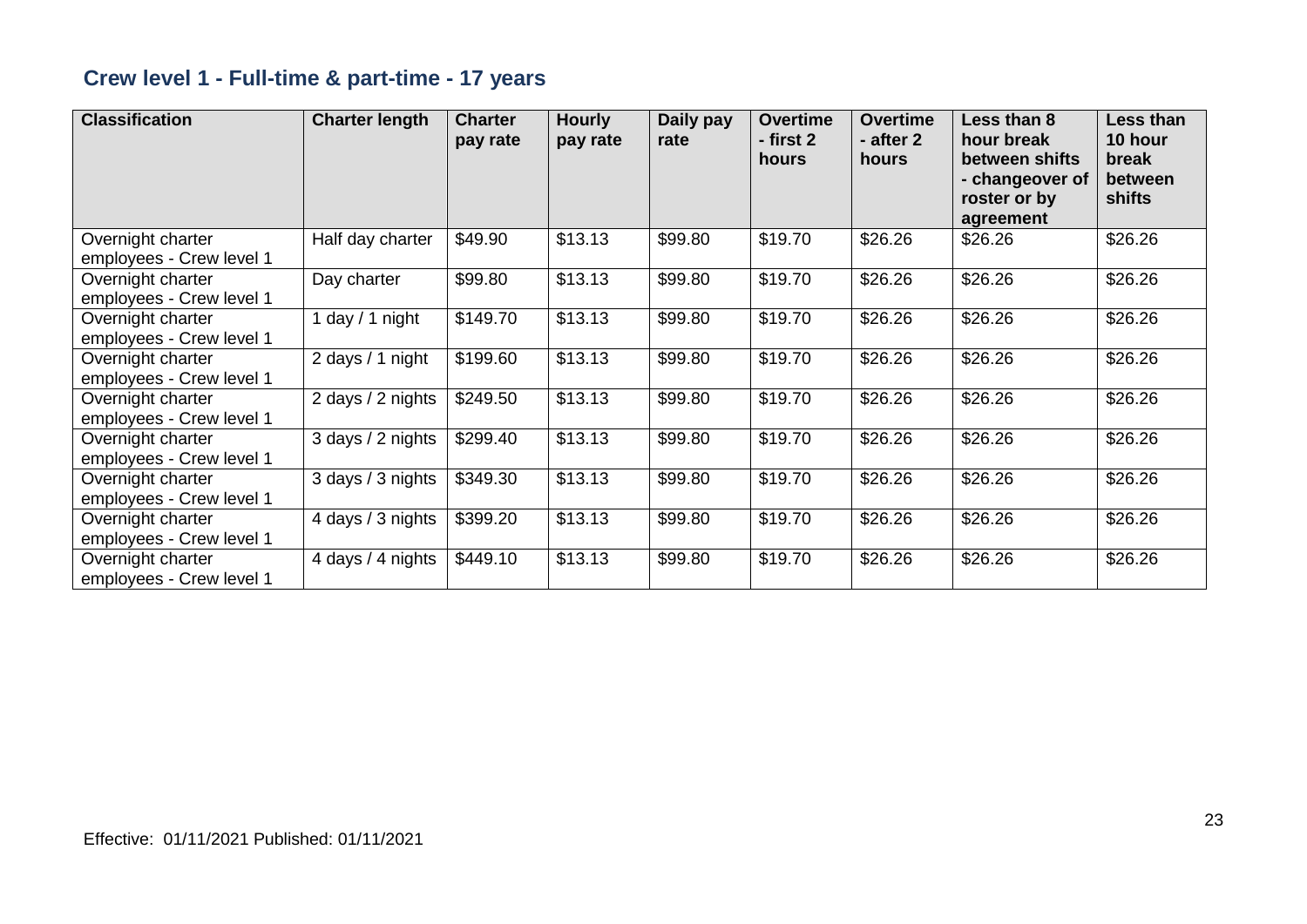## **Crew level 2 - Full-time & part-time - 17 years**

| <b>Classification</b>                         | <b>Charter length</b> | <b>Charter</b><br>pay rate | <b>Hourly</b><br>pay rate | Daily pay<br>rate | <b>Overtime</b><br>- first 2<br>hours | <b>Overtime</b><br>- after 2<br>hours | Less than 8<br>hour break<br>between shifts<br>- changeover of<br>roster or by<br>agreement | Less than<br>10 hour<br>break<br>between<br>shifts |
|-----------------------------------------------|-----------------------|----------------------------|---------------------------|-------------------|---------------------------------------|---------------------------------------|---------------------------------------------------------------------------------------------|----------------------------------------------------|
| Overnight charter<br>employees - Crew level 2 | Half day charter      | \$52.95                    | \$13.93                   | \$105.90          | \$20.90                               | \$27.86                               | \$27.86                                                                                     | \$27.86                                            |
| Overnight charter<br>employees - Crew level 2 | Day charter           | \$105.90                   | \$13.93                   | \$105.90          | \$20.90                               | \$27.86                               | \$27.86                                                                                     | \$27.86                                            |
| Overnight charter<br>employees - Crew level 2 | day / 1 night         | \$158.85                   | \$13.93                   | \$105.90          | \$20.90                               | \$27.86                               | \$27.86                                                                                     | \$27.86                                            |
| Overnight charter<br>employees - Crew level 2 | 2 days / 1 night      | \$211.80                   | \$13.93                   | \$105.90          | \$20.90                               | \$27.86                               | \$27.86                                                                                     | \$27.86                                            |
| Overnight charter<br>employees - Crew level 2 | 2 days / 2 nights     | \$264.75                   | \$13.93                   | \$105.90          | \$20.90                               | \$27.86                               | \$27.86                                                                                     | \$27.86                                            |
| Overnight charter<br>employees - Crew level 2 | 3 days / 2 nights     | \$317.70                   | \$13.93                   | \$105.90          | \$20.90                               | \$27.86                               | \$27.86                                                                                     | \$27.86                                            |
| Overnight charter<br>employees - Crew level 2 | 3 days / 3 nights     | \$370.65                   | \$13.93                   | \$105.90          | \$20.90                               | \$27.86                               | \$27.86                                                                                     | \$27.86                                            |
| Overnight charter<br>employees - Crew level 2 | 4 days / 3 nights     | \$423.60                   | \$13.93                   | \$105.90          | \$20.90                               | \$27.86                               | \$27.86                                                                                     | \$27.86                                            |
| Overnight charter<br>employees - Crew level 2 | 4 days / 4 nights     | \$476.55                   | \$13.93                   | \$105.90          | \$20.90                               | \$27.86                               | \$27.86                                                                                     | \$27.86                                            |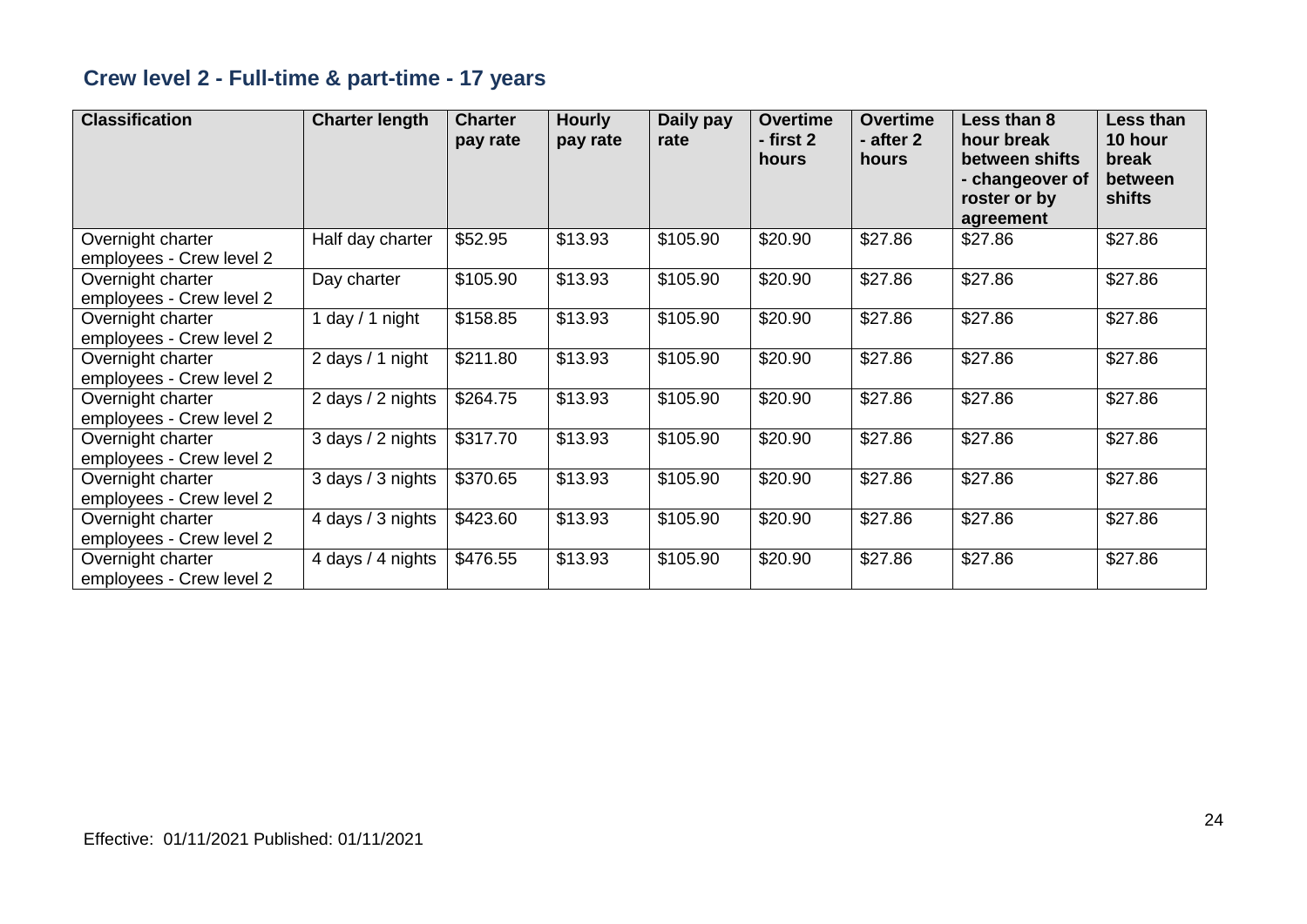## **Crew level 3 - Full-time & part-time - 17 years**

| <b>Classification</b>                         | <b>Charter length</b> | <b>Charter</b><br>pay rate | <b>Hourly</b><br>pay rate | Daily pay<br>rate | <b>Overtime</b><br>- first 2<br>hours | <b>Overtime</b><br>- after 2<br>hours | Less than 8<br>hour break<br>between shifts<br>- changeover of<br>roster or by<br>agreement | Less than<br>10 hour<br>break<br>between<br>shifts |
|-----------------------------------------------|-----------------------|----------------------------|---------------------------|-------------------|---------------------------------------|---------------------------------------|---------------------------------------------------------------------------------------------|----------------------------------------------------|
| Overnight charter<br>employees - Crew level 3 | Half day charter      | \$55.30                    | \$14.55                   | \$110.60          | \$21.83                               | \$29.10                               | \$29.10                                                                                     | \$29.10                                            |
| Overnight charter<br>employees - Crew level 3 | Day charter           | \$110.60                   | \$14.55                   | \$110.60          | \$21.83                               | \$29.10                               | \$29.10                                                                                     | \$29.10                                            |
| Overnight charter<br>employees - Crew level 3 | day / 1 night         | \$165.90                   | \$14.55                   | \$110.60          | \$21.83                               | \$29.10                               | \$29.10                                                                                     | \$29.10                                            |
| Overnight charter<br>employees - Crew level 3 | 2 days / 1 night      | \$221.20                   | \$14.55                   | \$110.60          | \$21.83                               | \$29.10                               | \$29.10                                                                                     | \$29.10                                            |
| Overnight charter<br>employees - Crew level 3 | 2 days / 2 nights     | \$276.50                   | \$14.55                   | \$110.60          | \$21.83                               | \$29.10                               | \$29.10                                                                                     | \$29.10                                            |
| Overnight charter<br>employees - Crew level 3 | 3 days / 2 nights     | \$331.80                   | \$14.55                   | \$110.60          | \$21.83                               | \$29.10                               | \$29.10                                                                                     | \$29.10                                            |
| Overnight charter<br>employees - Crew level 3 | 3 days / 3 nights     | \$387.10                   | \$14.55                   | \$110.60          | \$21.83                               | \$29.10                               | \$29.10                                                                                     | \$29.10                                            |
| Overnight charter<br>employees - Crew level 3 | 4 days / 3 nights     | \$442.40                   | \$14.55                   | \$110.60          | \$21.83                               | \$29.10                               | \$29.10                                                                                     | \$29.10                                            |
| Overnight charter<br>employees - Crew level 3 | 4 days / 4 nights     | \$497.70                   | \$14.55                   | \$110.60          | \$21.83                               | \$29.10                               | \$29.10                                                                                     | \$29.10                                            |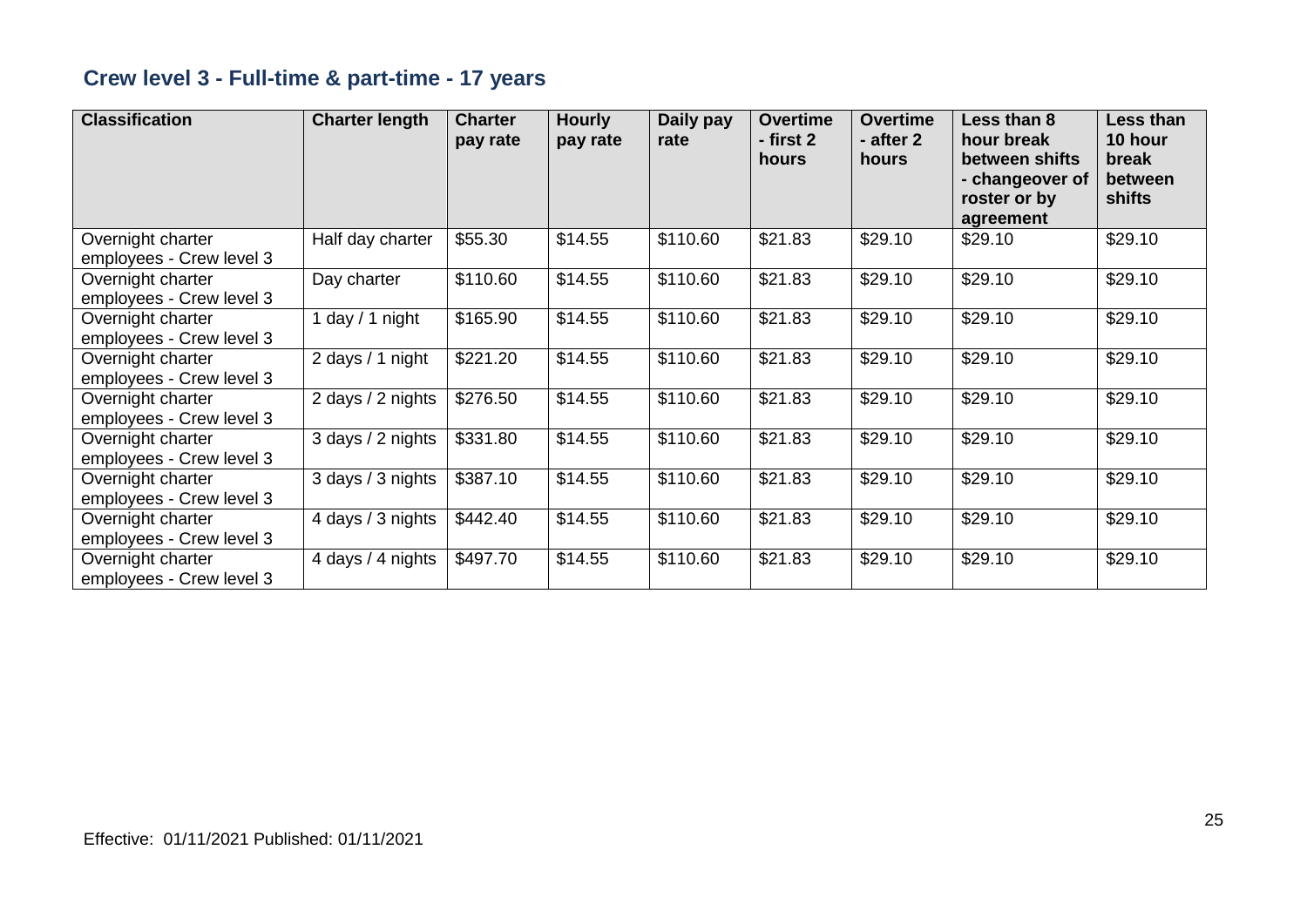## **Crew level 1 - Full-time & part-time - 18 years**

| <b>Classification</b>                         | <b>Charter length</b> | <b>Charter</b><br>pay rate | <b>Hourly</b><br>pay rate | Daily pay<br>rate | Overtime -<br>first 2<br>hours | Overtime -<br>after 2<br>hours | Less than 8<br>hour break<br>between shifts<br>- changeover<br>of roster or by<br>agreement | Less than<br>10 hour<br>break<br>between<br>shifts |
|-----------------------------------------------|-----------------------|----------------------------|---------------------------|-------------------|--------------------------------|--------------------------------|---------------------------------------------------------------------------------------------|----------------------------------------------------|
| Overnight charter<br>employees - Crew level 1 | Half day charter      | \$62.38                    | \$16.41                   | \$124.75          | \$24.62                        | \$32.82                        | \$32.82                                                                                     | \$32.82                                            |
| Overnight charter<br>employees - Crew level 1 | Day charter           | \$124.75                   | \$16.41                   | \$124.75          | \$24.62                        | \$32.82                        | \$32.82                                                                                     | \$32.82                                            |
| Overnight charter<br>employees - Crew level 1 | 1 day / 1 night       | \$187.13                   | \$16.41                   | \$124.75          | \$24.62                        | \$32.82                        | \$32.82                                                                                     | \$32.82                                            |
| Overnight charter<br>employees - Crew level 1 | 2 days / 1 night      | \$249.50                   | \$16.41                   | \$124.75          | \$24.62                        | \$32.82                        | \$32.82                                                                                     | \$32.82                                            |
| Overnight charter<br>employees - Crew level 1 | 2 days / 2 nights     | \$311.88                   | \$16.41                   | \$124.75          | \$24.62                        | \$32.82                        | \$32.82                                                                                     | \$32.82                                            |
| Overnight charter<br>employees - Crew level 1 | 3 days / 2 nights     | \$374.25                   | \$16.41                   | \$124.75          | \$24.62                        | \$32.82                        | \$32.82                                                                                     | \$32.82                                            |
| Overnight charter<br>employees - Crew level 1 | 3 days / 3 nights     | \$436.63                   | \$16.41                   | \$124.75          | \$24.62                        | \$32.82                        | \$32.82                                                                                     | \$32.82                                            |
| Overnight charter<br>employees - Crew level 1 | 4 days / 3 nights     | \$499.00                   | \$16.41                   | \$124.75          | \$24.62                        | \$32.82                        | \$32.82                                                                                     | \$32.82                                            |
| Overnight charter<br>employees - Crew level 1 | 4 days / 4 nights     | \$561.38                   | \$16.41                   | \$124.75          | \$24.62                        | \$32.82                        | \$32.82                                                                                     | \$32.82                                            |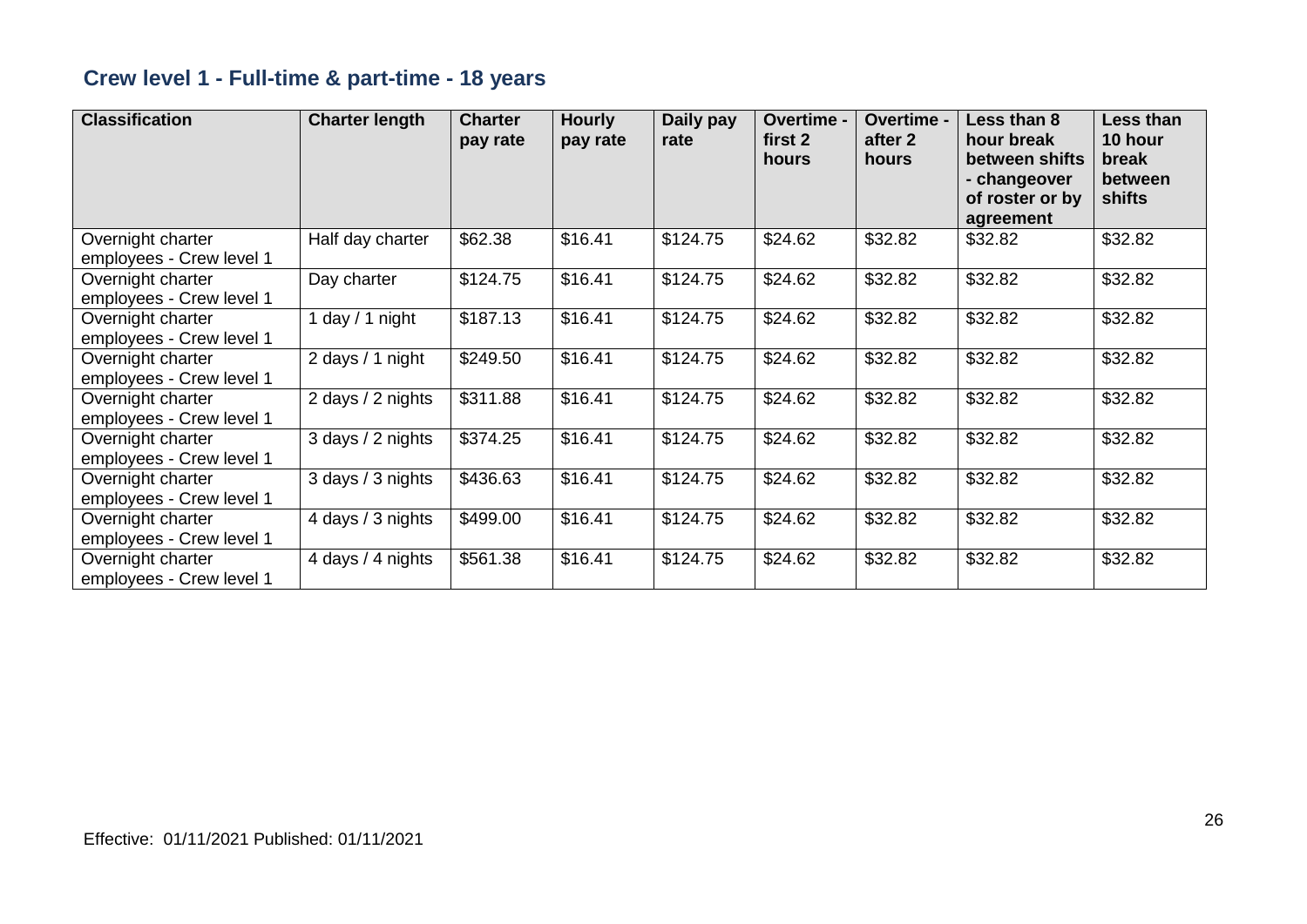## **Crew level 2 - Full-time & part-time - 18 years**

| <b>Classification</b>                         | <b>Charter length</b> | <b>Charter</b><br>pay rate | <b>Hourly</b><br>pay rate | Daily pay<br>rate | Overtime -<br>first 2<br>hours | Overtime -<br>after 2<br>hours | Less than 8<br>hour break<br>between shifts<br>- changeover<br>of roster or by<br>agreement | <b>Less than</b><br>10 hour<br>break<br>between<br>shifts |
|-----------------------------------------------|-----------------------|----------------------------|---------------------------|-------------------|--------------------------------|--------------------------------|---------------------------------------------------------------------------------------------|-----------------------------------------------------------|
| Overnight charter<br>employees - Crew level 2 | Half day charter      | \$66.18                    | \$17.41                   | \$132.35          | \$26.12                        | \$34.82                        | \$34.82                                                                                     | \$34.82                                                   |
| Overnight charter<br>employees - Crew level 2 | Day charter           | \$132.35                   | \$17.41                   | \$132.35          | \$26.12                        | \$34.82                        | \$34.82                                                                                     | \$34.82                                                   |
| Overnight charter<br>employees - Crew level 2 | day / 1 night         | \$198.53                   | \$17.41                   | \$132.35          | \$26.12                        | \$34.82                        | \$34.82                                                                                     | \$34.82                                                   |
| Overnight charter<br>employees - Crew level 2 | 2 days / 1 night      | \$264.70                   | \$17.41                   | \$132.35          | \$26.12                        | \$34.82                        | \$34.82                                                                                     | \$34.82                                                   |
| Overnight charter<br>employees - Crew level 2 | 2 days / 2 nights     | \$330.88                   | \$17.41                   | \$132.35          | \$26.12                        | \$34.82                        | \$34.82                                                                                     | \$34.82                                                   |
| Overnight charter<br>employees - Crew level 2 | 3 days / 2 nights     | \$397.05                   | \$17.41                   | \$132.35          | \$26.12                        | \$34.82                        | \$34.82                                                                                     | \$34.82                                                   |
| Overnight charter<br>employees - Crew level 2 | 3 days / 3 nights     | \$463.23                   | \$17.41                   | \$132.35          | \$26.12                        | \$34.82                        | \$34.82                                                                                     | \$34.82                                                   |
| Overnight charter<br>employees - Crew level 2 | 4 days / 3 nights     | \$529.40                   | \$17.41                   | \$132.35          | \$26.12                        | \$34.82                        | \$34.82                                                                                     | \$34.82                                                   |
| Overnight charter<br>employees - Crew level 2 | 4 days / 4 nights     | \$595.58                   | \$17.41                   | \$132.35          | \$26.12                        | \$34.82                        | \$34.82                                                                                     | \$34.82                                                   |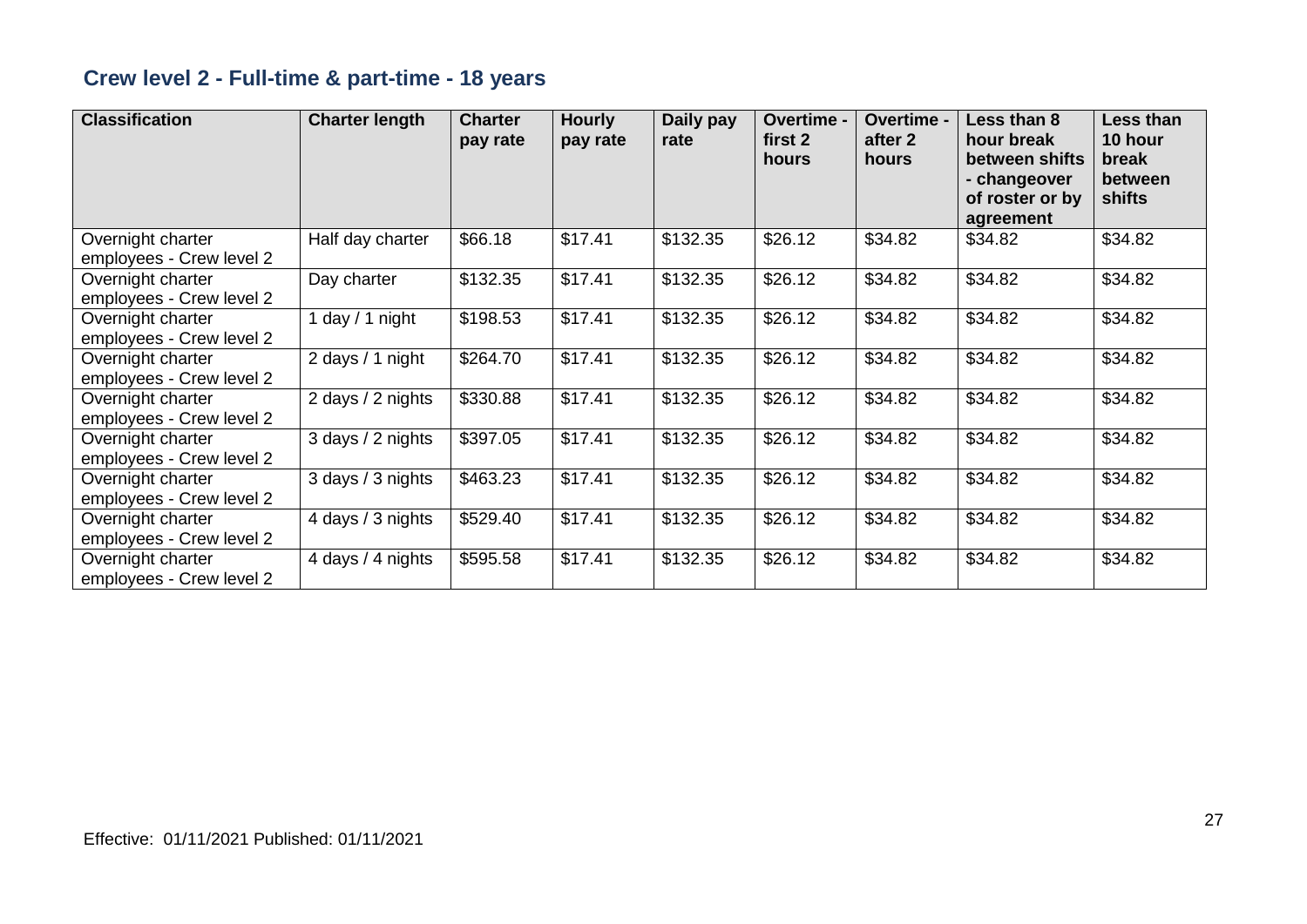## **Crew level 3 - Full-time & part-time - 18 years**

| <b>Classification</b>                         | <b>Charter length</b> | <b>Charter</b><br>pay rate | <b>Hourly</b><br>pay rate | Daily pay<br>rate | Overtime -<br>first 2<br>hours | Overtime -<br>after 2<br>hours | Less than 8<br>hour break<br>between shifts<br>- changeover<br>of roster or by<br>agreement | <b>Less than</b><br>10 hour<br>break<br>between<br>shifts |
|-----------------------------------------------|-----------------------|----------------------------|---------------------------|-------------------|--------------------------------|--------------------------------|---------------------------------------------------------------------------------------------|-----------------------------------------------------------|
| Overnight charter<br>employees - Crew level 3 | Half day charter      | \$69.13                    | \$18.19                   | \$138.25          | \$27.29                        | \$36.38                        | \$36.38                                                                                     | \$36.38                                                   |
| Overnight charter<br>employees - Crew level 3 | Day charter           | \$138.25                   | \$18.19                   | \$138.25          | \$27.29                        | \$36.38                        | \$36.38                                                                                     | \$36.38                                                   |
| Overnight charter<br>employees - Crew level 3 | day / 1 night         | \$207.38                   | \$18.19                   | \$138.25          | \$27.29                        | \$36.38                        | \$36.38                                                                                     | \$36.38                                                   |
| Overnight charter<br>employees - Crew level 3 | 2 days / 1 night      | \$276.50                   | \$18.19                   | \$138.25          | \$27.29                        | \$36.38                        | \$36.38                                                                                     | \$36.38                                                   |
| Overnight charter<br>employees - Crew level 3 | 2 days / 2 nights     | \$345.63                   | \$18.19                   | \$138.25          | \$27.29                        | \$36.38                        | \$36.38                                                                                     | \$36.38                                                   |
| Overnight charter<br>employees - Crew level 3 | 3 days / 2 nights     | \$414.75                   | \$18.19                   | \$138.25          | \$27.29                        | \$36.38                        | \$36.38                                                                                     | \$36.38                                                   |
| Overnight charter<br>employees - Crew level 3 | 3 days / 3 nights     | \$483.88                   | \$18.19                   | \$138.25          | \$27.29                        | \$36.38                        | \$36.38                                                                                     | \$36.38                                                   |
| Overnight charter<br>employees - Crew level 3 | 4 days / 3 nights     | \$553.00                   | \$18.19                   | \$138.25          | \$27.29                        | \$36.38                        | \$36.38                                                                                     | \$36.38                                                   |
| Overnight charter<br>employees - Crew level 3 | 4 days / 4 nights     | \$622.13                   | \$18.19                   | \$138.25          | \$27.29                        | \$36.38                        | \$36.38                                                                                     | \$36.38                                                   |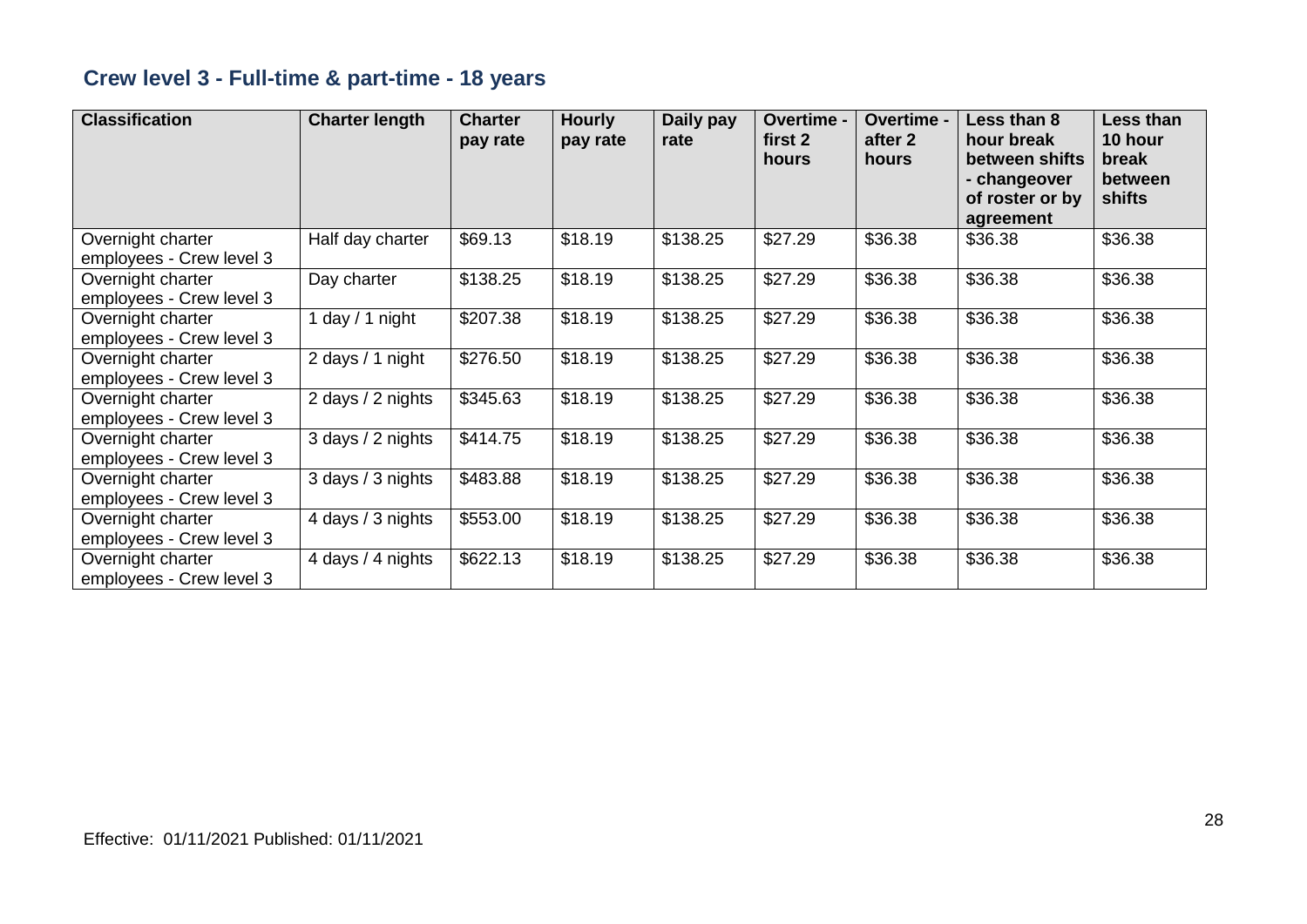## **Crew level 1 - Full-time & part-time - 19 years**

| <b>Classification</b>                         | <b>Charter length</b> | <b>Charter</b><br>pay rate | <b>Hourly</b><br>pay rate | Daily pay<br>rate | <b>Overtime</b><br>- first 2<br>hours | <b>Overtime</b><br>- after 2<br>hours | Less than 8<br>hour break<br>between shifts<br>- changeover<br>of roster or by<br>agreement | Less than<br>10 hour<br>break<br>between<br>shifts |
|-----------------------------------------------|-----------------------|----------------------------|---------------------------|-------------------|---------------------------------------|---------------------------------------|---------------------------------------------------------------------------------------------|----------------------------------------------------|
| Overnight charter<br>employees - Crew level 1 | Half day charter      | \$74.85                    | \$19.70                   | \$149.70          | \$29.55                               | \$39.40                               | \$39.40                                                                                     | \$39.40                                            |
| Overnight charter<br>employees - Crew level 1 | Day charter           | \$149.70                   | \$19.70                   | \$149.70          | \$29.55                               | \$39.40                               | \$39.40                                                                                     | \$39.40                                            |
| Overnight charter<br>employees - Crew level 1 | day / 1 night         | \$224.55                   | \$19.70                   | \$149.70          | \$29.55                               | \$39.40                               | \$39.40                                                                                     | \$39.40                                            |
| Overnight charter<br>employees - Crew level 1 | 2 days / 1 night      | \$299.40                   | \$19.70                   | \$149.70          | \$29.55                               | \$39.40                               | \$39.40                                                                                     | \$39.40                                            |
| Overnight charter<br>employees - Crew level 1 | 2 days / 2 nights     | \$374.25                   | \$19.70                   | \$149.70          | \$29.55                               | \$39.40                               | \$39.40                                                                                     | \$39.40                                            |
| Overnight charter<br>employees - Crew level 1 | 3 days / 2 nights     | \$449.10                   | \$19.70                   | \$149.70          | \$29.55                               | \$39.40                               | \$39.40                                                                                     | \$39.40                                            |
| Overnight charter<br>employees - Crew level 1 | 3 days / 3 nights     | \$523.95                   | \$19.70                   | \$149.70          | \$29.55                               | \$39.40                               | \$39.40                                                                                     | \$39.40                                            |
| Overnight charter<br>employees - Crew level 1 | 4 days / 3 nights     | \$598.80                   | \$19.70                   | \$149.70          | \$29.55                               | \$39.40                               | \$39.40                                                                                     | \$39.40                                            |
| Overnight charter<br>employees - Crew level 1 | 4 days / 4 nights     | \$673.65                   | \$19.70                   | \$149.70          | \$29.55                               | \$39.40                               | \$39.40                                                                                     | \$39.40                                            |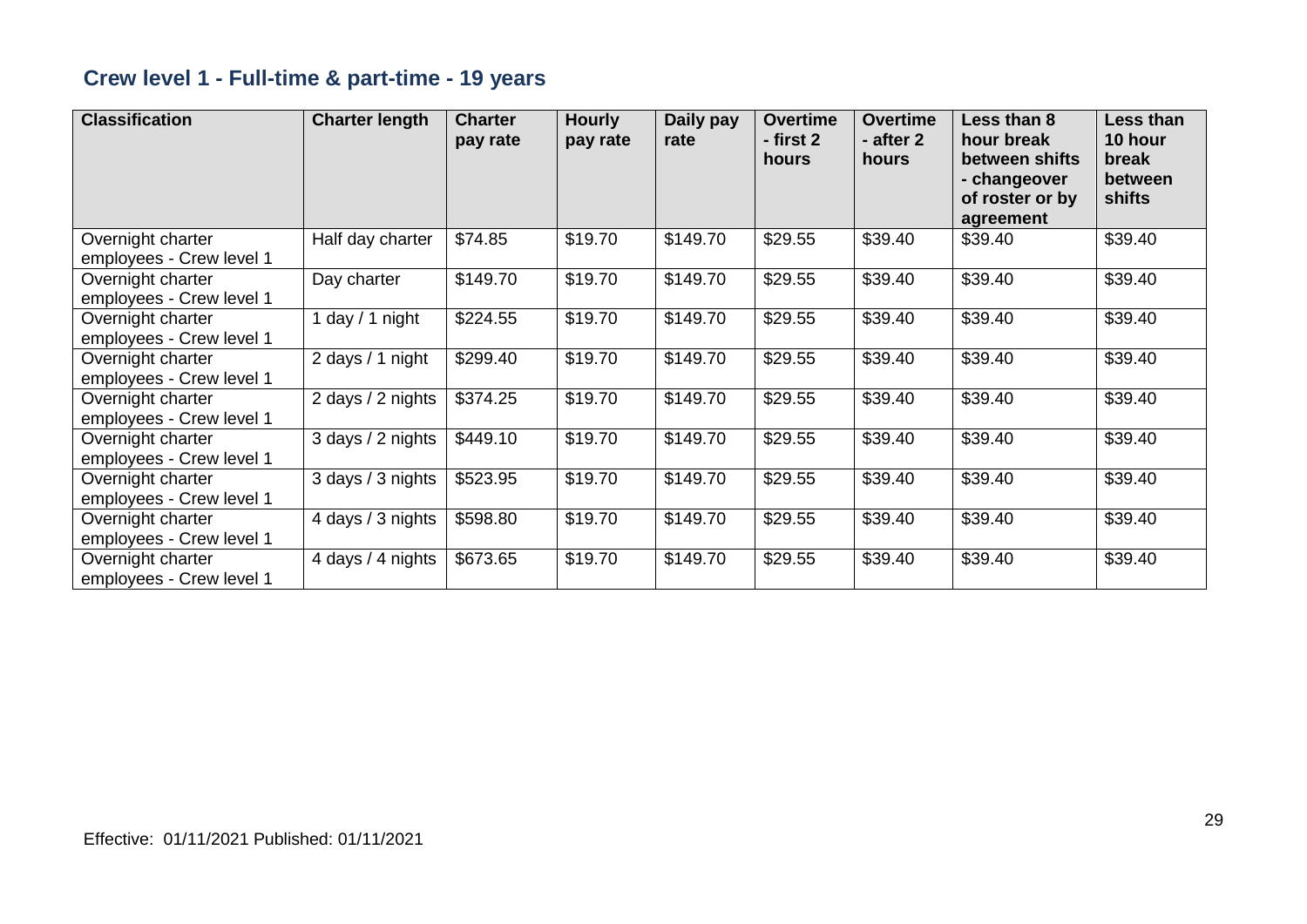## **Crew level 2 - Full-time & part-time - 19 years**

| <b>Classification</b>                         | <b>Charter length</b> | <b>Charter</b><br>pay rate | <b>Hourly</b><br>pay rate | Daily pay<br>rate | <b>Overtime</b><br>- first 2<br>hours | <b>Overtime</b><br>- after 2<br>hours | Less than 8<br>hour break<br>between shifts<br>- changeover<br>of roster or by<br>agreement | Less than<br>10 hour<br>break<br>between<br>shifts |
|-----------------------------------------------|-----------------------|----------------------------|---------------------------|-------------------|---------------------------------------|---------------------------------------|---------------------------------------------------------------------------------------------|----------------------------------------------------|
| Overnight charter<br>employees - Crew level 2 | Half day charter      | \$79.40                    | \$20.89                   | \$158.80          | \$31.34                               | \$41.78                               | \$41.78                                                                                     | \$41.78                                            |
| Overnight charter<br>employees - Crew level 2 | Day charter           | \$158.80                   | \$20.89                   | \$158.80          | \$31.34                               | \$41.78                               | \$41.78                                                                                     | \$41.78                                            |
| Overnight charter<br>employees - Crew level 2 | day / 1 night         | \$238.20                   | \$20.89                   | \$158.80          | \$31.34                               | \$41.78                               | \$41.78                                                                                     | \$41.78                                            |
| Overnight charter<br>employees - Crew level 2 | 2 days / 1 night      | \$317.60                   | \$20.89                   | \$158.80          | \$31.34                               | \$41.78                               | \$41.78                                                                                     | \$41.78                                            |
| Overnight charter<br>employees - Crew level 2 | 2 days / 2 nights     | \$397.00                   | \$20.89                   | \$158.80          | \$31.34                               | \$41.78                               | \$41.78                                                                                     | \$41.78                                            |
| Overnight charter<br>employees - Crew level 2 | 3 days / 2 nights     | \$476.40                   | \$20.89                   | \$158.80          | \$31.34                               | \$41.78                               | \$41.78                                                                                     | \$41.78                                            |
| Overnight charter<br>employees - Crew level 2 | 3 days / 3 nights     | \$555.80                   | \$20.89                   | \$158.80          | \$31.34                               | \$41.78                               | \$41.78                                                                                     | \$41.78                                            |
| Overnight charter<br>employees - Crew level 2 | 4 days / 3 nights     | \$635.20                   | \$20.89                   | \$158.80          | \$31.34                               | \$41.78                               | \$41.78                                                                                     | \$41.78                                            |
| Overnight charter<br>employees - Crew level 2 | 4 days / 4 nights     | \$714.60                   | \$20.89                   | \$158.80          | \$31.34                               | \$41.78                               | \$41.78                                                                                     | \$41.78                                            |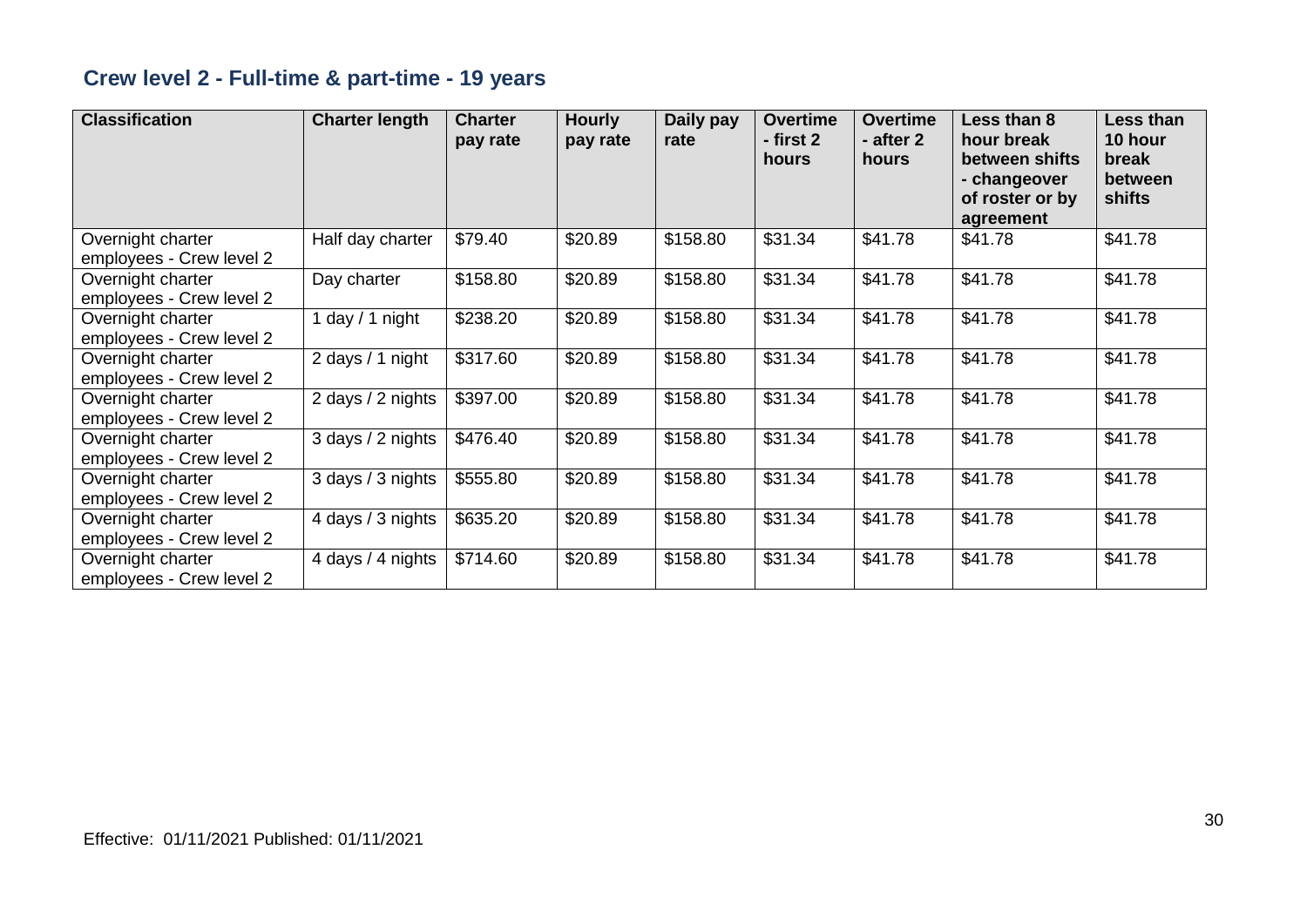## **Crew level 3 - Full-time & part-time - 19 years**

| <b>Classification</b>                         | <b>Charter length</b> | <b>Charter</b><br>pay rate | <b>Hourly</b><br>pay rate | Daily pay<br>rate | <b>Overtime</b><br>- first 2<br>hours | <b>Overtime</b><br>- after 2<br>hours | Less than 8<br>hour break<br>between shifts<br>- changeover<br>of roster or by<br>agreement | Less than<br>10 hour<br>break<br>between<br>shifts |
|-----------------------------------------------|-----------------------|----------------------------|---------------------------|-------------------|---------------------------------------|---------------------------------------|---------------------------------------------------------------------------------------------|----------------------------------------------------|
| Overnight charter<br>employees - Crew level 3 | Half day charter      | \$82.95                    | \$21.83                   | \$165.90          | \$32.75                               | \$43.66                               | \$43.66                                                                                     | \$43.66                                            |
| Overnight charter<br>employees - Crew level 3 | Day charter           | \$165.90                   | \$21.83                   | \$165.90          | \$32.75                               | \$43.66                               | \$43.66                                                                                     | \$43.66                                            |
| Overnight charter<br>employees - Crew level 3 | day / 1 night         | \$248.85                   | \$21.83                   | \$165.90          | \$32.75                               | \$43.66                               | \$43.66                                                                                     | \$43.66                                            |
| Overnight charter<br>employees - Crew level 3 | 2 days / 1 night      | \$331.80                   | \$21.83                   | \$165.90          | \$32.75                               | \$43.66                               | \$43.66                                                                                     | \$43.66                                            |
| Overnight charter<br>employees - Crew level 3 | 2 days / 2 nights     | \$414.75                   | \$21.83                   | \$165.90          | \$32.75                               | \$43.66                               | \$43.66                                                                                     | \$43.66                                            |
| Overnight charter<br>employees - Crew level 3 | 3 days / 2 nights     | \$497.70                   | \$21.83                   | \$165.90          | \$32.75                               | \$43.66                               | \$43.66                                                                                     | \$43.66                                            |
| Overnight charter<br>employees - Crew level 3 | 3 days / 3 nights     | \$580.65                   | \$21.83                   | \$165.90          | \$32.75                               | \$43.66                               | \$43.66                                                                                     | \$43.66                                            |
| Overnight charter<br>employees - Crew level 3 | 4 days / 3 nights     | \$663.60                   | \$21.83                   | \$165.90          | \$32.75                               | \$43.66                               | \$43.66                                                                                     | \$43.66                                            |
| Overnight charter<br>employees - Crew level 3 | 4 days / 4 nights     | \$746.55                   | \$21.83                   | \$165.90          | \$32.75                               | \$43.66                               | \$43.66                                                                                     | \$43.66                                            |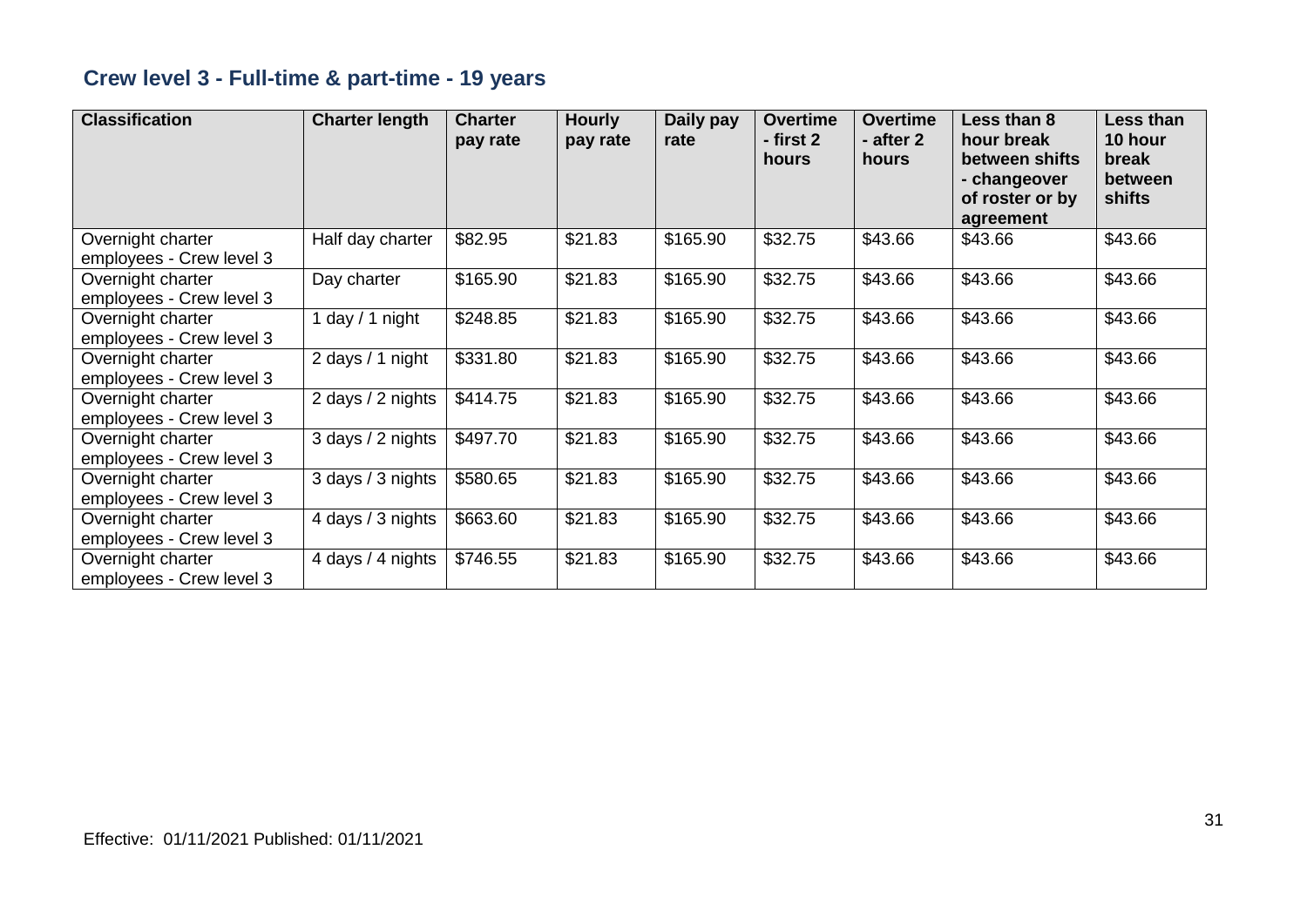#### **Non-overnight charter employees - Full-time & part-time - 16 years and under**

| <b>Classification</b>                             | Hourly pay<br>rate | <b>Public</b><br>holiday | <b>Public</b><br>holiday -<br><b>Christmas</b><br>day | <b>Overtime -</b><br>first 2 hours | <b>Overtime -</b><br>after 2 hours | Less than 8<br>hour break<br>between shifts<br>- changeover<br>of roster or by<br>agreement | Less than 10<br>hour break<br>between<br><b>shifts</b> |
|---------------------------------------------------|--------------------|--------------------------|-------------------------------------------------------|------------------------------------|------------------------------------|---------------------------------------------------------------------------------------------|--------------------------------------------------------|
| Non-overnight charter<br>employees - Crew level 1 | \$10.19            | \$20.38                  | \$30.57                                               | \$15.29                            | \$20.38                            | \$20.38                                                                                     | \$20.38                                                |
| Non-overnight charter<br>employees - Crew level 2 | \$11.21            | \$22.42                  | \$33.63                                               | \$16.82                            | \$22.42                            | \$22.42                                                                                     | \$22.42                                                |

#### **Non-overnight charter employees - Full-time & part-time - 17 years**

| <b>Classification</b>                             | <b>Hourly pay</b><br>rate | <b>Public</b><br>holiday | <b>Public</b><br>holiday -<br><b>Christmas</b><br>day | <b>Overtime -</b><br>first 2 hours | <b>Overtime -</b><br>after 2 hours | Less than 8<br>hour break<br>between shifts<br>- changeover<br>of roster or by<br>agreement | Less than 10<br>hour break<br>between<br>shifts |
|---------------------------------------------------|---------------------------|--------------------------|-------------------------------------------------------|------------------------------------|------------------------------------|---------------------------------------------------------------------------------------------|-------------------------------------------------|
| Non-overnight charter<br>employees - Crew level 1 | \$12.22                   | \$24.44                  | \$36.66                                               | \$18.33                            | \$24.44                            | \$24.44                                                                                     | \$24.44                                         |
| Non-overnight charter<br>employees - Crew level 2 | \$13.45                   | \$26.90                  | \$40.35                                               | \$20.18                            | \$26.90                            | \$26.90                                                                                     | \$26.90                                         |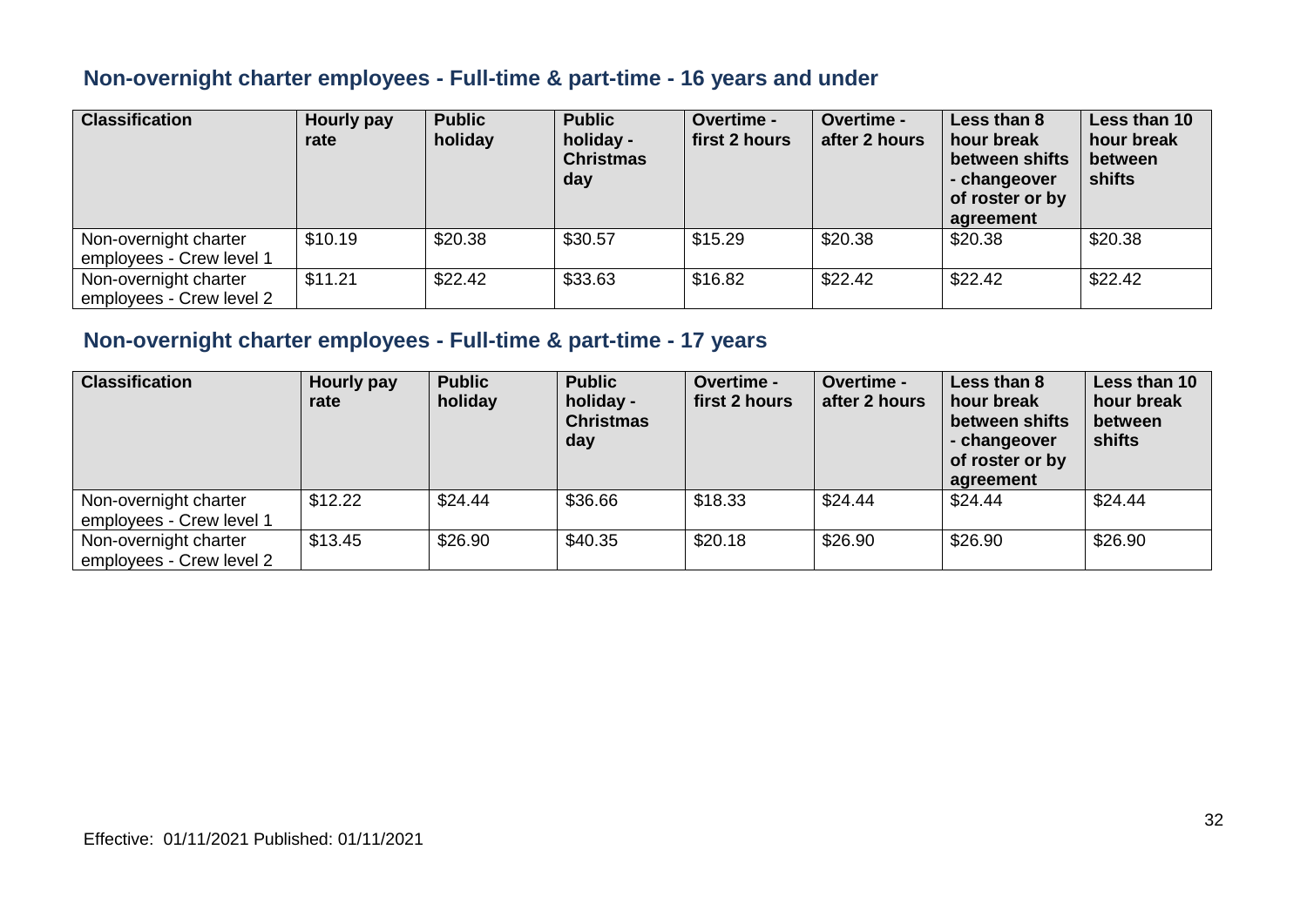#### **Non-overnight charter employees - Full-time & part-time - 18 years**

| <b>Classification</b>                             | <b>Hourly pay</b><br>rate | <b>Public</b><br>holiday | <b>Public</b><br>holiday -<br><b>Christmas</b><br>day | <b>Overtime -</b><br>first 2 hours | <b>Overtime -</b><br>after 2 hours | Less than 8<br>hour break<br>between shifts<br>- changeover<br>of roster or by<br>agreement | Less than 10<br>hour break<br>between<br>shifts |
|---------------------------------------------------|---------------------------|--------------------------|-------------------------------------------------------|------------------------------------|------------------------------------|---------------------------------------------------------------------------------------------|-------------------------------------------------|
| Non-overnight charter<br>employees - Crew level 1 | \$15.28                   | \$30.56                  | \$45.84                                               | \$22.92                            | \$30.56                            | \$30.56                                                                                     | \$30.56                                         |
| Non-overnight charter<br>employees - Crew level 2 | \$16.81                   | \$33.62                  | \$50.43                                               | \$25.22                            | \$33.62                            | \$33.62                                                                                     | \$33.62                                         |

#### **Non-overnight charter employees - Full-time & part-time - 19 years**

| <b>Classification</b>                             | Hourly pay<br>rate | <b>Public</b><br>holiday | <b>Public</b><br>holiday -<br><b>Christmas</b><br>day | <b>Overtime -</b><br>first 2 hours | <b>Overtime -</b><br>after 2 hours | Less than 8<br>hour break<br>between shifts<br>- changeover<br>of roster or by<br>agreement | Less than 10<br>hour break<br>between<br>shifts |
|---------------------------------------------------|--------------------|--------------------------|-------------------------------------------------------|------------------------------------|------------------------------------|---------------------------------------------------------------------------------------------|-------------------------------------------------|
| Non-overnight charter<br>employees - Crew level 1 | \$18.33            | \$36.66                  | \$54.99                                               | \$27.50                            | \$36.66                            | \$36.66                                                                                     | \$36.66                                         |
| Non-overnight charter<br>employees - Crew level 2 | \$20.17            | \$40.34                  | \$60.51                                               | \$30.26                            | \$40.34                            | \$40.34                                                                                     | \$40.34                                         |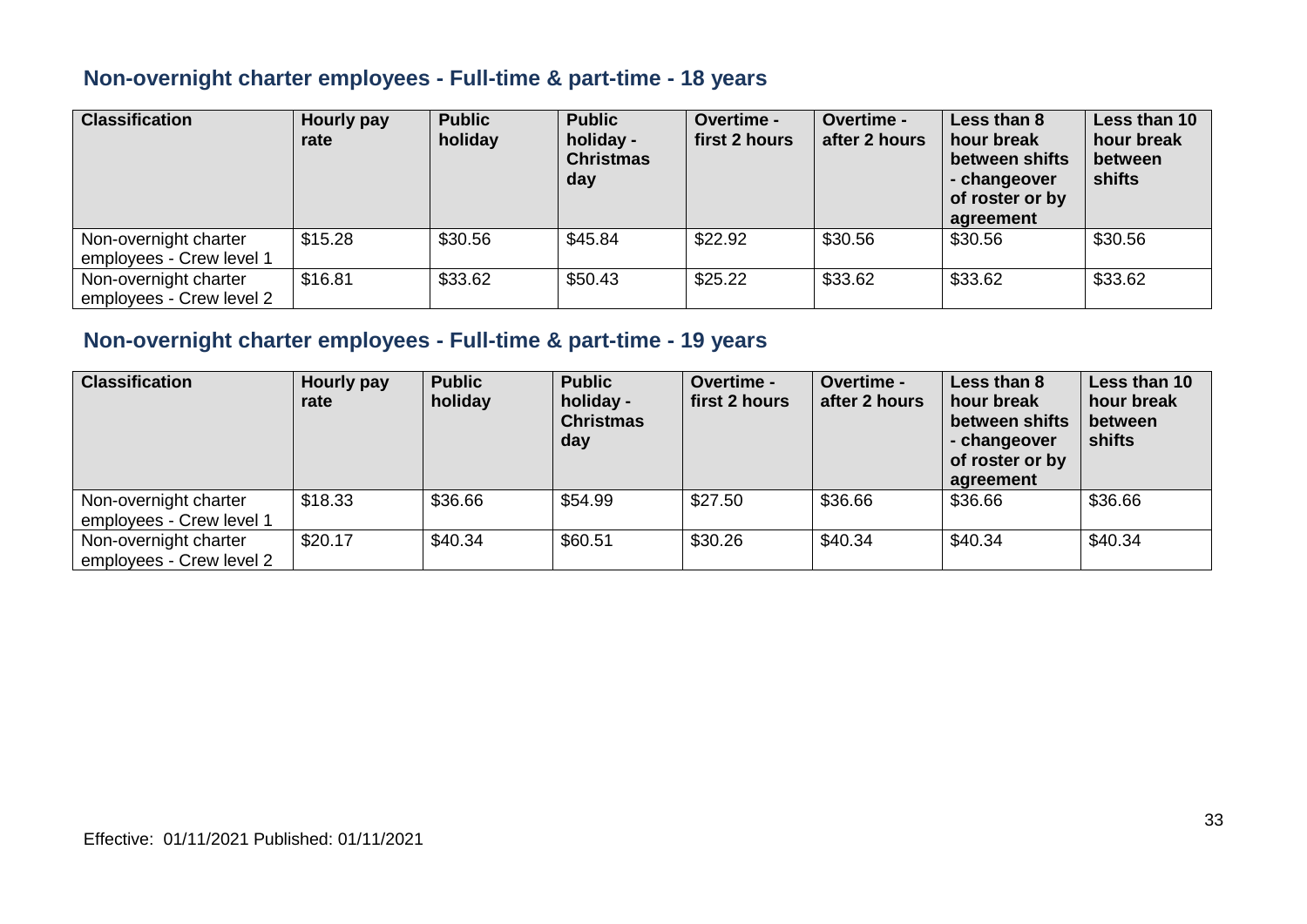#### **Overnight charter employees**

## **Crew level 1 - Casual - 16 years and under**

| <b>Classification</b>                         | <b>Charter length</b> | <b>Charter</b><br>pay rate | <b>Hourly</b><br>pay rate | Daily pay<br>rate | Overtime -<br>first 2<br>hours | Overtime -<br>after 2<br>hours | Less than 8<br>hour break<br>between shifts<br>- changeover<br>of roster or by<br>agreement | Less than<br>10 hour<br>break<br>between<br>shifts |
|-----------------------------------------------|-----------------------|----------------------------|---------------------------|-------------------|--------------------------------|--------------------------------|---------------------------------------------------------------------------------------------|----------------------------------------------------|
| Overnight charter<br>employees - Crew level 1 | Half day charter      | \$51.97                    | \$13.68                   | \$103.94          | \$20.51                        | \$27.35                        | \$21.88                                                                                     | \$21.88                                            |
| Overnight charter<br>employees - Crew level 1 | Day charter           | \$103.94                   | \$13.68                   | \$103.94          | \$20.51                        | \$27.35                        | \$21.88                                                                                     | \$21.88                                            |
| Overnight charter<br>employees - Crew level 1 | day / 1 night         | \$155.91                   | \$13.68                   | \$103.94          | \$20.51                        | \$27.35                        | \$21.88                                                                                     | \$21.88                                            |
| Overnight charter<br>employees - Crew level 1 | 2 days / 1 night      | \$207.88                   | \$13.68                   | \$103.94          | \$20.51                        | \$27.35                        | \$21.88                                                                                     | \$21.88                                            |
| Overnight charter<br>employees - Crew level 1 | 2 days / 2 nights     | \$259.85                   | \$13.68                   | \$103.94          | \$20.51                        | \$27.35                        | \$21.88                                                                                     | \$21.88                                            |
| Overnight charter<br>employees - Crew level 1 | 3 days / 2 nights     | \$311.82                   | \$13.68                   | \$103.94          | \$20.51                        | \$27.35                        | \$21.88                                                                                     | \$21.88                                            |
| Overnight charter<br>employees - Crew level 1 | 3 days / 3 nights     | \$363.79                   | \$13.68                   | \$103.94          | \$20.51                        | \$27.35                        | \$21.88                                                                                     | \$21.88                                            |
| Overnight charter<br>employees - Crew level 1 | 4 days / 3 nights     | \$415.76                   | \$13.68                   | \$103.94          | \$20.51                        | \$27.35                        | \$21.88                                                                                     | \$21.88                                            |
| Overnight charter<br>employees - Crew level 1 | 4 days / 4 nights     | \$467.73                   | \$13.68                   | \$103.94          | \$20.51                        | \$27.35                        | \$21.88                                                                                     | \$21.88                                            |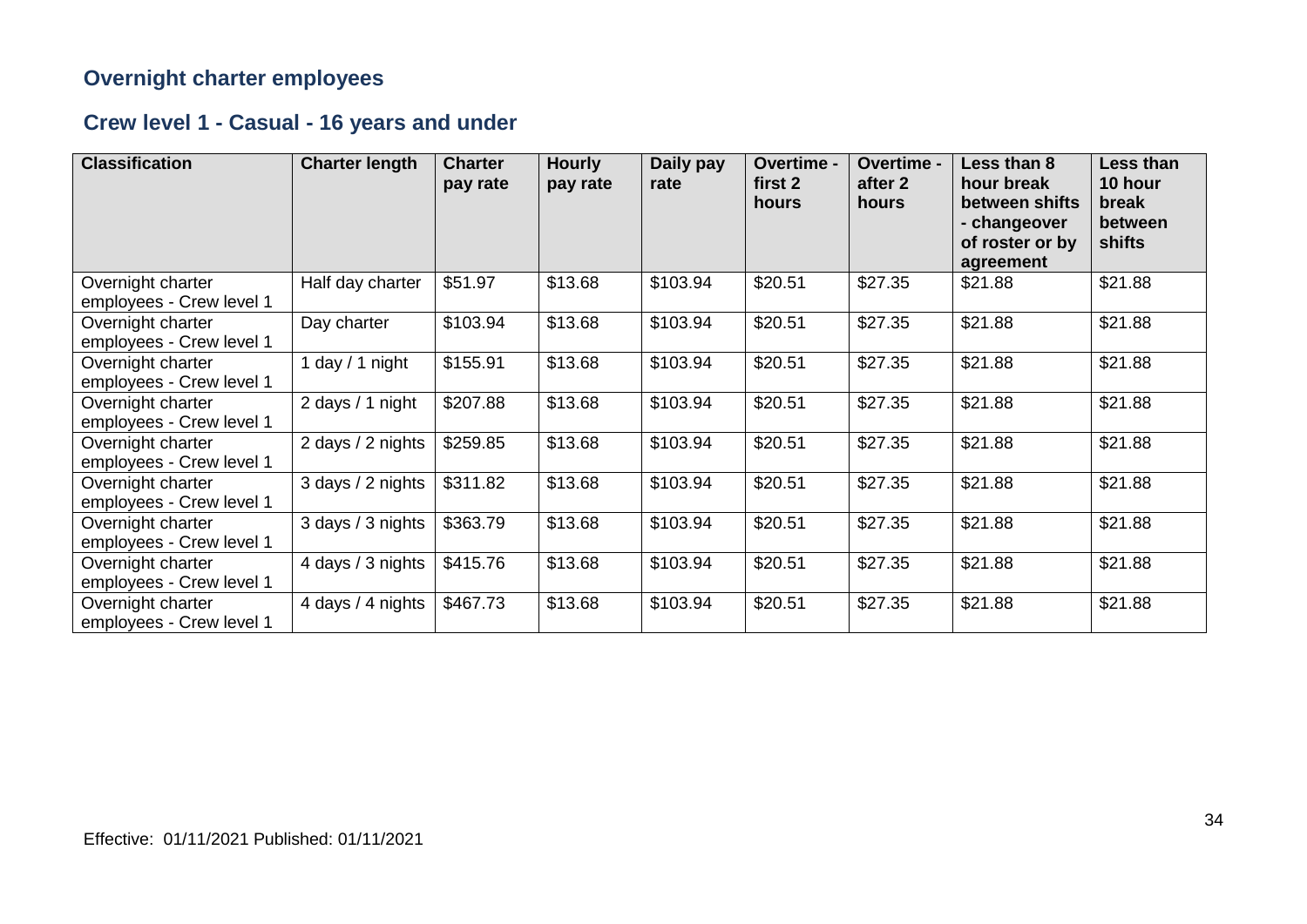## **Crew level 2 - Casual - 16 years and under**

| <b>Classification</b>                         | <b>Charter length</b> | <b>Charter</b><br>pay rate | <b>Hourly</b><br>pay rate | Daily pay<br>rate | Overtime -<br>first 2<br>hours | Overtime -<br>after 2<br>hours | Less than 8<br>hour break<br>between shifts<br>- changeover<br>of roster or by<br>agreement | Less than<br>10 hour<br>break<br>between<br>shifts |
|-----------------------------------------------|-----------------------|----------------------------|---------------------------|-------------------|--------------------------------|--------------------------------|---------------------------------------------------------------------------------------------|----------------------------------------------------|
| Overnight charter<br>employees - Crew level 2 | Half day charter      | \$55.16                    | \$14.51                   | \$110.31          | \$21.77                        | \$29.03                        | \$23.22                                                                                     | \$23.22                                            |
| Overnight charter<br>employees - Crew level 2 | Day charter           | \$110.31                   | \$14.51                   | \$110.31          | \$21.77                        | \$29.03                        | \$23.22                                                                                     | \$23.22                                            |
| Overnight charter<br>employees - Crew level 2 | 1 day $/$ 1 night     | \$165.47                   | \$14.51                   | \$110.31          | \$21.77                        | \$29.03                        | \$23.22                                                                                     | \$23.22                                            |
| Overnight charter<br>employees - Crew level 2 | 2 days / 1 night      | \$220.62                   | \$14.51                   | \$110.31          | \$21.77                        | \$29.03                        | \$23.22                                                                                     | \$23.22                                            |
| Overnight charter<br>employees - Crew level 2 | 2 days / 2 nights     | \$275.78                   | \$14.51                   | \$110.31          | \$21.77                        | \$29.03                        | \$23.22                                                                                     | \$23.22                                            |
| Overnight charter<br>employees - Crew level 2 | 3 days / 2 nights     | \$330.93                   | \$14.51                   | \$110.31          | \$21.77                        | \$29.03                        | \$23.22                                                                                     | \$23.22                                            |
| Overnight charter<br>employees - Crew level 2 | 3 days / 3 nights     | \$386.09                   | \$14.51                   | \$110.31          | \$21.77                        | \$29.03                        | \$23.22                                                                                     | \$23.22                                            |
| Overnight charter<br>employees - Crew level 2 | 4 days / 3 nights     | \$441.24                   | \$14.51                   | \$110.31          | \$21.77                        | \$29.03                        | \$23.22                                                                                     | \$23.22                                            |
| Overnight charter<br>employees - Crew level 2 | 4 days / 4 nights     | \$496.40                   | \$14.51                   | \$110.31          | \$21.77                        | \$29.03                        | \$23.22                                                                                     | \$23.22                                            |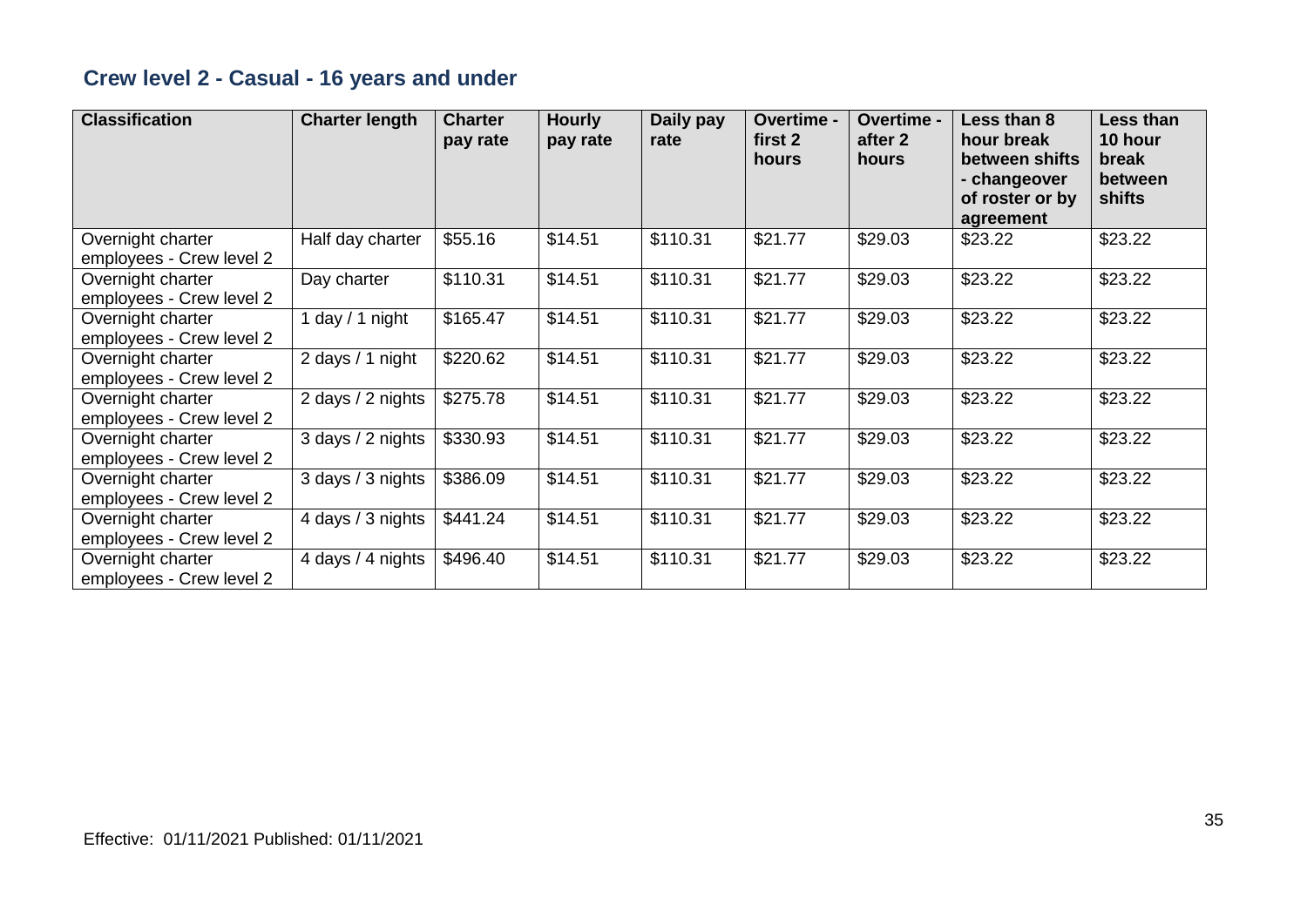## **Crew level 3 - Casual - 16 years and under**

| <b>Classification</b>                         | <b>Charter length</b> | <b>Charter</b><br>pay rate | <b>Hourly</b><br>pay rate | Daily pay<br>rate | Overtime -<br>first 2<br>hours | Overtime -<br>after 2<br>hours | Less than 8<br>hour break<br>between shifts<br>- changeover<br>of roster or by<br>agreement | Less than<br>10 hour<br>break<br>between<br>shifts |
|-----------------------------------------------|-----------------------|----------------------------|---------------------------|-------------------|--------------------------------|--------------------------------|---------------------------------------------------------------------------------------------|----------------------------------------------------|
| Overnight charter<br>employees - Crew level 3 | Half day charter      | \$57.60                    | \$15.16                   | \$115.19          | \$22.74                        | \$30.33                        | \$24.26                                                                                     | \$24.26                                            |
| Overnight charter<br>employees - Crew level 3 | Day charter           | \$115.19                   | \$15.16                   | \$115.19          | \$22.74                        | \$30.33                        | \$24.26                                                                                     | \$24.26                                            |
| Overnight charter<br>employees - Crew level 3 | 1 day $/$ 1 night     | \$172.79                   | \$15.16                   | \$115.19          | \$22.74                        | \$30.33                        | \$24.26                                                                                     | \$24.26                                            |
| Overnight charter<br>employees - Crew level 3 | 2 days / 1 night      | \$230.38                   | \$15.16                   | \$115.19          | \$22.74                        | \$30.33                        | \$24.26                                                                                     | \$24.26                                            |
| Overnight charter<br>employees - Crew level 3 | 2 days / 2 nights     | \$287.98                   | \$15.16                   | \$115.19          | \$22.74                        | \$30.33                        | \$24.26                                                                                     | \$24.26                                            |
| Overnight charter<br>employees - Crew level 3 | 3 days / 2 nights     | \$345.57                   | \$15.16                   | \$115.19          | \$22.74                        | \$30.33                        | \$24.26                                                                                     | \$24.26                                            |
| Overnight charter<br>employees - Crew level 3 | 3 days / 3 nights     | \$403.17                   | \$15.16                   | \$115.19          | \$22.74                        | \$30.33                        | \$24.26                                                                                     | \$24.26                                            |
| Overnight charter<br>employees - Crew level 3 | 4 days / 3 nights     | \$460.76                   | \$15.16                   | \$115.19          | \$22.74                        | \$30.33                        | \$24.26                                                                                     | \$24.26                                            |
| Overnight charter<br>employees - Crew level 3 | 4 days / 4 nights     | \$518.36                   | \$15.16                   | \$115.19          | \$22.74                        | \$30.33                        | \$24.26                                                                                     | \$24.26                                            |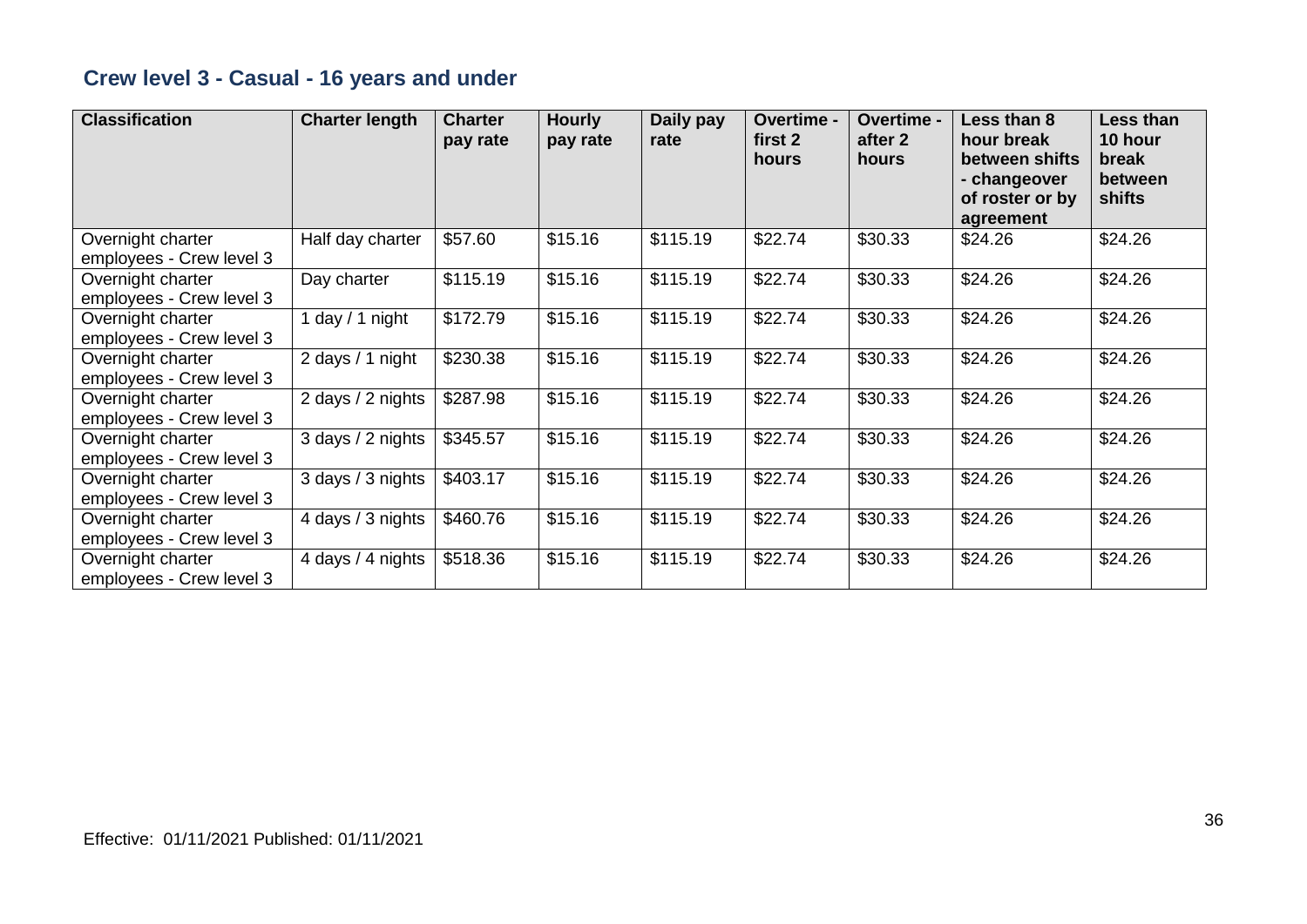## **Crew level 1 - Casual - 17 years**

| <b>Classification</b>                         | <b>Charter length</b> | <b>Charter</b><br>pay rate | <b>Hourly</b><br>pay rate | Daily pay<br>rate | Overtime -<br>first 2<br>hours | Overtime -<br>after 2<br>hours | Less than 8<br>hour break<br>between shifts<br>- changeover<br>of roster or by<br>agreement | Less than 10<br>hour break<br>between<br>shifts |
|-----------------------------------------------|-----------------------|----------------------------|---------------------------|-------------------|--------------------------------|--------------------------------|---------------------------------------------------------------------------------------------|-------------------------------------------------|
| Overnight charter<br>employees - Crew level 1 | Half day charter      | \$62.38                    | \$16.41                   | \$124.75          | \$24.62                        | \$32.83                        | \$26.26                                                                                     | \$26.26                                         |
| Overnight charter<br>employees - Crew level 1 | Day charter           | \$124.75                   | \$16.41                   | \$124.75          | \$24.62                        | \$32.83                        | \$26.26                                                                                     | \$26.26                                         |
| Overnight charter<br>employees - Crew level 1 | day / 1 night         | \$187.13                   | \$16.41                   | \$124.75          | \$24.62                        | \$32.83                        | \$26.26                                                                                     | \$26.26                                         |
| Overnight charter<br>employees - Crew level 1 | 2 days / 1 night      | \$249.50                   | \$16.41                   | \$124.75          | \$24.62                        | \$32.83                        | \$26.26                                                                                     | \$26.26                                         |
| Overnight charter<br>employees - Crew level 1 | 2 days / 2 nights     | \$311.88                   | \$16.41                   | \$124.75          | \$24.62                        | \$32.83                        | \$26.26                                                                                     | \$26.26                                         |
| Overnight charter<br>employees - Crew level 1 | 3 days / 2 nights     | \$374.25                   | \$16.41                   | \$124.75          | \$24.62                        | \$32.83                        | \$26.26                                                                                     | \$26.26                                         |
| Overnight charter<br>employees - Crew level 1 | 3 days / 3 nights     | \$436.63                   | \$16.41                   | \$124.75          | \$24.62                        | \$32.83                        | \$26.26                                                                                     | \$26.26                                         |
| Overnight charter<br>employees - Crew level 1 | 4 days / 3 nights     | \$499.00                   | \$16.41                   | \$124.75          | \$24.62                        | \$32.83                        | \$26.26                                                                                     | \$26.26                                         |
| Overnight charter<br>employees - Crew level 1 | 4 days / 4 nights     | \$561.38                   | \$16.41                   | \$124.75          | \$24.62                        | \$32.83                        | \$26.26                                                                                     | \$26.26                                         |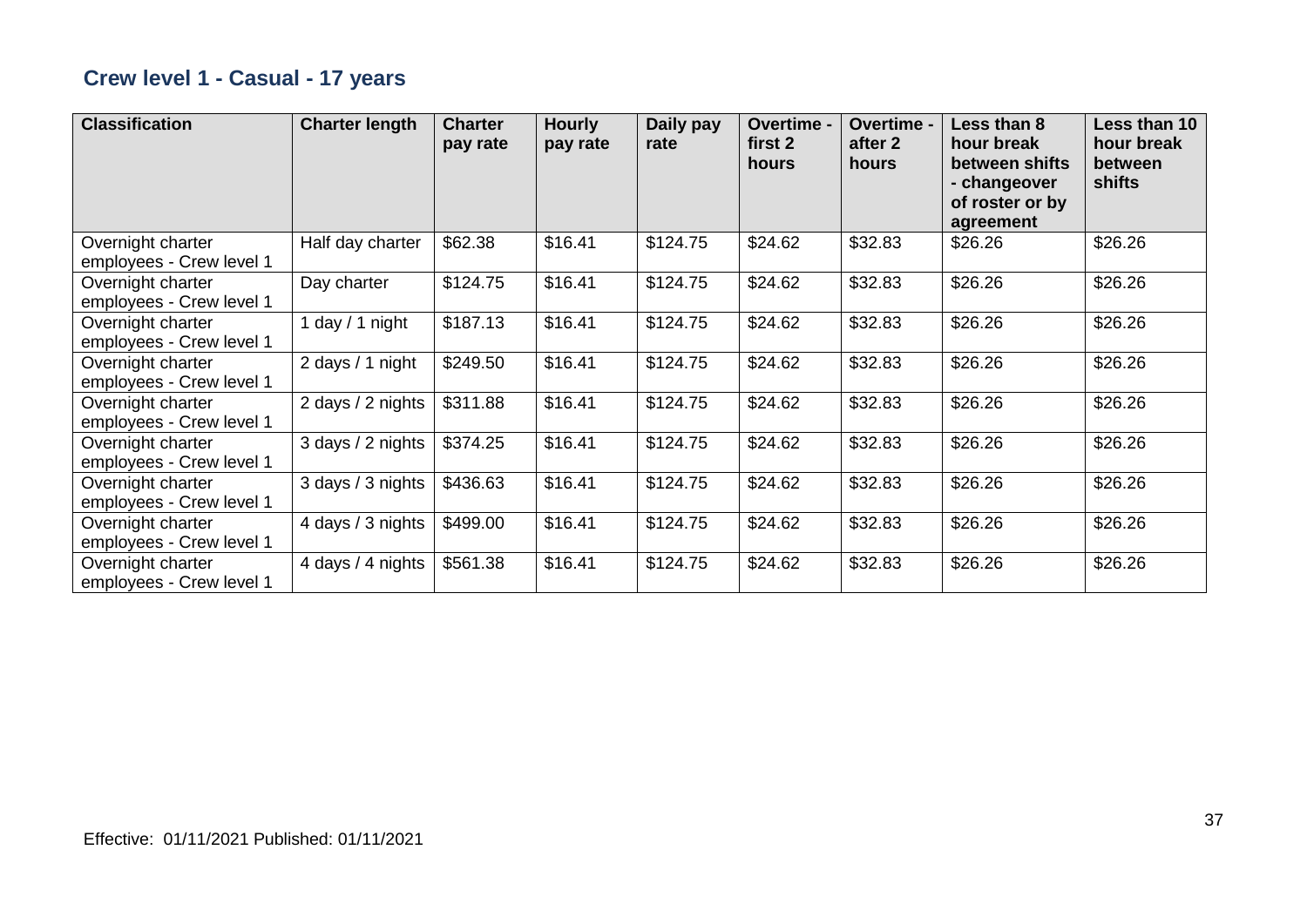## **Crew level 2 - Casual - 17 years**

| <b>Classification</b>                         | <b>Charter length</b> | <b>Charter</b><br>pay rate | <b>Hourly</b><br>pay rate | Daily pay<br>rate | Overtime -<br>first 2<br>hours | Overtime -<br>after 2<br>hours | Less than 8<br>hour break<br>between shifts<br>- changeover<br>of roster or by<br>agreement | Less than 10<br>hour break<br>between<br>shifts |
|-----------------------------------------------|-----------------------|----------------------------|---------------------------|-------------------|--------------------------------|--------------------------------|---------------------------------------------------------------------------------------------|-------------------------------------------------|
| Overnight charter<br>employees - Crew level 2 | Half day charter      | \$66.19                    | \$17.41                   | \$132.38          | \$26.12                        | \$34.83                        | \$27.86                                                                                     | \$27.86                                         |
| Overnight charter<br>employees - Crew level 2 | Day charter           | \$132.38                   | \$17.41                   | \$132.38          | \$26.12                        | \$34.83                        | \$27.86                                                                                     | \$27.86                                         |
| Overnight charter<br>employees - Crew level 2 | l day / 1 night       | \$198.57                   | \$17.41                   | \$132.38          | \$26.12                        | \$34.83                        | \$27.86                                                                                     | \$27.86                                         |
| Overnight charter<br>employees - Crew level 2 | 2 days / 1 night      | \$264.76                   | \$17.41                   | \$132.38          | \$26.12                        | \$34.83                        | \$27.86                                                                                     | \$27.86                                         |
| Overnight charter<br>employees - Crew level 2 | 2 days / 2 nights     | \$330.95                   | \$17.41                   | \$132.38          | \$26.12                        | \$34.83                        | \$27.86                                                                                     | \$27.86                                         |
| Overnight charter<br>employees - Crew level 2 | 3 days / 2 nights     | \$397.14                   | \$17.41                   | \$132.38          | \$26.12                        | \$34.83                        | \$27.86                                                                                     | \$27.86                                         |
| Overnight charter<br>employees - Crew level 2 | 3 days / 3 nights     | \$463.33                   | \$17.41                   | \$132.38          | \$26.12                        | \$34.83                        | \$27.86                                                                                     | \$27.86                                         |
| Overnight charter<br>employees - Crew level 2 | 4 days / 3 nights     | \$529.52                   | \$17.41                   | \$132.38          | \$26.12                        | \$34.83                        | \$27.86                                                                                     | \$27.86                                         |
| Overnight charter<br>employees - Crew level 2 | 4 days / 4 nights     | \$595.71                   | \$17.41                   | \$132.38          | \$26.12                        | \$34.83                        | \$27.86                                                                                     | \$27.86                                         |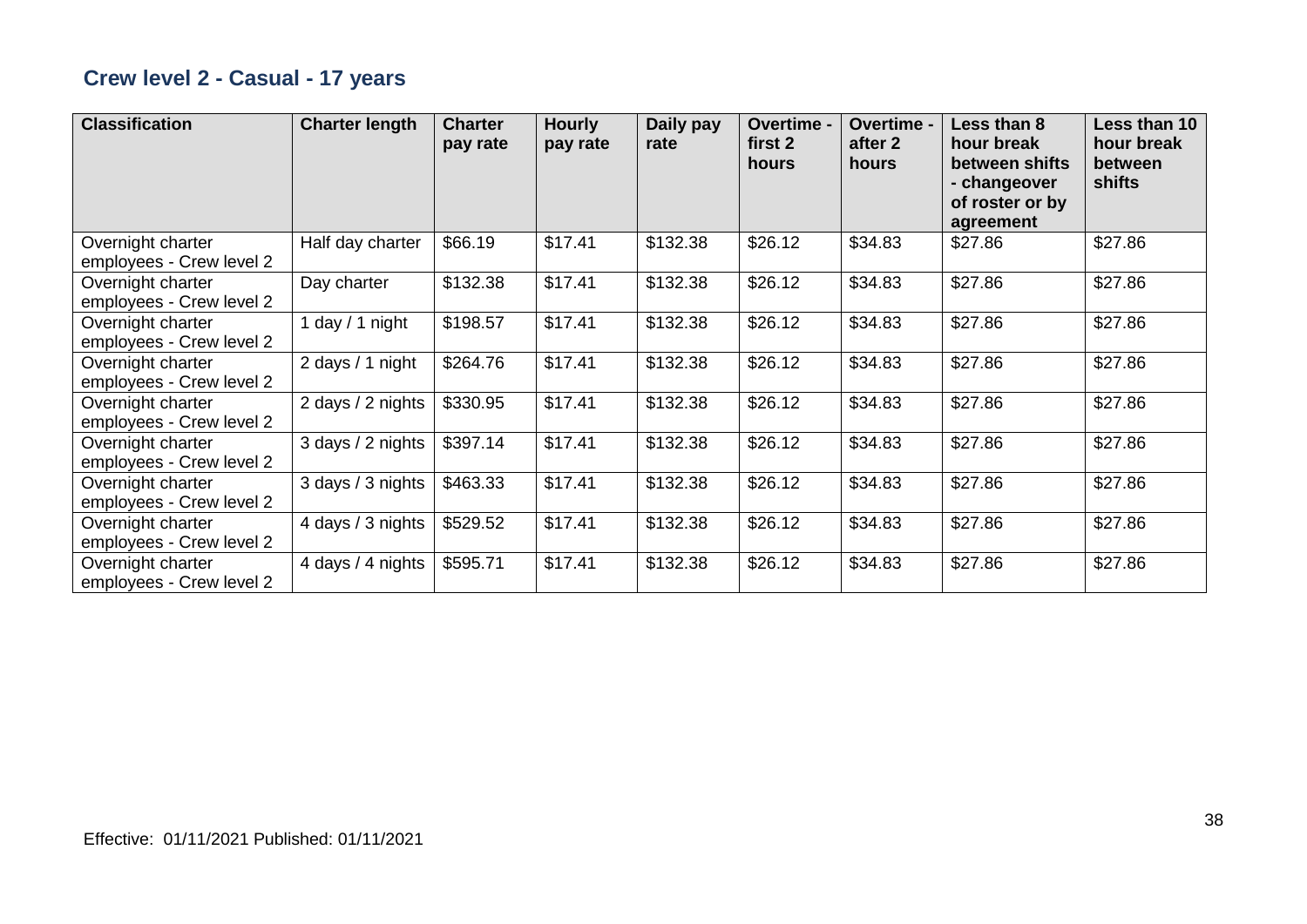## **Crew level 3 - Casual - 17 years**

| <b>Classification</b>                         | <b>Charter length</b> | <b>Charter</b><br>pay rate | <b>Hourly</b><br>pay rate | Daily pay<br>rate | Overtime -<br>first 2<br>hours | Overtime -<br>after 2<br>hours | Less than 8<br>hour break<br>between shifts<br>- changeover<br>of roster or by<br>agreement | Less than 10<br>hour break<br>between<br>shifts |
|-----------------------------------------------|-----------------------|----------------------------|---------------------------|-------------------|--------------------------------|--------------------------------|---------------------------------------------------------------------------------------------|-------------------------------------------------|
| Overnight charter<br>employees - Crew level 3 | Half day charter      | \$69.13                    | \$18.19                   | \$138.25          | \$27.28                        | \$36.38                        | \$29.10                                                                                     | \$29.10                                         |
| Overnight charter<br>employees - Crew level 3 | Day charter           | \$138.25                   | \$18.19                   | \$138.25          | \$27.28                        | \$36.38                        | \$29.10                                                                                     | \$29.10                                         |
| Overnight charter<br>employees - Crew level 3 | day / 1 night         | \$207.38                   | \$18.19                   | \$138.25          | \$27.28                        | \$36.38                        | \$29.10                                                                                     | \$29.10                                         |
| Overnight charter<br>employees - Crew level 3 | 2 days / 1 night      | \$276.50                   | \$18.19                   | \$138.25          | \$27.28                        | \$36.38                        | \$29.10                                                                                     | \$29.10                                         |
| Overnight charter<br>employees - Crew level 3 | 2 days / 2 nights     | \$345.63                   | \$18.19                   | \$138.25          | \$27.28                        | \$36.38                        | \$29.10                                                                                     | \$29.10                                         |
| Overnight charter<br>employees - Crew level 3 | 3 days / 2 nights     | \$414.75                   | \$18.19                   | \$138.25          | \$27.28                        | \$36.38                        | \$29.10                                                                                     | \$29.10                                         |
| Overnight charter<br>employees - Crew level 3 | 3 days / 3 nights     | \$483.88                   | \$18.19                   | \$138.25          | \$27.28                        | \$36.38                        | \$29.10                                                                                     | \$29.10                                         |
| Overnight charter<br>employees - Crew level 3 | 4 days / 3 nights     | \$553.00                   | \$18.19                   | \$138.25          | \$27.28                        | \$36.38                        | \$29.10                                                                                     | \$29.10                                         |
| Overnight charter<br>employees - Crew level 3 | 4 days / 4 nights     | \$622.13                   | \$18.19                   | \$138.25          | \$27.28                        | \$36.38                        | \$29.10                                                                                     | \$29.10                                         |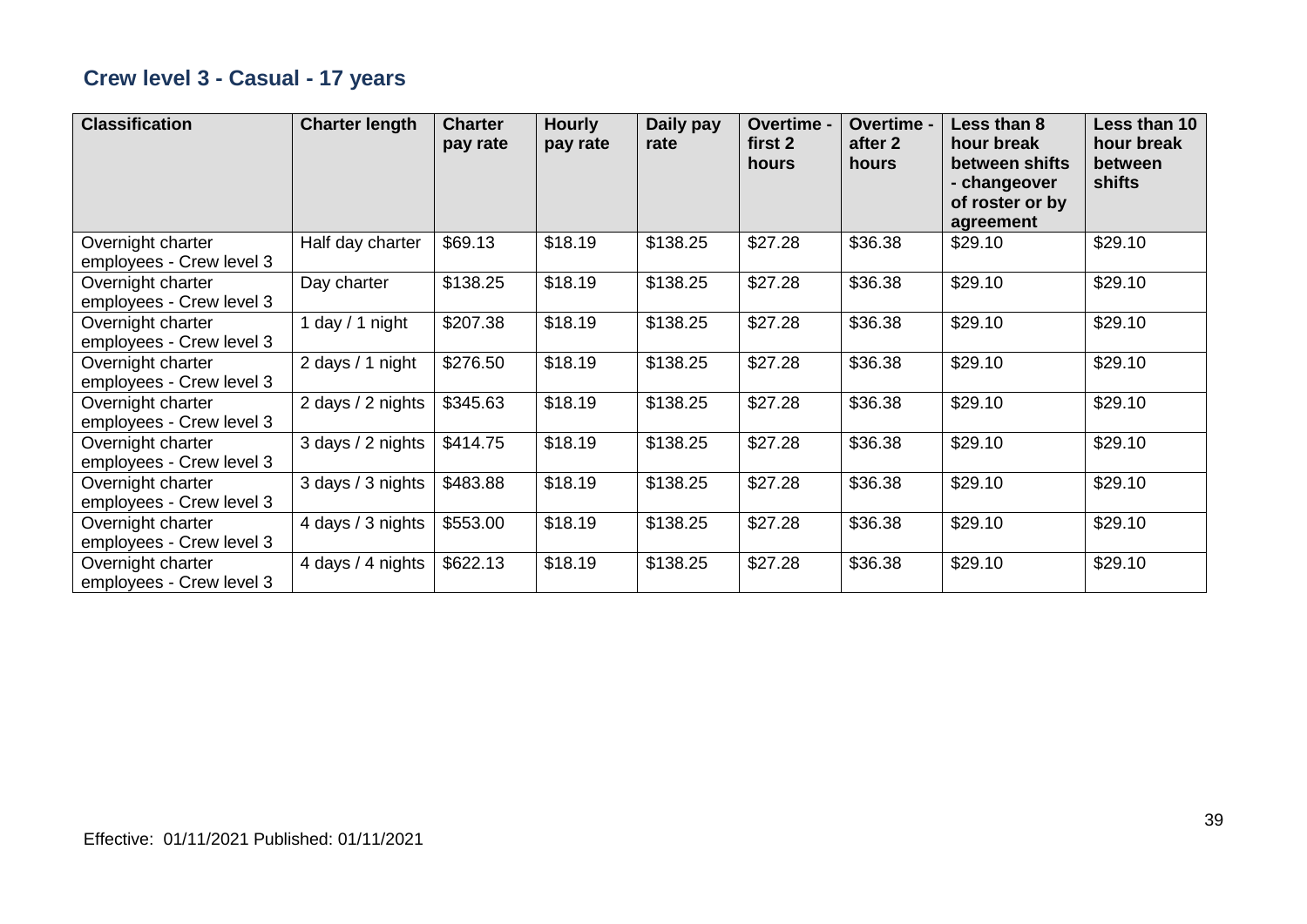## **Crew level 1 - Casual - 18 years**

| <b>Classification</b>                         | <b>Charter length</b> | <b>Charter</b><br>pay rate | <b>Hourly</b><br>pay rate | Daily pay<br>rate | Overtime -<br>first 2<br>hours | <b>Overtime -</b><br>after 2<br>hours | Less than 8<br>hour break<br>between shifts<br>- changeover<br>of roster or by<br>agreement | Less than<br>10 hour<br>break<br>between<br>shifts |
|-----------------------------------------------|-----------------------|----------------------------|---------------------------|-------------------|--------------------------------|---------------------------------------|---------------------------------------------------------------------------------------------|----------------------------------------------------|
| Overnight charter<br>employees - Crew level 1 | Half day charter      | \$77.97                    | \$20.51                   | \$155.94          | \$30.77                        | \$41.03                               | \$32.82                                                                                     | \$32.82                                            |
| Overnight charter<br>employees - Crew level 1 | Day charter           | \$155.94                   | \$20.51                   | \$155.94          | \$30.77                        | \$41.03                               | \$32.82                                                                                     | \$32.82                                            |
| Overnight charter<br>employees - Crew level 1 | 1 day / 1 night       | \$233.91                   | \$20.51                   | \$155.94          | \$30.77                        | \$41.03                               | \$32.82                                                                                     | \$32.82                                            |
| Overnight charter<br>employees - Crew level 1 | 2 days / 1 night      | \$311.88                   | \$20.51                   | \$155.94          | \$30.77                        | \$41.03                               | \$32.82                                                                                     | \$32.82                                            |
| Overnight charter<br>employees - Crew level 1 | 2 days / 2 nights     | \$389.85                   | \$20.51                   | \$155.94          | \$30.77                        | \$41.03                               | \$32.82                                                                                     | \$32.82                                            |
| Overnight charter<br>employees - Crew level 1 | 3 days / 2 nights     | \$467.82                   | \$20.51                   | \$155.94          | \$30.77                        | \$41.03                               | \$32.82                                                                                     | \$32.82                                            |
| Overnight charter<br>employees - Crew level 1 | 3 days / 3 nights     | \$545.79                   | \$20.51                   | \$155.94          | \$30.77                        | \$41.03                               | \$32.82                                                                                     | \$32.82                                            |
| Overnight charter<br>employees - Crew level 1 | 4 days / 3 nights     | \$623.76                   | \$20.51                   | \$155.94          | \$30.77                        | \$41.03                               | \$32.82                                                                                     | \$32.82                                            |
| Overnight charter<br>employees - Crew level 1 | 4 days / 4 nights     | \$701.73                   | \$20.51                   | \$155.94          | \$30.77                        | \$41.03                               | \$32.82                                                                                     | \$32.82                                            |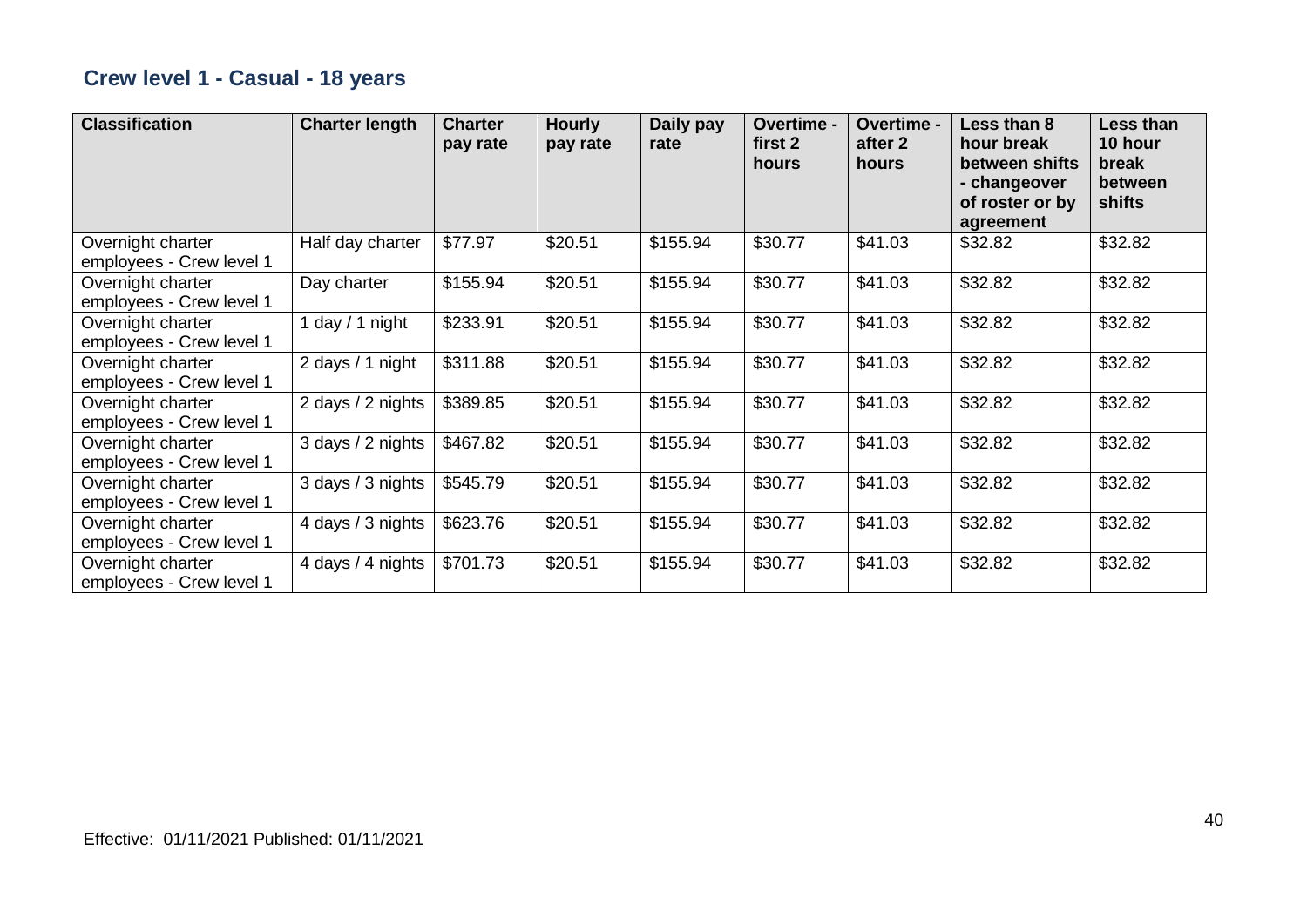## **Crew level 2 - Casual - 18 years**

| <b>Classification</b>                         | <b>Charter length</b> | <b>Charter</b><br>pay rate | <b>Hourly</b><br>pay rate | Daily pay<br>rate | Overtime -<br>first 2<br>hours | Overtime -<br>after 2<br>hours | Less than 8<br>hour break<br>between shifts<br>- changeover<br>of roster or by<br>agreement | Less than<br>10 hour<br>break<br>between<br>shifts |
|-----------------------------------------------|-----------------------|----------------------------|---------------------------|-------------------|--------------------------------|--------------------------------|---------------------------------------------------------------------------------------------|----------------------------------------------------|
| Overnight charter<br>employees - Crew level 2 | Half day charter      | \$82.72                    | \$21.76                   | \$165.44          | \$32.64                        | \$43.53                        | \$34.82                                                                                     | \$34.82                                            |
| Overnight charter<br>employees - Crew level 2 | Day charter           | \$165.44                   | \$21.76                   | \$165.44          | \$32.64                        | \$43.53                        | \$34.82                                                                                     | \$34.82                                            |
| Overnight charter<br>employees - Crew level 2 | 1 day / 1 night       | \$248.16                   | \$21.76                   | \$165.44          | \$32.64                        | \$43.53                        | \$34.82                                                                                     | \$34.82                                            |
| Overnight charter<br>employees - Crew level 2 | 2 days / 1 night      | \$330.88                   | \$21.76                   | \$165.44          | \$32.64                        | \$43.53                        | \$34.82                                                                                     | \$34.82                                            |
| Overnight charter<br>employees - Crew level 2 | 2 days / 2 nights     | \$413.60                   | \$21.76                   | \$165.44          | \$32.64                        | \$43.53                        | \$34.82                                                                                     | \$34.82                                            |
| Overnight charter<br>employees - Crew level 2 | 3 days / 2 nights     | \$496.32                   | \$21.76                   | \$165.44          | \$32.64                        | \$43.53                        | \$34.82                                                                                     | \$34.82                                            |
| Overnight charter<br>employees - Crew level 2 | 3 days / 3 nights     | \$579.04                   | \$21.76                   | \$165.44          | \$32.64                        | \$43.53                        | \$34.82                                                                                     | \$34.82                                            |
| Overnight charter<br>employees - Crew level 2 | 4 days / 3 nights     | \$661.76                   | \$21.76                   | \$165.44          | \$32.64                        | \$43.53                        | \$34.82                                                                                     | \$34.82                                            |
| Overnight charter<br>employees - Crew level 2 | 4 days / 4 nights     | \$744.48                   | \$21.76                   | \$165.44          | \$32.64                        | \$43.53                        | \$34.82                                                                                     | \$34.82                                            |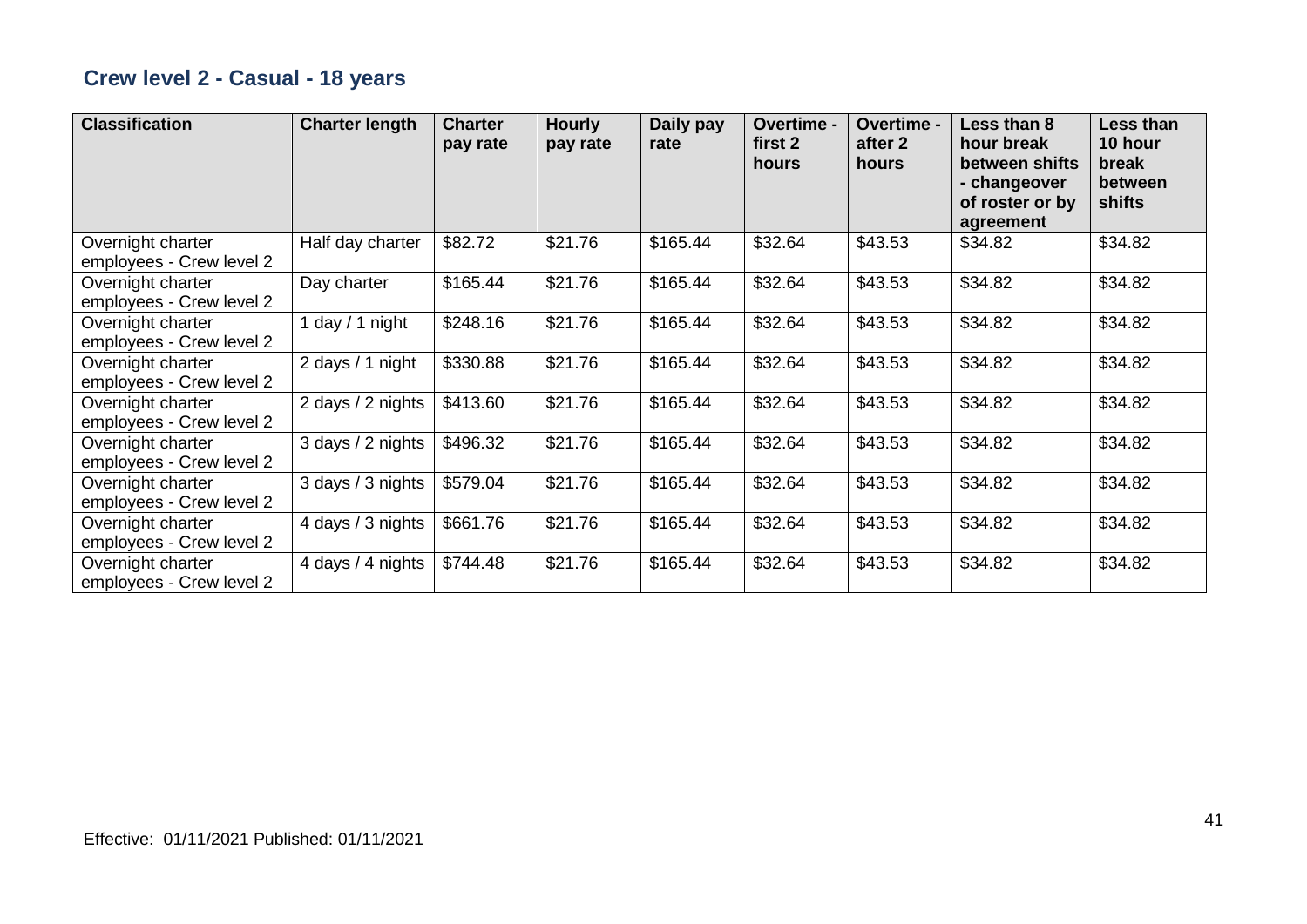## **Crew level 3 - Casual - 18 years**

| <b>Classification</b>                         | <b>Charter length</b> | <b>Charter</b><br>pay rate | <b>Hourly</b><br>pay rate | Daily pay<br>rate | Overtime -<br>first 2<br>hours | <b>Overtime -</b><br>after 2<br>hours | Less than 8<br>hour break<br>between shifts<br>- changeover<br>of roster or by<br>agreement | Less than<br>10 hour<br>break<br>between<br>shifts |
|-----------------------------------------------|-----------------------|----------------------------|---------------------------|-------------------|--------------------------------|---------------------------------------|---------------------------------------------------------------------------------------------|----------------------------------------------------|
| Overnight charter<br>employees - Crew level 3 | Half day charter      | \$86.41                    | \$22.74                   | \$172.81          | \$34.11                        | \$45.48                               | \$36.38                                                                                     | \$36.38                                            |
| Overnight charter<br>employees - Crew level 3 | Day charter           | \$172.81                   | \$22.74                   | \$172.81          | \$34.11                        | \$45.48                               | \$36.38                                                                                     | \$36.38                                            |
| Overnight charter<br>employees - Crew level 3 | 1 day $/$ 1 night     | \$259.22                   | \$22.74                   | \$172.81          | \$34.11                        | \$45.48                               | \$36.38                                                                                     | \$36.38                                            |
| Overnight charter<br>employees - Crew level 3 | 2 days / 1 night      | \$345.62                   | \$22.74                   | \$172.81          | \$34.11                        | \$45.48                               | \$36.38                                                                                     | \$36.38                                            |
| Overnight charter<br>employees - Crew level 3 | 2 days / 2 nights     | \$432.03                   | \$22.74                   | \$172.81          | \$34.11                        | \$45.48                               | \$36.38                                                                                     | \$36.38                                            |
| Overnight charter<br>employees - Crew level 3 | 3 days / 2 nights     | \$518.43                   | \$22.74                   | \$172.81          | \$34.11                        | \$45.48                               | \$36.38                                                                                     | \$36.38                                            |
| Overnight charter<br>employees - Crew level 3 | 3 days / 3 nights     | \$604.84                   | \$22.74                   | \$172.81          | \$34.11                        | \$45.48                               | \$36.38                                                                                     | \$36.38                                            |
| Overnight charter<br>employees - Crew level 3 | 4 days / 3 nights     | \$691.24                   | \$22.74                   | \$172.81          | \$34.11                        | \$45.48                               | \$36.38                                                                                     | \$36.38                                            |
| Overnight charter<br>employees - Crew level 3 | 4 days / 4 nights     | \$777.65                   | \$22.74                   | \$172.81          | \$34.11                        | \$45.48                               | \$36.38                                                                                     | \$36.38                                            |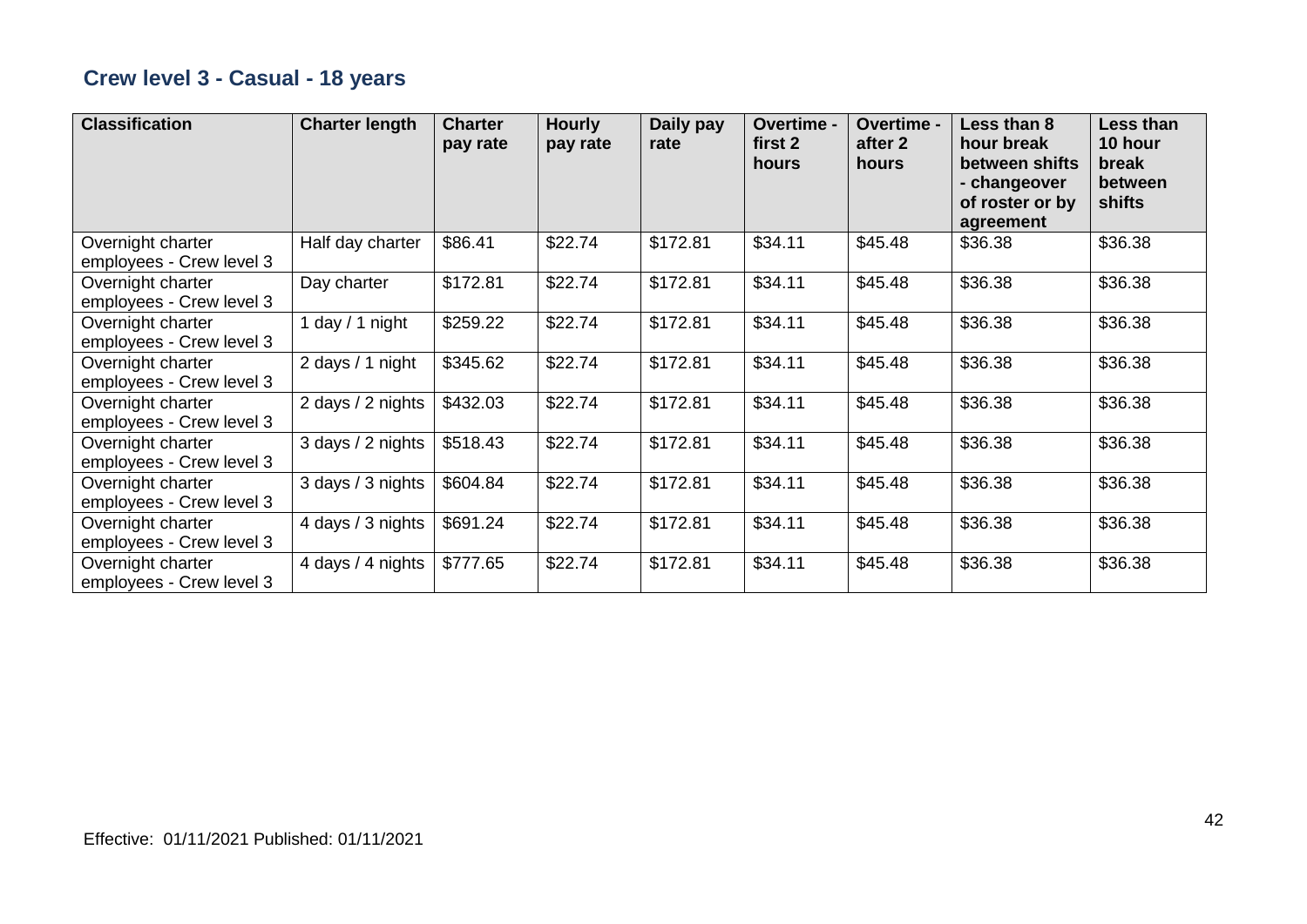## **Crew level 1 - Casual - 19 years**

| <b>Classification</b>                         | <b>Charter length</b> | <b>Charter</b><br>pay rate | <b>Hourly</b><br>pay rate | Daily pay<br>rate | Overtime -<br>first 2<br>hours | Overtime -<br>after 2<br>hours | Less than 8<br>hour break<br>between shifts<br>- changeover<br>of roster or by<br>agreement | Less than<br>10 hour<br>break<br>between<br>shifts |
|-----------------------------------------------|-----------------------|----------------------------|---------------------------|-------------------|--------------------------------|--------------------------------|---------------------------------------------------------------------------------------------|----------------------------------------------------|
| Overnight charter<br>employees - Crew level 1 | Half day charter      | \$93.57                    | \$24.63                   | \$187.13          | \$36.94                        | \$49.25                        | \$39.40                                                                                     | \$39.40                                            |
| Overnight charter<br>employees - Crew level 1 | Day charter           | \$187.13                   | \$24.63                   | \$187.13          | \$36.94                        | \$49.25                        | \$39.40                                                                                     | \$39.40                                            |
| Overnight charter<br>employees - Crew level 1 | 1 day $/$ 1 night     | \$280.70                   | \$24.63                   | \$187.13          | \$36.94                        | \$49.25                        | \$39.40                                                                                     | \$39.40                                            |
| Overnight charter<br>employees - Crew level 1 | 2 days / 1 night      | \$374.26                   | \$24.63                   | \$187.13          | \$36.94                        | \$49.25                        | \$39.40                                                                                     | \$39.40                                            |
| Overnight charter<br>employees - Crew level 1 | 2 days / 2 nights     | \$467.83                   | \$24.63                   | \$187.13          | \$36.94                        | \$49.25                        | \$39.40                                                                                     | \$39.40                                            |
| Overnight charter<br>employees - Crew level 1 | 3 days / 2 nights     | \$561.39                   | \$24.63                   | \$187.13          | \$36.94                        | \$49.25                        | \$39.40                                                                                     | \$39.40                                            |
| Overnight charter<br>employees - Crew level 1 | 3 days / 3 nights     | \$654.96                   | \$24.63                   | \$187.13          | \$36.94                        | \$49.25                        | \$39.40                                                                                     | \$39.40                                            |
| Overnight charter<br>employees - Crew level 1 | 4 days / 3 nights     | \$748.52                   | \$24.63                   | \$187.13          | \$36.94                        | \$49.25                        | \$39.40                                                                                     | \$39.40                                            |
| Overnight charter<br>employees - Crew level 1 | 4 days / 4 nights     | \$842.09                   | \$24.63                   | \$187.13          | \$36.94                        | \$49.25                        | \$39.40                                                                                     | \$39.40                                            |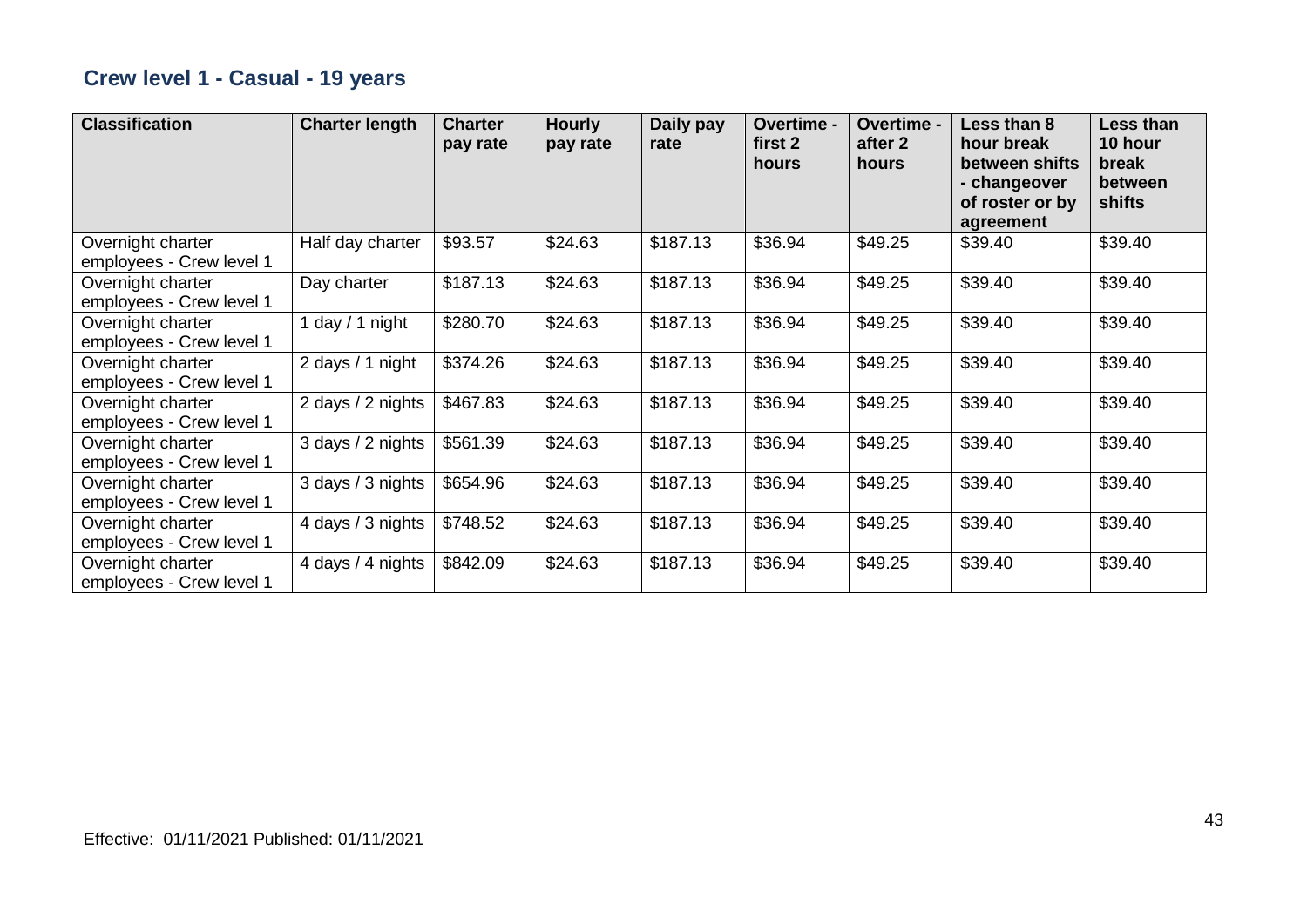## **Crew level 2 - Casual - 19 years**

| <b>Classification</b>                         | <b>Charter length</b> | <b>Charter</b><br>pay rate | <b>Hourly</b><br>pay rate | Daily pay<br>rate | Overtime -<br>first 2<br>hours | Overtime -<br>after 2<br>hours | Less than 8<br>hour break<br>between shifts<br>- changeover<br>of roster or by<br>agreement | Less than<br>10 hour<br>break<br>between<br>shifts |
|-----------------------------------------------|-----------------------|----------------------------|---------------------------|-------------------|--------------------------------|--------------------------------|---------------------------------------------------------------------------------------------|----------------------------------------------------|
| Overnight charter<br>employees - Crew level 2 | Half day charter      | \$99.25                    | \$26.11                   | \$198.50          | \$39.17                        | \$52.23                        | \$41.78                                                                                     | \$41.78                                            |
| Overnight charter<br>employees - Crew level 2 | Day charter           | \$198.50                   | \$26.11                   | \$198.50          | \$39.17                        | \$52.23                        | \$41.78                                                                                     | \$41.78                                            |
| Overnight charter<br>employees - Crew level 2 | 1 day $/$ 1 night     | \$297.75                   | \$26.11                   | \$198.50          | \$39.17                        | \$52.23                        | \$41.78                                                                                     | \$41.78                                            |
| Overnight charter<br>employees - Crew level 2 | 2 days / 1 night      | \$397.00                   | \$26.11                   | \$198.50          | \$39.17                        | \$52.23                        | \$41.78                                                                                     | \$41.78                                            |
| Overnight charter<br>employees - Crew level 2 | 2 days / 2 nights     | \$496.25                   | \$26.11                   | \$198.50          | \$39.17                        | \$52.23                        | \$41.78                                                                                     | \$41.78                                            |
| Overnight charter<br>employees - Crew level 2 | 3 days / 2 nights     | \$595.50                   | \$26.11                   | \$198.50          | \$39.17                        | \$52.23                        | \$41.78                                                                                     | \$41.78                                            |
| Overnight charter<br>employees - Crew level 2 | 3 days / 3 nights     | \$694.75                   | \$26.11                   | \$198.50          | \$39.17                        | \$52.23                        | \$41.78                                                                                     | \$41.78                                            |
| Overnight charter<br>employees - Crew level 2 | 4 days / 3 nights     | \$794.00                   | \$26.11                   | \$198.50          | \$39.17                        | \$52.23                        | \$41.78                                                                                     | \$41.78                                            |
| Overnight charter<br>employees - Crew level 2 | 4 days / 4 nights     | \$893.25                   | \$26.11                   | \$198.50          | \$39.17                        | \$52.23                        | \$41.78                                                                                     | \$41.78                                            |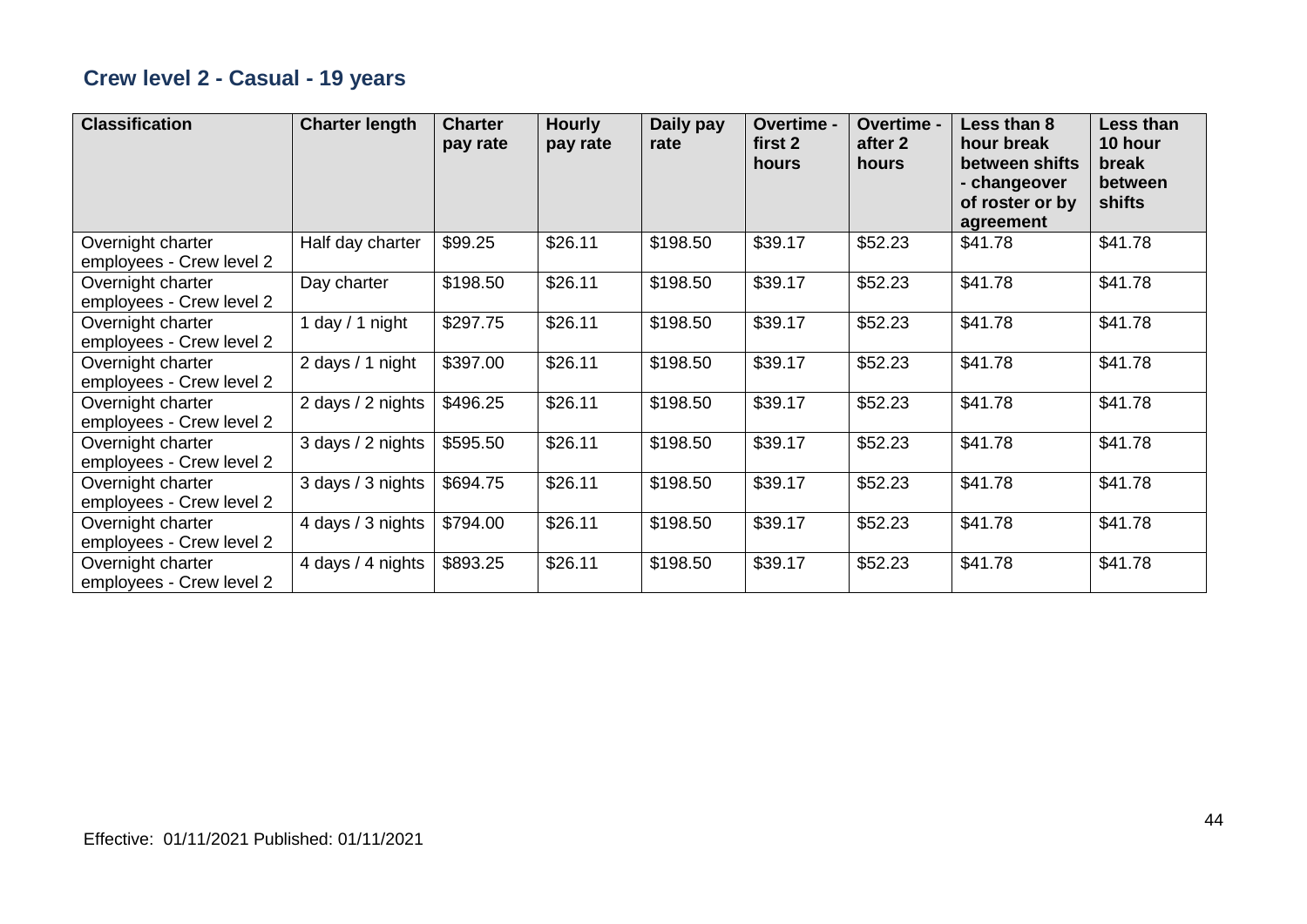## **Crew level 3 - Casual - 19 years**

| <b>Classification</b>                         | <b>Charter length</b> | <b>Charter</b><br>pay rate | <b>Hourly</b><br>pay rate | Daily pay<br>rate | Overtime -<br>first 2<br>hours | Overtime -<br>after 2<br>hours | Less than 8<br>hour break<br>between shifts<br>- changeover<br>of roster or by<br>agreement | Less than<br>10 hour<br>break<br>between<br>shifts |
|-----------------------------------------------|-----------------------|----------------------------|---------------------------|-------------------|--------------------------------|--------------------------------|---------------------------------------------------------------------------------------------|----------------------------------------------------|
| Overnight charter<br>employees - Crew level 3 | Half day charter      | \$103.69                   | \$27.29                   | \$207.38          | \$40.93                        | \$54.58                        | \$43.66                                                                                     | \$43.66                                            |
| Overnight charter<br>employees - Crew level 3 | Day charter           | \$207.38                   | \$27.29                   | \$207.38          | \$40.93                        | \$54.58                        | \$43.66                                                                                     | \$43.66                                            |
| Overnight charter<br>employees - Crew level 3 | 1 day $/$ 1 night     | \$311.07                   | \$27.29                   | \$207.38          | \$40.93                        | \$54.58                        | \$43.66                                                                                     | \$43.66                                            |
| Overnight charter<br>employees - Crew level 3 | 2 days / 1 night      | \$414.76                   | \$27.29                   | \$207.38          | \$40.93                        | \$54.58                        | \$43.66                                                                                     | \$43.66                                            |
| Overnight charter<br>employees - Crew level 3 | 2 days / 2 nights     | \$518.45                   | \$27.29                   | \$207.38          | \$40.93                        | \$54.58                        | \$43.66                                                                                     | \$43.66                                            |
| Overnight charter<br>employees - Crew level 3 | 3 days / 2 nights     | \$622.14                   | \$27.29                   | \$207.38          | \$40.93                        | \$54.58                        | \$43.66                                                                                     | \$43.66                                            |
| Overnight charter<br>employees - Crew level 3 | 3 days / 3 nights     | \$725.83                   | \$27.29                   | \$207.38          | \$40.93                        | \$54.58                        | \$43.66                                                                                     | \$43.66                                            |
| Overnight charter<br>employees - Crew level 3 | 4 days / 3 nights     | \$829.52                   | \$27.29                   | \$207.38          | \$40.93                        | \$54.58                        | \$43.66                                                                                     | \$43.66                                            |
| Overnight charter<br>employees - Crew level 3 | 4 days / 4 nights     | \$933.21                   | \$27.29                   | \$207.38          | \$40.93                        | \$54.58                        | \$43.66                                                                                     | \$43.66                                            |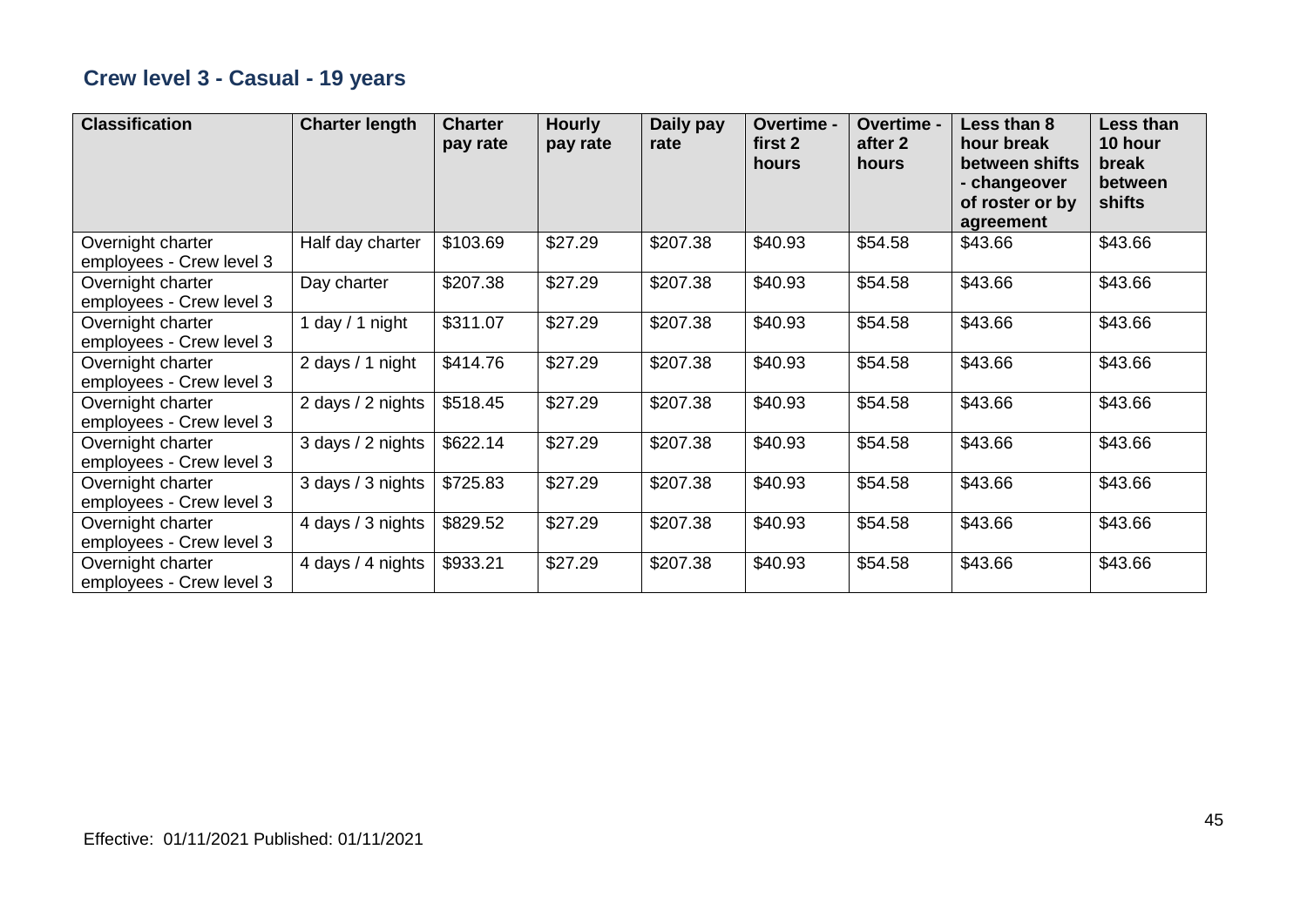#### **Non-overnight charter employees - Casual - 16 years and under**

| <b>Classification</b>                             | Hourly pay<br>rate | <b>Public</b><br>holiday | <b>Public</b><br>holiday -<br><b>Christmas</b><br>day | <b>Overtime -</b><br>first 2 hours | <b>Overtime -</b><br>after 2 hours | Less than 8<br>hour break<br>between shifts<br>- changeover<br>of roster or by<br>agreement | Less than 10<br>hour break<br>between<br>shifts |
|---------------------------------------------------|--------------------|--------------------------|-------------------------------------------------------|------------------------------------|------------------------------------|---------------------------------------------------------------------------------------------|-------------------------------------------------|
| Non-overnight charter<br>employees - Crew level 1 | \$12.74            | \$20.38                  | \$30.57                                               | \$19.11                            | \$25.48                            | \$22.93                                                                                     | \$22.93                                         |
| Non-overnight charter<br>employees - Crew level 2 | \$14.01            | \$22.42                  | \$33.63                                               | \$21.02                            | \$28.03                            | \$25.22                                                                                     | \$25.22                                         |

#### **Non-overnight charter employees - Casual - 17 years**

| <b>Classification</b>                             | Hourly pay<br>rate | <b>Public</b><br>holiday | <b>Public</b><br>holiday -<br><b>Christmas</b><br>day | Overtime -<br>first 2 hours | <b>Overtime -</b><br>after 2 hours | Less than 8<br>hour break<br>between shifts -<br>changeover of<br>roster or by<br>agreement | Less than 10<br>hour break<br>between<br>shifts |
|---------------------------------------------------|--------------------|--------------------------|-------------------------------------------------------|-----------------------------|------------------------------------|---------------------------------------------------------------------------------------------|-------------------------------------------------|
| Non-overnight charter<br>employees - Crew level 1 | \$15.28            | \$24.44                  | \$36.66                                               | \$22.91                     | \$30.55                            | \$27.50                                                                                     | \$27.50                                         |
| Non-overnight charter<br>employees - Crew level 2 | \$16.81            | \$26.90                  | \$40.35                                               | \$25.22                     | \$33.63                            | \$30.26                                                                                     | \$30.26                                         |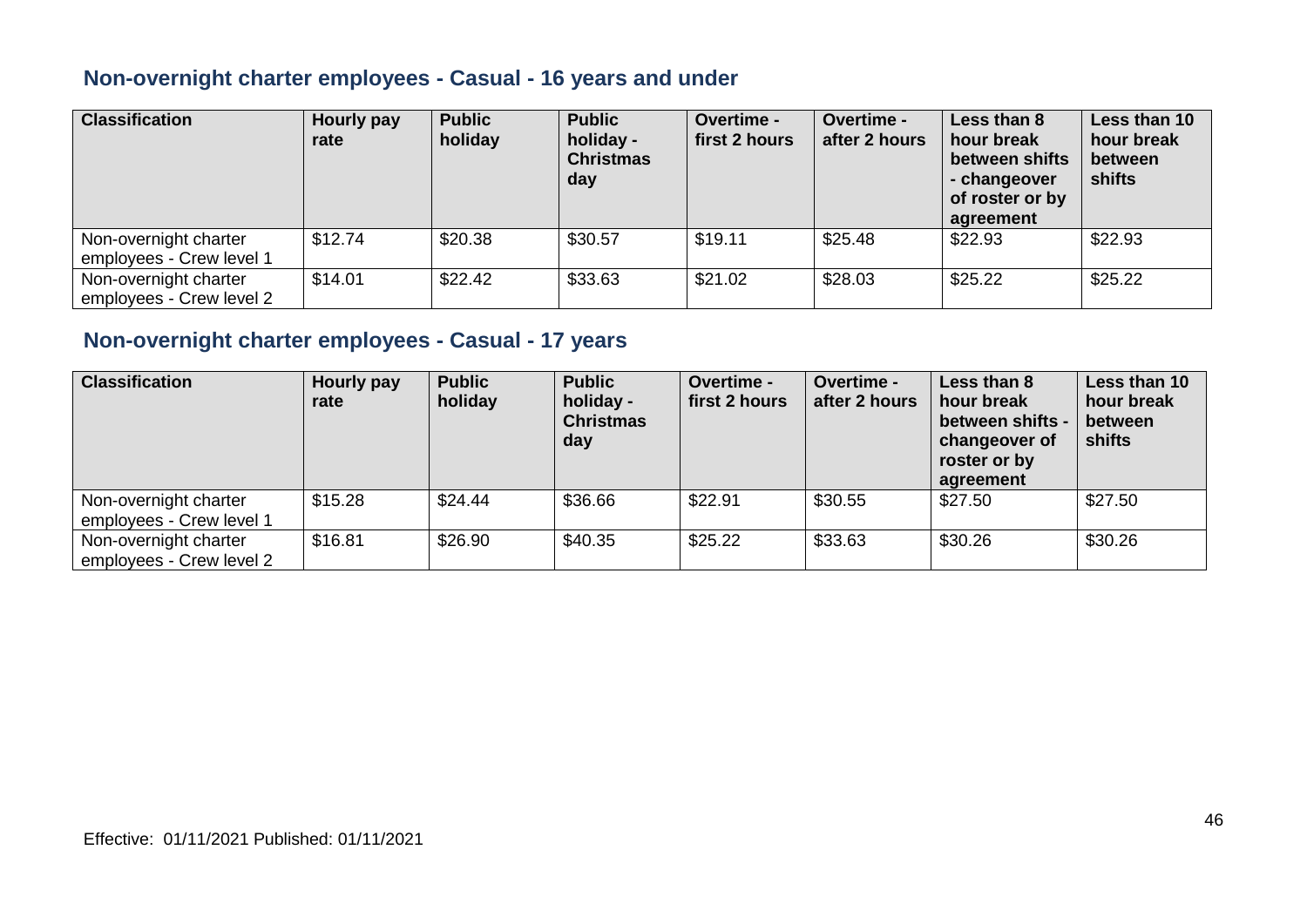#### **Non-overnight charter employees - Casual - 18 years**

| <b>Classification</b>                             | Hourly pay<br>rate | <b>Public</b><br>holiday | <b>Public</b><br>holiday -<br><b>Christmas</b><br>day | Overtime -<br>first 2 hours | <b>Overtime -</b><br>after 2 hours | Less than 8<br>hour break<br>between shifts -<br>changeover of<br>roster or by<br>agreement | Less than 10<br>hour break<br>between<br>shifts |
|---------------------------------------------------|--------------------|--------------------------|-------------------------------------------------------|-----------------------------|------------------------------------|---------------------------------------------------------------------------------------------|-------------------------------------------------|
| Non-overnight charter<br>employees - Crew level 1 | \$19.10            | \$30.56                  | \$45.84                                               | \$28.65                     | \$38.20                            | \$34.38                                                                                     | \$34.38                                         |
| Non-overnight charter<br>employees - Crew level 2 | \$21.01            | \$33.62                  | \$50.43                                               | \$31.52                     | \$42.03                            | \$37.82                                                                                     | \$37.82                                         |

#### **Non-overnight charter employees - Casual - 19 years**

| <b>Classification</b>                             | Hourly pay<br>rate | <b>Public</b><br>holiday | <b>Public</b><br>holiday -<br><b>Christmas</b><br>day | <b>Overtime -</b><br>first 2 hours | <b>Overtime -</b><br>after 2 hours | Less than 8<br>hour break<br>between shifts<br>- changeover<br>of roster or by<br>agreement | Less than 10<br>hour break<br>between shifts |
|---------------------------------------------------|--------------------|--------------------------|-------------------------------------------------------|------------------------------------|------------------------------------|---------------------------------------------------------------------------------------------|----------------------------------------------|
| Non-overnight charter<br>employees - Crew level 1 | \$22.91            | \$36.66                  | \$54.99                                               | \$34.37                            | \$45.83                            | \$41.24                                                                                     | \$41.24                                      |
| Non-overnight charter<br>employees - Crew level 2 | \$25.21            | \$40.34                  | \$60.51                                               | \$37.82                            | \$50.43                            | \$45.38                                                                                     | \$45.38                                      |